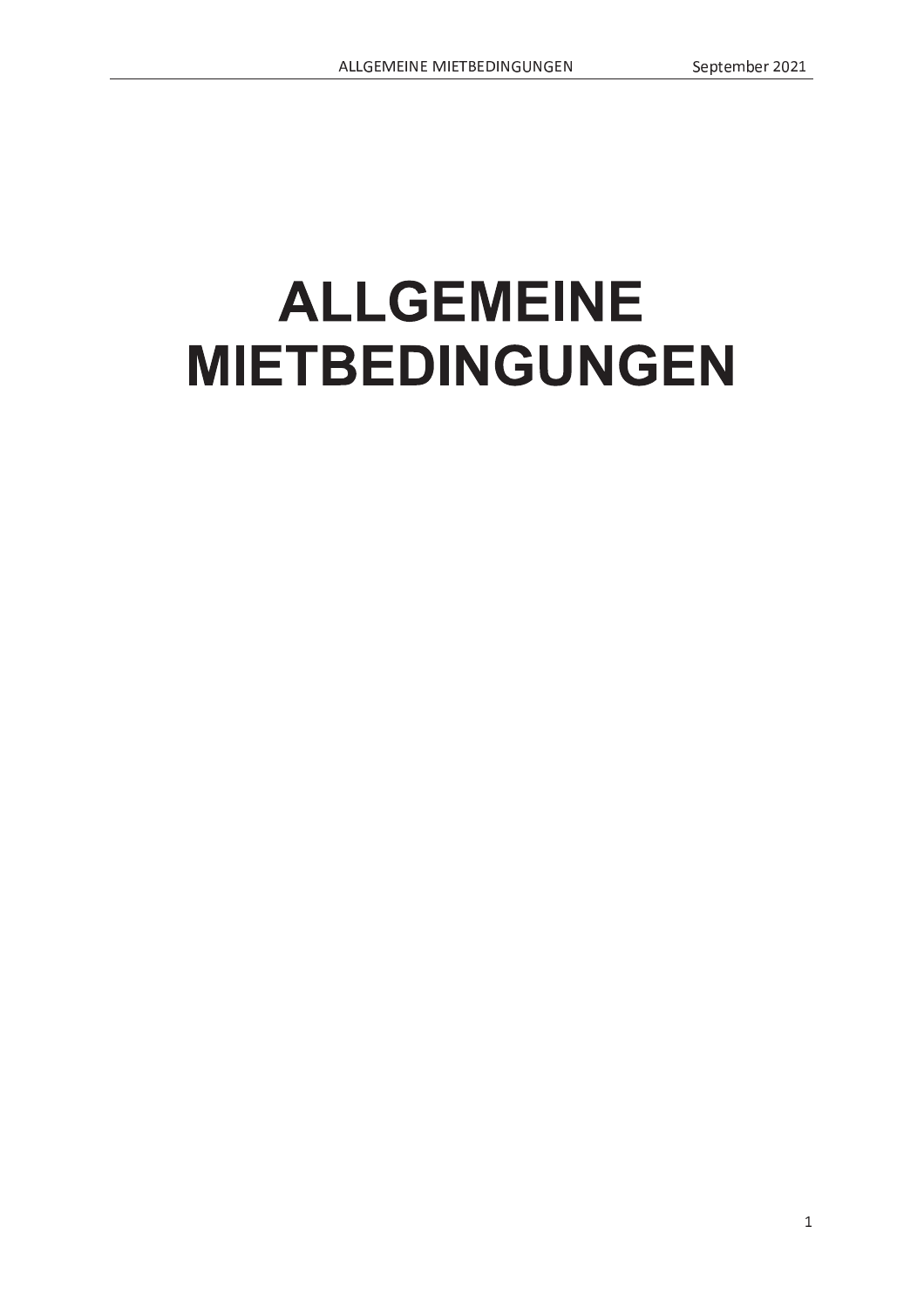# PRÄAMBEL

Die vorliegenden Allgemeinen Mietbedingungen (AMB) gelten für jede Anmietung eines Fahrzeugs durch einen Mieter<br>bei dem Vermieter, die über die IT-Tools der Marke (z. B. Website, mobile App) oder im Vermietungsbüro des Ver vorgenommen wird.

## **ARTIKEL 1. DEFINITIONEN**

"Konto" bezeichnet den persönlichen Bereich des Mieters auf der Plattform, auf den nach Eingabe der Benutzerkennung und des Passworts zugegriffen werden kann.

"Allgemeine Mietbedingungen" oder "AMB" bezeichnet die Vertragsbedingungen, die zusammen mit dem Angebot den Vertrag zwischen dem Vermieter und dem Mieter, der die Vermietung des Fahrzeugs regelt, bildet.

"Berechtigter Fahrzeugführer" bezeichnet jeden Fahrer, der im Mietvertrag aufgeführt ist und die Bedingungen für das Führen des Mietwagens erfüllt.

"Vertrag" bezeichnet die Vereinbarung, die den Rahmen für die Vermietung eines Fahrzeugs bildet und die sich aus den folgenden Bestandteilen zusammensetzt:

- Dem Mietangebot;
- den vorliegenden AMB.  $\bullet$

"Mieter" bezeichnet jeden Unternehmer oder Verbraucher, gleich ob natürliche oder juristische Person, die einen Mietvertrag mit dem Vermieter über das Vermietungssystem abschließt.

"Vermieter" bezeichnet den Unternehmer, der als Lizenznehmer der Marke das im Angebot beschriebene Fahrzeug über das Vermietungssystem als Mietwagen anbietet.

"Vermietungssystem" bezeichnet die tatsächlichen Möglichkeiten, über die IT-Tools der Marke (z. B. Plattform, mobile App) oder am Desk des Vermieters Verträge abzuschließen.

"Marke" bezeichnet das Unternehmen, das dem Vermieter das Recht einräumt, sein Angebot unter der Marke F2M über die Plattform sowie mithilfe der IT-Tools, die dem Vermieter zur Verfügung gestellt werden, zu vermarkten.

"Partei(en)": bezeichnet einzeln oder zusammen den Vermieter und den Mieter.

"Plattform" bezeichnet die Online-Plattform, auf die unter der Adresse "rent.free2move.com" oder über die zugehörige mobile App zugegriffen werden kann.

"Zahlungsdienstleister" oder "ZDL": die Gesellschaft HIPAY SAS, 6 place du Colonel Bourgoin, 75012 Paris - Frankreich.

"Netz" bezeichnet die Gesamtheit der am Vermietungssystem teilnehmenden Vermieter.

"Fahrzeug" bezeichnet das Fahrzeug, das Gegenstand des jeweiligen Mietvertrags ist.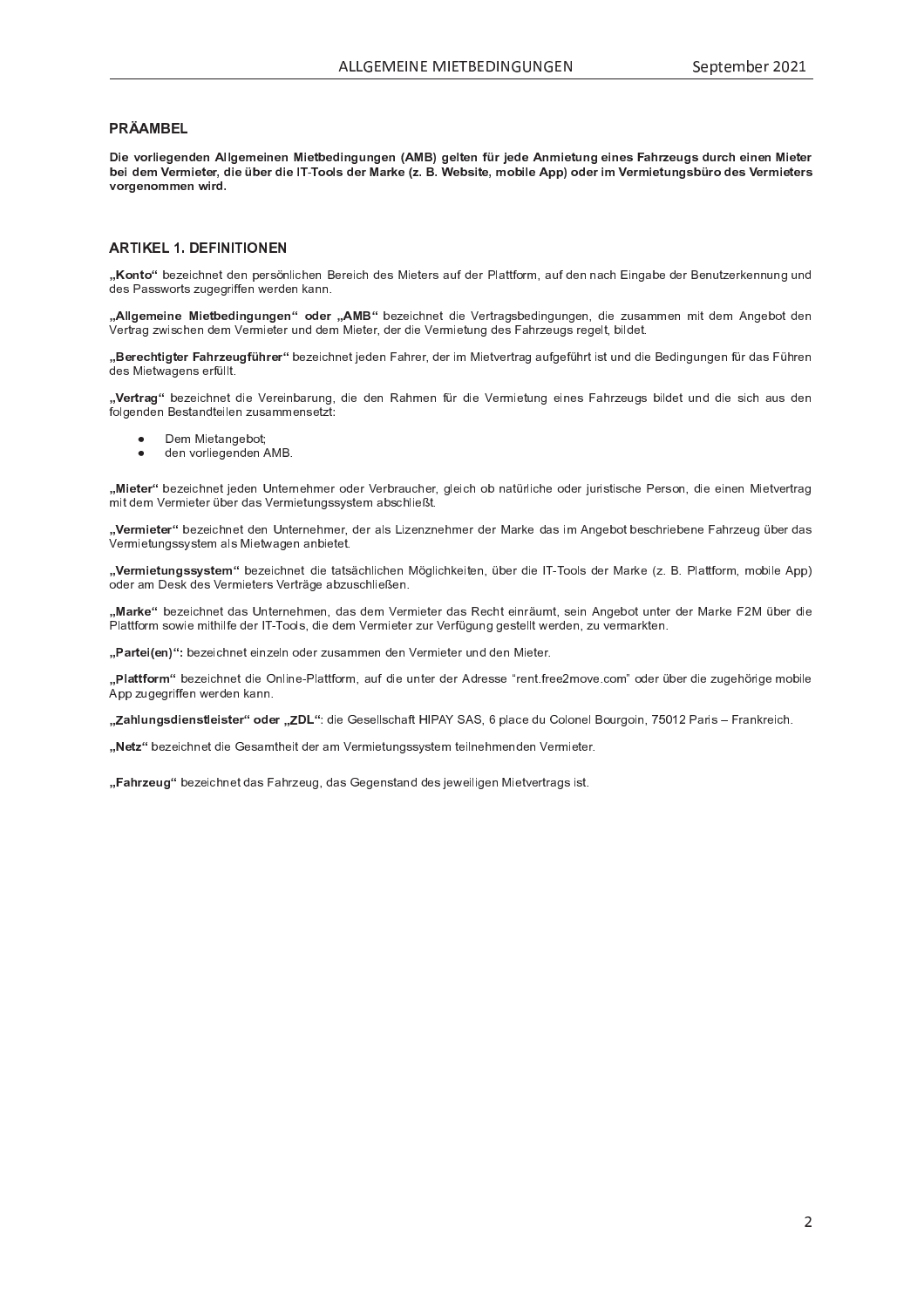# <sup>C</sup> <sup>D</sup> <sup>E</sup> <sup>G</sup> <sup>C</sup> <sup>J</sup> <sup>C</sup> <sup>J</sup>

Die Vermietung eines Eebrzeuge ist durch den Vertreg geregelt

# <sup>C</sup> <sup>D</sup> <sup>E</sup> <sup>G</sup> <sup>J</sup> <sup>C</sup> <sup>J</sup> <sup>H</sup>

 <sup>P</sup> <sup>g</sup> <sup>P</sup> <sup>U</sup> <sup>Z</sup> <sup>V</sup> \_ <sup>U</sup> <sup>W</sup> <sup>W</sup> <sup>P</sup> <sup>Y</sup> <sup>o</sup> <sup>c</sup> <sup>Y</sup> \ R P <sup>g</sup> <sup>P</sup> <sup>U</sup> <sup>W</sup> <sup>P</sup> <sup>U</sup> <sup>l</sup> ^ ] <sup>R</sup> Z <sup>V</sup> <sup>W</sup> <sup>R</sup> P <sup>m</sup> <sup>P</sup> <sup>Z</sup> <sup>V</sup> \ P <sup>g</sup> ` <sup>U</sup> <sup>g</sup> <sup>W</sup> <sup>P</sup> <sup>Y</sup> ] <sup>P</sup> <sup>W</sup> <sup>R</sup> U <sup>g</sup> ` <sup>U</sup> <sup>g</sup> <sup>P</sup> <sup>U</sup> <sup>e</sup> ` <sup>U</sup> <sup>V</sup> <sup>P</sup> <sup>Y</sup> <sup>W</sup> <sup>P</sup> <sup>U</sup> <sup>P</sup> <sup>U</sup> <sup>W</sup> <sup>P</sup> <sup>Y</sup> ^ <sup>R</sup> P <sup>V</sup> <sup>P</sup> <sup>Y</sup> <sup>P</sup> <sup>R</sup> U <sup>m</sup> \_ <sup>T</sup> <sup>Y</sup> Q <sup>P</sup> ` <sup>g</sup> <sup>O</sup> <sup>P</sup> <sup>R</sup> d <sup>k</sup> <sup>P</sup> <sup>Y</sup> <sup>d</sup> <sup>R</sup> P <sup>V</sup> <sup>P</sup> <sup>Y</sup> \_ <sup>U</sup> <sup>d</sup> <sup>R</sup> P <sup>V</sup> <sup>P</sup> <sup>V</sup> <sup>j</sup>

<sup>R</sup> P <sup>i</sup> <sup>P</sup> <sup>Y</sup> W <sup>P</sup> <sup>U</sup> <sup>W</sup> ` <sup>Y</sup> <sup>S</sup> <sup>T</sup> <sup>W</sup> \_ <sup>Z</sup> ^ <sup>R</sup> P <sup>V</sup> \_ <sup>U</sup> <sup>g</sup> <sup>P</sup> <sup>O</sup> <sup>c</sup> <sup>V</sup> <sup>P</sup> <sup>Y</sup> g { <sup>U</sup> <sup>Q</sup> <sup>V</sup> <sup>j</sup>

## <sup>C</sup> <sup>D</sup> <sup>E</sup> <sup>G</sup> <sup>H</sup>

### <sup>G</sup> <sup>F</sup> <sup>G</sup> ¡ ¢ £ ¤ ¥ ¦ §

Die Mietdeuer ist im Vertreg festgelegt und derf sebtundzwenzig (20). Tege eb der Übernehme des Eebrzeuge durch den Miete U R S T V P O P Y P Y Z W Z W Z W Z W Z W Z W Z W Z W Z Z W Z Z W Z Z W Z Z W Z Z W Z Z W Z Z Z Z Z Z Z P Z Z \_ ` <sup>a</sup> <sup>P</sup> <sup>R</sup> U \_ <sup>U</sup> <sup>W</sup> <sup>P</sup> <sup>Y</sup> a <sup>c</sup> \ g <sup>P</sup> <sup>U</sup> <sup>W</sup> <sup>P</sup> ^ <sup>R</sup> P <sup>V</sup> <sup>o</sup> <sup>P</sup> <sup>Y</sup> V <sup>Y</sup> { <sup>g</sup> <sup>P</sup> <sup>d</sup> <sup>R</sup> V <sup>W</sup> <sup>P</sup> <sup>d</sup> <sup>k</sup> <sup>P</sup> <sup>Y</sup> <sup>d</sup> <sup>R</sup> P <sup>V</sup> <sup>P</sup> <sup>Y</sup> \_ <sup>O</sup> <sup>g</sup> <sup>P</sup> <sup>Z</sup> <sup>S</sup> <sup>T</sup> \ c <sup>Z</sup> <sup>Z</sup> <sup>P</sup> <sup>U</sup> <sup>i</sup> <sup>P</sup> <sup>Y</sup> W <sup>P</sup> <sup>U</sup> <sup>j</sup> <sup>m</sup> <sup>p</sup> <sup>Y</sup> <sup>W</sup> <sup>P</sup> <sup>U</sup> <sup>m</sup> \_ \ \ e <sup>W</sup> \_ <sup>Z</sup> <sup>Z</sup> <sup>d</sup> <sup>P</sup> <sup>T</sup> <sup>Y</sup> P <sup>Y</sup> P \_ ` <sup>a</sup> <sup>P</sup> <sup>R</sup> U \_ <sup>U</sup> <sup>W</sup> <sup>P</sup> <sup>Y</sup> a <sup>c</sup> \ g <sup>P</sup> <sup>U</sup> <sup>W</sup> <sup>P</sup> ` <sup>U</sup> <sup>W</sup> ` <sup>U</sup> ` <sup>U</sup> <sup>V</sup> <sup>P</sup> <sup>Y</sup> <sup>O</sup> <sup>Y</sup> c <sup>S</sup> <sup>T</sup> <sup>P</sup> <sup>U</sup> <sup>P</sup> <sup>k</sup> <sup>P</sup> <sup>Y</sup> V <sup>Y</sup> { <sup>g</sup> <sup>P</sup> \_ <sup>O</sup> <sup>g</sup> <sup>P</sup> <sup>Z</sup> <sup>S</sup> <sup>T</sup> \ c <sup>Z</sup> <sup>Z</sup> <sup>P</sup> <sup>U</sup> <sup>i</sup> <sup>P</sup> <sup>Y</sup> W <sup>P</sup> <sup>U</sup> <sup>e</sup> <sup>d</sup> ` <sup>Z</sup> <sup>Z</sup> <sup>W</sup> <sup>P</sup> <sup>Y</sup> ^ <sup>R</sup> P <sup>V</sup> <sup>P</sup> <sup>Y</sup> <sup>W</sup> \_ <sup>Z</sup> <sup>m</sup> \_ <sup>T</sup> <sup>Y</sup> Q <sup>P</sup> ` <sup>g</sup> <sup>W</sup> <sup>P</sup> <sup>d</sup> <sup>k</sup> <sup>P</sup> <sup>Y</sup> <sup>d</sup> <sup>R</sup> P <sup>V</sup> <sup>P</sup> <sup>Y</sup> <sup>Q</sup> <sup>i</sup> <sup>R</sup> Z <sup>S</sup> <sup>T</sup> <sup>P</sup> <sup>U</sup> <sup>n</sup> P <sup>W</sup> <sup>P</sup> <sup>d</sup> <sup>k</sup> <sup>P</sup> <sup>Y</sup> V <sup>Y</sup> \_ <sup>g</sup>

### <sup>G</sup> <sup>G</sup> ¢ ¥ « <sup>¬</sup> ¢ ¥ ¦

Der Mieter vernfliebtet eich den Vermieter unverzüglich über ieden Ereignie zu infermieren in deseen Eelge es ihm nich d a R S T R S T R S T P Y D O P Y D O P Y D O P Y O P Y O P Y P Y O P Y D Y P Y U V P Y P Y P Y P Y P O P O P

^ [ <sup>S</sup> <sup>T</sup> <sup>V</sup> <sup>P</sup> <sup>W</sup> <sup>P</sup> <sup>Y</sup> ^ <sup>R</sup> P <sup>V</sup> <sup>P</sup> <sup>Y</sup> <sup>W</sup> <sup>R</sup> P ^ <sup>R</sup> P <sup>V</sup> <sup>W</sup> \_ ` <sup>P</sup> <sup>Y</sup> <sup>W</sup> <sup>P</sup> <sup>Z</sup> <sup>m</sup> \_ <sup>T</sup> <sup>Y</sup> Q <sup>P</sup> ` <sup>g</sup> <sup>Z</sup> <sup>o</sup> <sup>P</sup> <sup>Y</sup> \ { <sup>U</sup> <sup>g</sup> <sup>P</sup> <sup>Y</sup> <sup>U</sup> <sup>c</sup> <sup>W</sup> <sup>P</sup> <sup>Y</sup> <sup>R</sup> Z <sup>V</sup> <sup>P</sup> <sup>Z</sup> <sup>R</sup> T <sup>d</sup> <sup>U</sup> <sup>R</sup> S <sup>T</sup> <sup>V</sup> <sup>d</sup> [ <sup>g</sup> \ R S <sup>T</sup> <sup>e</sup> <sup>W</sup> \_ <sup>Z</sup> <sup>m</sup> \_ <sup>T</sup> <sup>Y</sup> Q <sup>P</sup> ` <sup>g</sup> <sup>Q</sup> ` <sup>W</sup> <sup>P</sup> <sup>Y</sup> <sup>o</sup> <sup>P</sup> <sup>Y</sup> P <sup>R</sup> U <sup>O</sup> \_ <sup>Y</sup> V <sup>P</sup> <sup>U</sup> v <sup>T</sup> <sup>Y</sup> Q <sup>P</sup> <sup>R</sup> V ` <sup>U</sup> <sup>W</sup> <sup>c</sup> <sup>W</sup> <sup>P</sup> <sup>Y</sup> \_ <sup>d</sup> <sup>o</sup> <sup>P</sup> <sup>Y</sup> P <sup>R</sup> U <sup>O</sup> \_ <sup>Y</sup> V <sup>P</sup> <sup>U</sup> } \_ <sup>g</sup> <sup>Q</sup> ` <sup>Y</sup> <sup>p</sup> <sup>S</sup> <sup>h</sup> <sup>Q</sup> ` <sup>O</sup> <sup>Y</sup> <sup>R</sup> U <sup>g</sup> <sup>P</sup> <sup>U</sup> <sup>e</sup> <sup>d</sup> ` <sup>Z</sup> <sup>Z</sup> <sup>P</sup> <sup>Y</sup> <sup>W</sup> <sup>P</sup> <sup>U</sup> <sup>k</sup> <sup>P</sup> <sup>Y</sup> <sup>d</sup> <sup>R</sup> P <sup>V</sup> <sup>P</sup> <sup>Y</sup> ` <sup>U</sup> <sup>o</sup> <sup>P</sup> <sup>Y</sup> Q <sup>p</sup> <sup>g</sup> \ R S <sup>T</sup> <sup>h</sup> <sup>c</sup> <sup>U</sup> <sup>V</sup> \_ <sup>h</sup> <sup>V</sup> <sup>R</sup> P <sup>Y</sup> P <sup>U</sup> <sup>e</sup> <sup>W</sup> \_ <sup>d</sup> <sup>R</sup> V <sup>W</sup> <sup>R</sup> P <sup>b</sup> \_ <sup>Y</sup> V <sup>P</sup> <sup>R</sup> P <sup>U</sup> P <sup>R</sup> U <sup>P</sup> <sup>k</sup> <sup>P</sup> <sup>Y</sup> \ { <sup>U</sup> <sup>g</sup> <sup>P</sup> <sup>Y</sup> ` <sup>U</sup> <sup>g</sup> <sup>W</sup> <sup>P</sup> <sup>Z</sup> <sup>k</sup> <sup>P</sup> <sup>Y</sup> V <sup>Y</sup> \_ <sup>g</sup> <sup>P</sup> <sup>Z</sup> <sup>o</sup> <sup>P</sup> <sup>Y</sup> P <sup>R</sup> U <sup>O</sup> \_ <sup>Y</sup> P <sup>U</sup> <sup>j</sup>

Deuer kürzer ele sebtundzwenzig (28) Toge ist, ein Noebtroa) noch den zum Zeitnunkt seines urenrünglichen Abechlusee g <sup>P</sup> \ V <sup>P</sup> <sup>U</sup> <sup>W</sup> <sup>P</sup> <sup>U</sup> ] <sup>P</sup> <sup>W</sup> <sup>R</sup> U <sup>g</sup> ` <sup>U</sup> <sup>g</sup> <sup>P</sup> <sup>U</sup> <sup>Q</sup> <sup>i</sup> <sup>R</sup> Z <sup>S</sup> <sup>T</sup> <sup>P</sup> <sup>U</sup> <sup>W</sup> <sup>P</sup> <sup>U</sup> <sup>b</sup> \_ <sup>Y</sup> V <sup>P</sup> <sup>R</sup> P <sup>U</sup> \_ <sup>O</sup> <sup>g</sup> <sup>P</sup> <sup>Z</sup> <sup>S</sup> <sup>T</sup> \ c <sup>Z</sup> <sup>Z</sup> <sup>P</sup> <sup>U</sup> <sup>e</sup> <sup>W</sup> <sup>P</sup> <sup>Y</sup> <sup>U</sup> \_ <sup>S</sup> <sup>T</sup> <sup>W</sup> <sup>P</sup> <sup>Y</sup> <sup>ª</sup> \_ <sup>T</sup> \ ` <sup>U</sup> <sup>g</sup> <sup>W</sup> <sup>P</sup> <sup>Y</sup> ] <sup>P</sup> <sup>V</sup> <sup>Y</sup> { <sup>g</sup> <sup>P</sup> <sup>a</sup> <sup>p</sup> <sup>Y</sup> <sup>W</sup> <sup>P</sup> <sup>U</sup> <sup>U</sup> <sup>P</sup> ` <sup>P</sup> <sup>U</sup> <sup>k</sup> <sup>P</sup> <sup>Y</sup> V <sup>Y</sup> \_ <sup>g</sup> <sup>W</sup> ` <sup>Y</sup> <sup>S</sup> <sup>T</sup> W <sup>P</sup> <sup>U</sup> ^ <sup>R</sup> P <sup>V</sup> <sup>P</sup> <sup>Y</sup> <sup>i</sup> <sup>R</sup> Y <sup>h</sup> <sup>Z</sup> \_ <sup>d</sup> <sup>i</sup> <sup>R</sup> Y W <sup>j</sup>

W <sup>P</sup> <sup>d</sup> } <sup>P</sup> <sup>Y</sup> <sup>d</sup> <sup>R</sup> U ` <sup>U</sup> <sup>W</sup> <sup>Q</sup> ` <sup>W</sup> <sup>P</sup> <sup>Y</sup> <sup>v</sup> <sup>T</sup> <sup>Y</sup> Q <sup>P</sup> <sup>R</sup> V <sup>Q</sup> ` <sup>Y</sup> <sup>p</sup> <sup>S</sup> <sup>h</sup> <sup>Q</sup> ` <sup>O</sup> <sup>Y</sup> <sup>R</sup> U <sup>g</sup> <sup>P</sup> <sup>U</sup> <sup>e</sup> <sup>W</sup> <sup>R</sup> P ` <sup>Y</sup> Z <sup>X</sup> <sup>Y</sup> <sup>p</sup> <sup>U</sup> <sup>g</sup> \ R S <sup>T</sup> <sup>o</sup> <sup>P</sup> <sup>Y</sup> P <sup>R</sup> U <sup>O</sup> \_ <sup>Y</sup> V <sup>i</sup> ` <sup>Y</sup> W <sup>P</sup> <sup>U</sup> <sup>j</sup>

Die vom Mieter im Rebmen einee euegeleufenen Mietvertrege gefebrenen zueätzlichen Kilometer müeeen vam Mieter bezehl i <sup>P</sup> <sup>Y</sup> W <sup>P</sup> <sup>U</sup> <sup>e</sup> \_ ` <sup>S</sup> <sup>T</sup> <sup>i</sup> <sup>P</sup> <sup>U</sup> <sup>U</sup> <sup>P</sup> <sup>R</sup> U <sup>U</sup> <sup>P</sup> ` <sup>P</sup> <sup>Y</sup> <sup>k</sup> <sup>P</sup> <sup>Y</sup> V <sup>Y</sup> \_ <sup>g</sup> <sup>p</sup> <sup>O</sup> <sup>P</sup> <sup>Y</sup> <sup>W</sup> \_ <sup>Z</sup> <sup>Z</sup> <sup>P</sup> \ O <sup>P</sup> <sup>m</sup> \_ <sup>T</sup> <sup>Y</sup> Q <sup>P</sup> ` <sup>g</sup> <sup>g</sup> <sup>P</sup> <sup>Z</sup> <sup>S</sup> <sup>T</sup> \ c <sup>Z</sup> <sup>Z</sup> <sup>P</sup> <sup>U</sup> <sup>i</sup> ` <sup>Y</sup> W <sup>P</sup> <sup>j</sup>

Cipt der Mieter dee Eebrzeug nicht en dem Ort eder nech der Deuer die im Vertreg vergeeeben eind zurück und vereinberte h <sup>P</sup> <sup>R</sup> U <sup>P</sup> <sup>k</sup> <sup>P</sup> <sup>Y</sup> \ { <sup>U</sup> <sup>g</sup> <sup>P</sup> <sup>Y</sup> ` <sup>U</sup> <sup>g</sup> <sup>d</sup> <sup>R</sup> V <sup>W</sup> <sup>P</sup> <sup>d</sup> <sup>k</sup> <sup>P</sup> <sup>Y</sup> <sup>d</sup> <sup>R</sup> P <sup>V</sup> <sup>P</sup> <sup>Y</sup> <sup>e</sup> <sup>Z</sup> <sup>c</sup> <sup>d</sup> ` <sup>Z</sup> <sup>Z</sup> <sup>W</sup> <sup>P</sup> <sup>Y</sup> ^ <sup>R</sup> P <sup>V</sup> <sup>P</sup> <sup>Y</sup> <sup>n</sup> P <sup>k</sup> <sup>P</sup> <sup>Y</sup> Z <sup>X</sup> { <sup>V</sup> ` <sup>U</sup> <sup>g</sup> <sup>Z</sup> <sup>V</sup> \_ <sup>g</sup> <sup>P</sup> <sup>R</sup> U <sup>P</sup> <sup>f</sup> <sup>U</sup> <sup>V</sup> <sup>Z</sup> <sup>S</sup> <sup>T</sup> { <sup>W</sup> <sup>R</sup> g ` <sup>U</sup> <sup>g</sup> \_ <sup>U</sup> <sup>V</sup> <sup>P</sup> <sup>R</sup> \ R g <sup>W</sup> <sup>P</sup> <sup>Z</sup> <sup>o</sup> <sup>P</sup> <sup>Y</sup> P <sup>R</sup> U <sup>O</sup> \_ <sup>Y</sup> V <sup>P</sup> <sup>U</sup>  $M$ iotnroises gem $\Lambda$ nlege  $4$  zeblen. Der Vermieter kenn diese Entschädigung von der binterlegten Keutien ebziehen

## <sup>C</sup> <sup>D</sup> <sup>E</sup> ° <sup>G</sup> <sup>±</sup> <sup>²</sup> <sup>J</sup>

Der Nieter, der ein Febrzeug anmieten möebte, muse die felgenden Hendlungen eueführen.

] ` <sup>S</sup> <sup>T</sup> ` <sup>U</sup> <sup>g</sup> <sup>p</sup> <sup>O</sup> <sup>P</sup> <sup>Y</sup> <sup>W</sup> <sup>R</sup> P <sup>b</sup> \ \_ <sup>V</sup> <sup>V</sup> <sup>a</sup> <sup>c</sup> <sup>Y</sup> <sup>d</sup> <sup>r</sup>

- l ` <sup>Z</sup> <sup>i</sup> \_ <sup>T</sup> \ <sup>W</sup> <sup>P</sup> <sup>Z</sup> © <sup>O</sup> <sup>P</sup> <sup>Y</sup> <sup>U</sup> \_ <sup>T</sup> <sup>d</sup> <sup>P</sup> <sup>c</sup> <sup>Y</sup> V <sup>Z</sup> <sup>W</sup> <sup>P</sup> <sup>Z</sup> <sup>g</sup> <sup>P</sup> <sup>i</sup> <sup>p</sup> <sup>U</sup> <sup>Z</sup> <sup>S</sup> <sup>T</sup> <sup>V</sup> <sup>P</sup> <sup>U</sup> <sup>m</sup> \_ <sup>T</sup> <sup>Y</sup> Q <sup>P</sup> ` <sup>g</sup> <sup>Z</sup> <sup>u</sup>
- l <sup>U</sup> <sup>g</sup> \_ <sup>O</sup> <sup>P</sup> <sup>W</sup> <sup>P</sup> <sup>Y</sup> } \_ <sup>g</sup> <sup>P</sup> ` <sup>U</sup> <sup>W</sup> <sup>v</sup> <sup>T</sup> <sup>Y</sup> Q <sup>P</sup> <sup>R</sup> V <sup>P</sup> <sup>U</sup> <sup>a</sup> <sup>p</sup> <sup>Y</sup> <sup>W</sup> <sup>R</sup> P © <sup>O</sup> <sup>P</sup> <sup>Y</sup> <sup>U</sup> \_ <sup>T</sup> <sup>d</sup> <sup>P</sup> ` <sup>U</sup> <sup>W</sup> <sup>q</sup> <sup>p</sup> <sup>S</sup> <sup>h</sup> <sup>g</sup> \_ <sup>O</sup> <sup>P</sup> <sup>u</sup>
- l ` <sup>Z</sup> <sup>i</sup> \_ <sup>T</sup> \ <sup>P</sup> <sup>R</sup> U <sup>P</sup> <sup>Y</sup> <sup>o</sup> <sup>P</sup> <sup>Y</sup> a <sup>p</sup> <sup>g</sup> <sup>O</sup> \_ <sup>Y</sup> P <sup>U</sup> <sup>m</sup> \_ <sup>T</sup> <sup>Y</sup> Q <sup>P</sup> ` <sup>g</sup> <sup>h</sup> \_ <sup>V</sup> <sup>P</sup> <sup>g</sup> <sup>c</sup> <sup>Y</sup> <sup>R</sup> P <sup>h</sup> <sup>P</sup> <sup>R</sup> U <sup>P</sup> \_ <sup>Y</sup> \_ <sup>U</sup> <sup>V</sup> <sup>R</sup> P <sup>W</sup> <sup>P</sup> <sup>Z</sup> <sup>m</sup> \_ <sup>T</sup> <sup>Y</sup> Q <sup>P</sup> ` <sup>g</sup> <sup>V</sup> <sup>w</sup> <sup>X</sup> <sup>Z</sup> <sup>O</sup> <sup>Q</sup> <sup>i</sup> <sup>j</sup> ^ <sup>c</sup> <sup>W</sup> <sup>P</sup> \ \ Z <sup>j</sup>

l <sup>U</sup> <sup>Z</sup> <sup>S</sup> <sup>T</sup> \ R P <sup>x</sup> <sup>P</sup> <sup>U</sup> <sup>W</sup> <sup>d</sup> ` <sup>Z</sup> <sup>Z</sup> <sup>W</sup> <sup>P</sup> <sup>Y</sup> ^ <sup>R</sup> P <sup>V</sup> <sup>P</sup> <sup>Y</sup> <sup>r</sup>

- <sup>P</sup> <sup>R</sup> U <sup>P</sup> ¯ <sup>c</sup> <sup>U</sup> <sup>V</sup> \_ <sup>h</sup> <sup>V</sup> <sup>W</sup> \_ <sup>V</sup> <sup>P</sup> <sup>U</sup> \_ <sup>U</sup> <sup>g</sup> <sup>P</sup> <sup>O</sup> <sup>P</sup> <sup>U</sup> <sup>u</sup>
- W <sup>R</sup> P <sup>X</sup> <sup>V</sup> <sup>R</sup> c <sup>U</sup> <sup>P</sup> <sup>U</sup> ` <sup>U</sup> <sup>W</sup> <sup>c</sup> <sup>W</sup> <sup>P</sup> <sup>Y</sup> <sup>l</sup> ` <sup>Z</sup> <sup>Z</sup> <sup>V</sup> \_ <sup>V</sup> <sup>V</sup> ` <sup>U</sup> <sup>g</sup> <sup>P</sup> <sup>U</sup> <sup>Q</sup> ` <sup>Y</sup> ¯ <sup>P</sup> <sup>U</sup> <sup>U</sup> <sup>V</sup> <sup>U</sup> <sup>R</sup> Z <sup>U</sup> <sup>P</sup> <sup>T</sup> <sup>d</sup> <sup>P</sup> <sup>U</sup> ` <sup>U</sup> <sup>W</sup> <sup>g</sup> <sup>P</sup> <sup>g</sup> <sup>P</sup> <sup>O</sup> <sup>P</sup> <sup>U</sup> <sup>P</sup> <sup>U</sup> <sup>a</sup> \_ \ \ Z \_ ` <sup>Z</sup> <sup>i</sup> { <sup>T</sup> \ P <sup>U</sup> Q ` <sup>d</sup> } <sup>P</sup> <sup>R</sup> \ <sup>d</sup> <sup>R</sup> V ª ` <sup>Z</sup> \_ <sup>V</sup> <sup>Q</sup> <sup>h</sup> <sup>c</sup> <sup>Z</sup> <sup>V</sup> <sup>P</sup> <sup>U</sup> <sup>Q</sup> ` <sup>d</sup> ] \_ <sup>Z</sup> <sup>R</sup> Z <sup>X</sup> <sup>Y</sup> P <sup>R</sup> Z <sup>o</sup> <sup>P</sup> <sup>Y</sup> <sup>O</sup> ` <sup>U</sup> <sup>W</sup> <sup>P</sup> <sup>U</sup> <sup>u</sup>
- O P Z V R G P A P A P A P A P A P A P W R U G P W R U G P U P U P Y A P U P U Z V G V P U D U Q U Q U Q U U U
- \_ \ \ P <sup>R</sup> d ^ <sup>R</sup> P <sup>V</sup> \_ <sup>U</sup> <sup>g</sup> <sup>P</sup> <sup>O</sup> <sup>c</sup> <sup>V</sup> <sup>P</sup> <sup>U</sup> <sup>V</sup> <sup>T</sup> \_ \ V <sup>P</sup> <sup>U</sup> <sup>P</sup> <sup>U</sup> <sup>l</sup> <sup>U</sup> <sup>g</sup> \_ <sup>O</sup> <sup>P</sup> <sup>U</sup> <sup>X</sup> <sup>Y</sup> <sup>p</sup> <sup>a</sup> <sup>P</sup> <sup>U</sup> <sup>u</sup>
- $Z \subset \mathbb{R}$  and  $Z \subset \mathbb{R}$  and  $Z \subset \mathbb{R}$  with  $Z \subset \mathbb{R}$  in the contract point  $\mathbb{R}$  in the  $Z$  point  $\mathbb{R}$  has h  $Z$  in  $Z$  h  $Z$  h  $Z$  h  $Z$  h  $Z$  h  $Z$  h  $Z$  h  $Z$  h  $Z$  h  $Z$  h  $Z$  h  $Z$  h  $Z$  h  $Z$  h  $Z$  h
- $W$  r  $\mathbf{u} = \mathbf{u} \cdot \mathbf{u}$  , we have the problem  $\mathbf{u} = \mathbf{u} \cdot \mathbf{u}$  and  $\mathbf{u} = \mathbf{u} \cdot \mathbf{u}$

 <sup>c</sup> <sup>O</sup> \_ \ W <sup>W</sup> <sup>R</sup> P ] ` <sup>S</sup> <sup>T</sup> ` <sup>U</sup> <sup>g</sup> <sup>O</sup> <sup>P</sup> <sup>Z</sup> <sup>V</sup> { <sup>V</sup> <sup>R</sup> g <sup>V</sup> <sup>i</sup> ` <sup>Y</sup> W <sup>P</sup> <sup>e</sup> <sup>Z</sup> <sup>P</sup> <sup>U</sup> <sup>W</sup> <sup>P</sup> <sup>V</sup> <sup>W</sup> <sup>R</sup> P <sup>b</sup> \ \_ <sup>V</sup> <sup>V</sup> <sup>a</sup> <sup>c</sup> <sup>Y</sup> <sup>d</sup> <sup>Z</sup> <sup>c</sup> <sup>a</sup> <sup>c</sup> <sup>Y</sup> V <sup>X</sup> <sup>P</sup> <sup>Y</sup> <sup>f</sup> <sup>~</sup> ^ \_ <sup>R</sup> \ <sup>P</sup> <sup>R</sup> U <sup>P</sup> ] ` <sup>S</sup> <sup>T</sup> ` <sup>U</sup> <sup>g</sup> <sup>Z</sup> <sup>O</sup> <sup>P</sup> <sup>Z</sup> <sup>V</sup> { <sup>V</sup> <sup>R</sup> g ` <sup>U</sup> <sup>g</sup> \_ <sup>U</sup> <sup>W</sup> <sup>R</sup> P <sup>b</sup> \_ <sup>Y</sup> V <sup>P</sup> <sup>R</sup> P <sup>U</sup> ` <sup>U</sup> <sup>V</sup> <sup>P</sup> <sup>Y</sup> <sup>W</sup> <sup>P</sup> <sup>U</sup> \_ <sup>U</sup> <sup>g</sup> <sup>P</sup> <sup>g</sup> <sup>P</sup> <sup>O</sup> <sup>P</sup> <sup>U</sup> <sup>P</sup> <sup>U</sup> <sup>l</sup> <sup>W</sup> <sup>Y</sup> P <sup>Z</sup> <sup>Z</sup> <sup>P</sup> <sup>U</sup> <sup>j</sup>

] ` <sup>S</sup> <sup>T</sup> ` <sup>U</sup> <sup>g</sup> <sup>R</sup> d <sup>k</sup> <sup>P</sup> <sup>Y</sup> <sup>d</sup> <sup>R</sup> P <sup>V</sup> ` <sup>U</sup> <sup>g</sup> <sup>Z</sup> <sup>O</sup> <sup>p</sup> <sup>Y</sup> c <sup>W</sup> <sup>P</sup> <sup>Z</sup> <sup>k</sup> <sup>P</sup> <sup>Y</sup> <sup>d</sup> <sup>R</sup> P <sup>V</sup> <sup>P</sup> <sup>Y</sup> Z <sup>r</sup>

- l <sup>U</sup> <sup>g</sup> \_ <sup>O</sup> <sup>P</sup> <sup>W</sup> <sup>P</sup> <sup>Z</sup> © <sup>O</sup> <sup>P</sup> <sup>Y</sup> <sup>U</sup> \_ <sup>T</sup> <sup>d</sup> <sup>P</sup> <sup>c</sup> <sup>Y</sup> V <sup>Z</sup> <sup>W</sup> <sup>P</sup> <sup>Z</sup> <sup>g</sup> <sup>P</sup> <sup>i</sup> <sup>p</sup> <sup>U</sup> <sup>Z</sup> <sup>S</sup> <sup>T</sup> <sup>V</sup> <sup>P</sup> <sup>U</sup> <sup>m</sup> \_ <sup>T</sup> <sup>Y</sup> Q <sup>P</sup> ` <sup>g</sup> <sup>Z</sup> <sup>g</sup> <sup>P</sup> <sup>g</sup> <sup>P</sup> <sup>U</sup> <sup>p</sup> <sup>O</sup> <sup>P</sup> <sup>Y</sup> <sup>W</sup> <sup>P</sup> <sup>d</sup> ^ <sup>R</sup> V \_ <sup>Y</sup> <sup>O</sup> <sup>P</sup> <sup>R</sup> V <sup>P</sup> <sup>Y</sup> <sup>u</sup>
- l <sup>U</sup> <sup>g</sup> \_ <sup>O</sup> <sup>P</sup> <sup>W</sup> <sup>P</sup> <sup>Y</sup> } \_ <sup>g</sup> <sup>P</sup> ` <sup>U</sup> <sup>W</sup> <sup>v</sup> <sup>T</sup> <sup>Y</sup> Q <sup>P</sup> <sup>R</sup> V <sup>P</sup> <sup>U</sup> <sup>a</sup> <sup>p</sup> <sup>Y</sup> <sup>W</sup> <sup>R</sup> P © <sup>O</sup> <sup>P</sup> <sup>Y</sup> <sup>U</sup> \_ <sup>T</sup> <sup>d</sup> <sup>P</sup> ` <sup>U</sup> <sup>W</sup> <sup>q</sup> <sup>p</sup> <sup>S</sup> <sup>h</sup> <sup>g</sup> \_ <sup>O</sup> <sup>P</sup> <sup>g</sup> <sup>P</sup> <sup>g</sup> <sup>P</sup> <sup>U</sup> <sup>p</sup> <sup>O</sup> <sup>P</sup> <sup>Y</sup> <sup>W</sup> <sup>P</sup> <sup>d</sup> ^ <sup>R</sup> V \_ <sup>Y</sup> <sup>O</sup> <sup>P</sup> <sup>R</sup> V <sup>P</sup> <sup>Y</sup> <sup>u</sup>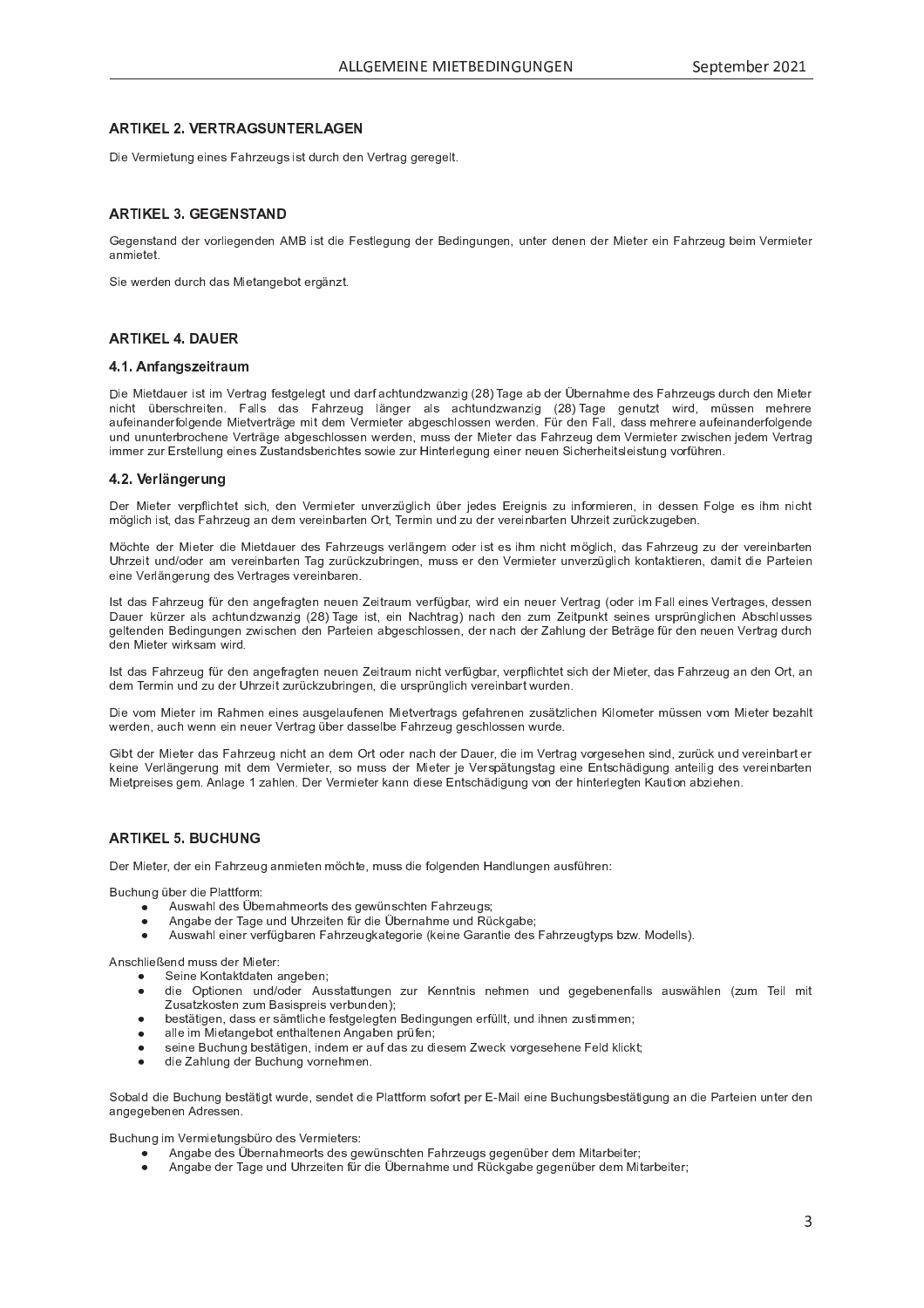- f <sup>U</sup> <sup>V</sup> <sup>g</sup> <sup>P</sup> <sup>g</sup> <sup>P</sup> <sup>U</sup> <sup>U</sup> \_ <sup>T</sup> <sup>d</sup> <sup>P</sup> <sup>P</sup> <sup>R</sup> U <sup>P</sup> <sup>Z</sup> ¯ <sup>c</sup> <sup>Z</sup> <sup>V</sup> <sup>P</sup> <sup>U</sup> <sup>o</sup> <sup>c</sup> <sup>Y</sup> \_ <sup>U</sup> <sup>Z</sup> <sup>S</sup> <sup>T</sup> \ \_ <sup>g</sup> <sup>Z</sup> <sup>a</sup> <sup>p</sup> <sup>Y</sup> <sup>o</sup> <sup>P</sup> <sup>Y</sup> Z <sup>S</sup> <sup>T</sup> <sup>R</sup> P <sup>W</sup> <sup>P</sup> <sup>U</sup> <sup>P</sup> ^ <sup>R</sup> P <sup>V</sup> \_ <sup>U</sup> <sup>g</sup> <sup>P</sup> <sup>O</sup> <sup>c</sup> <sup>V</sup> <sup>P</sup> <sup>e</sup> <sup>W</sup> <sup>R</sup> P <sup>W</sup> <sup>P</sup> <sup>U</sup> <sup>o</sup> <sup>c</sup> <sup>Y</sup> Z <sup>V</sup> <sup>P</sup> <sup>T</sup> <sup>P</sup> <sup>U</sup> <sup>W</sup> <sup>P</sup> <sup>U</sup> ¯ <sup>Y</sup> <sup>R</sup> V <sup>P</sup> <sup>Y</sup> <sup>R</sup> P <sup>U</sup> P U V Z Z X Y P S T P U U U U U U
- l ` <sup>Z</sup> <sup>i</sup> \_ <sup>T</sup> \ \_ ` <sup>Z</sup> <sup>W</sup> <sup>P</sup> <sup>U</sup> <sup>o</sup> <sup>P</sup> <sup>Y</sup> Z <sup>S</sup> <sup>T</sup> <sup>R</sup> P <sup>W</sup> <sup>P</sup> <sup>U</sup> <sup>P</sup> <sup>U</sup> ^ <sup>R</sup> P <sup>V</sup> \_ <sup>U</sup> <sup>g</sup> <sup>P</sup> <sup>O</sup> <sup>c</sup> <sup>V</sup> <sup>P</sup> <sup>U</sup> <sup>P</sup> <sup>U</sup> <sup>V</sup> <sup>i</sup> <sup>P</sup> <sup>W</sup> <sup>P</sup> <sup>Y</sup> <sup>W</sup> <sup>R</sup> Y P <sup>h</sup> <sup>V</sup> <sup>c</sup> <sup>W</sup> <sup>P</sup> <sup>Y</sup> <sup>U</sup> \_ <sup>S</sup> <sup>T</sup> <sup>b</sup> <sup>Y</sup> <sup>p</sup> <sup>a</sup> ` <sup>U</sup> <sup>g</sup> <sup>W</sup> <sup>P</sup> <sup>Z</sup> ¯ <sup>c</sup> <sup>Z</sup> <sup>V</sup> <sup>P</sup> <sup>U</sup> <sup>o</sup> <sup>c</sup> <sup>Y</sup> \_ <sup>U</sup> <sup>Z</sup> <sup>S</sup> <sup>T</sup> \ \_ <sup>g</sup> <sup>Z</sup> <sup>u</sup>
- li U g  $U$  o P  $U$   $\rightarrow$   $U$   $\rightarrow$   $U$   $\rightarrow$   $U$   $\rightarrow$   $U$   $\rightarrow$   $U$   $\rightarrow$   $U$   $\rightarrow$   $U$   $\rightarrow$   $U$   $\rightarrow$   $U$   $\rightarrow$   $U$   $\rightarrow$   $U$   $\rightarrow$   $U$   $\rightarrow$   $U$   $\rightarrow$   $U$   $\rightarrow$   $U$   $\rightarrow$   $U$   $\rightarrow$   $U$   $\rightarrow$   $U$   $\rightarrow$   $U$   $\rightarrow$   $U$   $\rightarrow$   $U$   $\rightarrow$   $U$   $\rightarrow$
- l <sup>U</sup> <sup>g</sup> \_ <sup>O</sup> <sup>P</sup> <sup>W</sup> <sup>P</sup> <sup>Z</sup> <sup>ª</sup> \_ <sup>T</sup> \ ` <sup>U</sup> <sup>g</sup> <sup>Z</sup> <sup>d</sup> <sup>R</sup> V <sup>V</sup> <sup>P</sup> \ Z <sup>Z</sup> <sup>c</sup> <sup>i</sup> <sup>R</sup> P <sup>R</sup> U <sup>V</sup> <sup>P</sup> <sup>Y</sup> \ P <sup>g</sup> ` <sup>U</sup> <sup>g</sup> <sup>P</sup> <sup>R</sup> U <sup>P</sup> <sup>Y</sup> ¯ \_ ` <sup>V</sup> <sup>R</sup> c <sup>U</sup> ` <sup>U</sup> <sup>W</sup> <sup>g</sup> <sup>g</sup> <sup>a</sup> <sup>j</sup> <sup>ª</sup> \_ <sup>T</sup> \ ` <sup>U</sup> <sup>g</sup> <sup>W</sup> <sup>P</sup> <sup>Z</sup> ^ <sup>R</sup> P <sup>V</sup> <sup>X</sup> <sup>Y</sup> P <sup>R</sup> Z <sup>P</sup> <sup>Z</sup> <sup>u</sup>
- f Y T Y P Y Y Y G Z O P Z O P Z O P Z O P Z O P Z O P Z O P Z O P Z O P Z O P Z O P Z O P Z O P Z O P Z O P Z

# <sup>C</sup> <sup>D</sup> <sup>E</sup> ´ <sup>G</sup> <sup>J</sup> <sup>C</sup> <sup>J</sup> <sup>µ</sup> <sup>I</sup> <sup>²</sup> <sup>µ</sup> <sup>J</sup> <sup>H</sup> <sup>µ</sup> <sup>H</sup> <sup>J</sup> <sup>C</sup> <sup>D</sup> <sup>J</sup>

k <sup>c</sup> <sup>Y</sup> <sup>W</sup> <sup>P</sup> <sup>d</sup> <sup>V</sup> \_ <sup>V</sup> <sup>Z</sup> { <sup>S</sup> <sup>T</sup> \ R S <sup>T</sup> <sup>P</sup> <sup>U</sup> ^ <sup>R</sup> P <sup>V</sup> <sup>O</sup> <sup>P</sup> <sup>g</sup> <sup>R</sup> U <sup>U</sup> <sup>p</sup> <sup>O</sup> <sup>P</sup> <sup>Y</sup> <sup>d</sup> <sup>R</sup> V <sup>V</sup> <sup>P</sup> \ V <sup>W</sup> <sup>P</sup> <sup>Y</sup> ^ <sup>R</sup> P <sup>V</sup> <sup>P</sup> <sup>Y</sup> <sup>W</sup> <sup>P</sup> <sup>d</sup> <sup>k</sup> <sup>P</sup> <sup>Y</sup> <sup>d</sup> <sup>R</sup> P <sup>V</sup> <sup>P</sup> <sup>Y</sup> P <sup>U</sup> <sup>V</sup> <sup>i</sup> <sup>P</sup> <sup>W</sup> <sup>P</sup> <sup>Y</sup> <sup>W</sup> ` <sup>Y</sup> <sup>S</sup> <sup>T</sup> <sup>v</sup> <sup>X</sup> \ c \_ <sup>W</sup> \_ ` <sup>a</sup> <sup>W</sup> <sup>P</sup> <sup>Y</sup> <sup>b</sup> \ \_ <sup>V</sup> <sup>V</sup> <sup>a</sup> <sup>c</sup> <sup>Y</sup> <sup>d</sup> <sup>c</sup> <sup>W</sup> <sup>P</sup> <sup>Y</sup> <sup>W</sup> ` <sup>Y</sup> <sup>S</sup> <sup>T</sup>  $\ddot{\cup}$  bergebe im  $\dot{\vee}$  demokrating which die vem  $\dot{\vee}$  demokraties nedered proved and  $\ddot{\circ}$ 

- <sup>P</sup> <sup>R</sup> U <sup>P</sup> <sup>U</sup> <sup>m</sup> <sup>p</sup> <sup>T</sup> <sup>Y</sup> P <sup>Y</sup> Z <sup>S</sup> <sup>T</sup> <sup>P</sup> <sup>R</sup> U ` <sup>U</sup> <sup>W</sup> <sup>P</sup> <sup>R</sup> U <sup>|</sup> W <sup>P</sup> <sup>U</sup> <sup>V</sup> <sup>R</sup> V { <sup>V</sup> <sup>Z</sup> <sup>W</sup> <sup>c</sup> <sup>h</sup> ` <sup>d</sup> <sup>P</sup> <sup>U</sup> <sup>V</sup> <sup>b</sup> <sup>P</sup> <sup>Y</sup> Z <sup>c</sup> <sup>U</sup> \_ \ \_ ` <sup>Z</sup> <sup>i</sup> <sup>P</sup> <sup>R</sup> Z <sup>c</sup> <sup>W</sup> <sup>P</sup> <sup>Y</sup> <sup>q</sup> <sup>P</sup> <sup>R</sup> Z <sup>P</sup> <sup>X</sup> \_ <sup>Z</sup> <sup>Z</sup> <sup>W</sup> <sup>P</sup> <sup>Z</sup> ^ <sup>R</sup> P <sup>V</sup> <sup>P</sup> <sup>Y</sup> Z <sup>e</sup> <sup>W</sup> <sup>R</sup> P <sup>O</sup> <sup>P</sup> <sup>R</sup> W <sup>P</sup> <sup>g</sup> <sup>p</sup> \ V <sup>R</sup> g Z <sup>R</sup> U <sup>W</sup> <sup>u</sup>
- ¶ edee weitere vam Vermieter verlangte. Dekument

Der Mieter bescheinigt, dess diese Dekumente seht und gültig eind und nicht während des Puebungezeitreume ebleufen un veralightet eich, den Vermieter unverzüglich üher iede. Änderung in Pezug euf die Cültigkeit dieser Dekumente zu unterrichten

Der Mieter wird biermit derüber infermiert, deee der Vermieter die Puebung eternieren kenn, wenn die verlengten Unterlege Q ` <sup>d</sup> <sup>ª</sup> <sup>P</sup> <sup>R</sup> V <sup>X</sup> ` <sup>U</sup> <sup>h</sup> <sup>V</sup> <sup>W</sup> <sup>P</sup> <sup>Y</sup> © <sup>O</sup> <sup>P</sup> <sup>Y</sup> <sup>U</sup> \_ <sup>T</sup> <sup>d</sup> <sup>P</sup> <sup>W</sup> <sup>P</sup> <sup>Z</sup> <sup>m</sup> \_ <sup>T</sup> <sup>Y</sup> Q <sup>P</sup> ` <sup>g</sup> <sup>Z</sup> <sup>U</sup> <sup>R</sup> S <sup>T</sup> <sup>V</sup> <sup>o</sup> <sup>c</sup> \ \ Z <sup>V</sup> { <sup>U</sup> <sup>W</sup> <sup>R</sup> g <sup>c</sup> <sup>W</sup> <sup>P</sup> <sup>Y</sup> \ P <sup>Z</sup> <sup>O</sup> \_ <sup>Y</sup> <sup>Z</sup> <sup>R</sup> U <sup>W</sup> <sup>e</sup> ` <sup>U</sup> <sup>W</sup> <sup>Q</sup> <sup>i</sup> \_ <sup>Y</sup> <sup>c</sup> <sup>T</sup> <sup>U</sup> <sup>P</sup> <sup>e</sup> <sup>W</sup> \_ <sup>Z</sup> <sup>Z</sup> <sup>W</sup> ` <sup>Y</sup> <sup>S</sup> <sup>T</sup> <sup>P</sup> <sup>R</sup> U <sup>P</sup> <sup>Z</sup> <sup>c</sup> \ S <sup>T</sup> <sup>P</sup> <sup>V</sup> <sup>c</sup> <sup>Y</sup> <sup>U</sup> <sup>R</sup> P <sup>Y</sup> ` <sup>U</sup> <sup>g</sup> <sup>W</sup> <sup>R</sup> P <sup>ª</sup> \_ <sup>T</sup> \ ` <sup>U</sup> <sup>g</sup> <sup>a</sup> <sup>p</sup> <sup>Y</sup> <sup>W</sup> <sup>R</sup> P ] ` <sup>S</sup> <sup>T</sup> ` <sup>U</sup> <sup>g</sup> <sup>P</sup> <sup>U</sup> <sup>V</sup> <sup>a</sup> { \ \ V <sup>c</sup> <sup>W</sup> <sup>P</sup> <sup>Y</sup> <sup>R</sup> Y g <sup>P</sup> <sup>U</sup> <sup>W</sup> <sup>P</sup> <sup>R</sup> U <sup>l</sup> <sup>U</sup> <sup>Z</sup> <sup>X</sup> <sup>Y</sup> ` <sup>S</sup> <sup>T</sup> <sup>W</sup> <sup>P</sup> <sup>Z</sup> ^ <sup>R</sup> P <sup>V</sup> <sup>P</sup> <sup>Y</sup> Z \_ ` <sup>a</sup> <sup>f</sup> <sup>U</sup> <sup>V</sup> <sup>Z</sup> <sup>S</sup> <sup>T</sup> { <sup>W</sup> <sup>R</sup> g ` <sup>U</sup> <sup>g</sup> <sup>P</sup> <sup>U</sup> <sup>V</sup> <sup>Z</sup> <sup>V</sup> <sup>P</sup> <sup>T</sup> <sup>V</sup> <sup>j</sup>

# <sup>C</sup> <sup>D</sup> <sup>E</sup> ¸ <sup>G</sup> <sup>I</sup> <sup>²</sup> <sup>µ</sup> <sup>I</sup> <sup>¹</sup> <sup>²</sup>

## ¸ <sup>G</sup> <sup>F</sup> <sup>G</sup> £ ¢ ¤ ¢ ¥

v <sup>U</sup> <sup>O</sup> <sup>P</sup> <sup>Z</sup> <sup>S</sup> <sup>T</sup> \_ <sup>W</sup> <sup>P</sup> <sup>V</sup> <sup>W</sup> <sup>P</sup> <sup>Y</sup> <sup>R</sup> d ^ <sup>R</sup> P <sup>V</sup> \_ <sup>U</sup> <sup>g</sup> <sup>P</sup> <sup>O</sup> <sup>c</sup> <sup>V</sup> <sup>a</sup> <sup>p</sup> <sup>Y</sup> <sup>W</sup> \_ <sup>Z</sup> <sup>m</sup> \_ <sup>T</sup> <sup>Y</sup> Q <sup>P</sup> ` <sup>g</sup> \_ <sup>U</sup> <sup>g</sup> <sup>P</sup> <sup>g</sup> <sup>P</sup> <sup>O</sup> <sup>P</sup> <sup>U</sup> <sup>P</sup> <sup>U</sup> <sup>l</sup> <sup>U</sup> <sup>a</sup> <sup>c</sup> <sup>Y</sup> W <sup>P</sup> <sup>Y</sup> ` <sup>U</sup> <sup>g</sup> <sup>P</sup> <sup>U</sup> ` <sup>U</sup> <sup>V</sup> <sup>P</sup> <sup>Y</sup> \ R P <sup>g</sup> <sup>V</sup> <sup>W</sup> <sup>R</sup> P <sup>p</sup> \ V <sup>R</sup> g <sup>h</sup> <sup>P</sup> <sup>R</sup> V <sup>W</sup> <sup>P</sup> <sup>Z</sup> <sup>o</sup> <sup>c</sup> <sup>Y</sup> \ R P <sup>g</sup> <sup>P</sup> <sup>U</sup> <sup>W</sup> <sup>P</sup> <sup>U</sup> k <sup>P</sup> <sup>Y</sup> V <sup>Y</sup> \_ <sup>g</sup> <sup>P</sup> <sup>Z</sup> <sup>W</sup> <sup>P</sup> <sup>Y</sup> ] <sup>P</sup> <sup>W</sup> <sup>R</sup> U <sup>g</sup> ` <sup>U</sup> <sup>g</sup> <sup>e</sup> <sup>W</sup> \_ <sup>Z</sup> <sup>Z</sup> <sup>W</sup> <sup>P</sup> <sup>Y</sup> ^ <sup>R</sup> P <sup>V</sup> <sup>P</sup> <sup>Y</sup> <sup>r</sup>

- | <sup>U</sup> <sup>T</sup> \_ <sup>O</sup> <sup>P</sup> <sup>Y</sup> <sup>P</sup> <sup>R</sup> U <sup>P</sup> <sup>Z</sup> <sup>g</sup> <sup>p</sup> \ V <sup>R</sup> g <sup>P</sup> <sup>U</sup> <sup>f</sup> <sup>v</sup> <sup>~</sup> <sup>m</sup> <sup>p</sup> <sup>T</sup> <sup>Y</sup> P <sup>Y</sup> Z <sup>S</sup> <sup>T</sup> <sup>P</sup> <sup>R</sup> U <sup>Z</sup> <sup>R</sup> Z <sup>V</sup> <sup>e</sup> <sup>W</sup> <sup>P</sup> <sup>Y</sup> <sup>r</sup>
	- $\Omega$ o c ver mindestans zwei (2) lebren in den Klessen MDMD EDMD EDAD EDAD EDAD ETMD EDAE  $\overline{C}$  and  $\overline{C}$   $\overline{C}$   $\overline{C}$   $\overline{C}$   $\overline{C}$   $\overline{C}$   $\overline{C}$   $\overline{C}$   $\overline{C}$   $\overline{C}$   $\overline{C}$   $\overline{C}$   $\overline{C}$   $\overline{C}$   $\overline{C}$   $\overline{C}$   $\overline{C}$   $\overline{C}$   $\overline{C}$   $\overline{C}$   $\overline{C}$   $\overline{C}$   $\overline{C}$  P Y I C Y O P U I C Y W P U I C Y W P U I C Y W P U I C
	- cc ver mindestens fünf (E) Jehren in den Febrzeugklessen HBMB, DDMB, CDMB, CDMB, CLMMB, CEMB  $\alpha$  a m and the m m m m l  $\alpha$  in the m l  $\alpha$  i c  $\alpha$   $\beta$  i  $\beta$   $\beta$  i  $\beta$  i  $\beta$  i  $\beta$  i  $\beta$  i  $\beta$  i  $\beta$  i  $\beta$  i  $\beta$  i  $\beta$  i  $\beta$  i  $\beta$  i  $\beta$  i  $\beta$  i  $\beta$  i  $\beta$  i  $\beta$  i  $\beta$  i  $\beta$  i  $\beta$  i  $\beta$  i  $\beta$
	- $R$  , we have the contract of the contract of  $\mathcal{P}_\mathcal{A}$  and  $\mathcal{P}_\mathcal{A}$  and  $\mathcal{P}_\mathcal{A}$  and  $\mathcal{P}_\mathcal{A}$  under the contract of  $\mathcal{P}_\mathcal{A}$  and  $\mathcal{P}_\mathcal{A}$  and  $\mathcal{P}_\mathcal{A}$  and  $\mathcal{P}_\mathcal{A}$  and  $\mathcal{$
	- $\mathbb{R}$ lter ele eigund $\mathbb{R}$  ventuale (24). Iabre iet
- p Y P Y P Y P Y A Z P Z G P D A Z G P D A Z G P D A Z G P Z G P U N Z G Z G P Z G Z G P Z C G P Z C C U G Z C  $\blacksquare$  and  $\blacksquare$   $\blacksquare$   $\blacksquare$   $\blacksquare$   $\blacksquare$   $\blacksquare$   $\blacksquare$   $\blacksquare$   $\blacksquare$   $\blacksquare$   $\blacksquare$   $\blacksquare$   $\blacksquare$   $\blacksquare$   $\blacksquare$   $\blacksquare$   $\blacksquare$   $\blacksquare$   $\blacksquare$   $\blacksquare$   $\blacksquare$   $\blacksquare$   $\blacksquare$   $\blacksquare$   $\blacksquare$   $\blacksquare$   $\blacksquare$   $\blacksquare$   $\blacksquare$   $\blacksquare$
- aait mehr ele drei (2), Johren weder einen Unfell mit Dereenenschaden, für den er verentwertlich wer, gehebt het "neel wogen Eebrene unter Alkehel, eder Dregeneinflussee verurteilt wurde
- v <sup>d</sup> <sup>Z</sup> <sup>V</sup> { <sup>U</sup> <sup>W</sup> <sup>P</sup> <sup>U</sup> Z <sup>S</sup> <sup>T</sup> <sup>i</sup> <sup>P</sup> <sup>Y</sup> P <sup>V</sup> <sup>Y</sup> \_ <sup>a</sup> <sup>V</sup> \_ <sup>V</sup> <sup>g</sup> <sup>P</sup> <sup>T</sup> \_ <sup>O</sup> <sup>V</sup> <sup>T</sup> \_ <sup>V</sup> <sup>u</sup>
- dees ihm in den fünf, Johren ver dem Reginn der Anmietung nicht der Eührerschein für seehe Menste eder längel P <sup>U</sup> <sup>V</sup> <sup>Q</sup> <sup>c</sup> <sup>g</sup> <sup>P</sup> <sup>U</sup> <sup>i</sup> ` <sup>Y</sup> W <sup>P</sup> <sup>u</sup>
- W  $\overline{\phantom{a}}$   $\overline{\phantom{a}}$   $\overline{\phantom{a}}$   $\overline{\phantom{a}}$   $\overline{\phantom{a}}$   $\overline{\phantom{a}}$   $\overline{\phantom{a}}$   $\overline{\phantom{a}}$   $\overline{\phantom{a}}$   $\overline{\phantom{a}}$   $\overline{\phantom{a}}$   $\overline{\phantom{a}}$   $\overline{\phantom{a}}$   $\overline{\phantom{a}}$   $\overline{\phantom{a}}$   $\overline{\phantom{a}}$   $\overline{\phantom{a}}$   $\overline{\phantom{a}}$   $\overline$
- $\mathcal{P}$   $\mathcal{P}$   $\mathcal{P}$   $\mathcal{P}$   $\mathcal{P}$   $\mathcal{P}$   $\mathcal{P}$   $\mathcal{P}$   $\mathcal{P}$   $\mathcal{P}$   $\mathcal{P}$   $\mathcal{P}$   $\mathcal{P}$   $\mathcal{P}$   $\mathcal{P}$   $\mathcal{P}$   $\mathcal{P}$   $\mathcal{P}$   $\mathcal{P}$   $\mathcal{P}$   $\mathcal{P}$   $\mathcal{P}$   $\mathcal{P}$   $\mathcal{P}$   $\mathcal{$

f Z i R Y P i R Y Y P Y P Y P Y R P Y R V P R V P R V P R V P R V P R V P R S T R S T R V P R V P R V P R V P

## ¸ <sup>G</sup> <sup>G</sup> <sup>¾</sup> « ¤ £ ¿ ¢ £ ¤ <sup>À</sup> ¢ <sup>I</sup> <sup>¾</sup> <sup>Á</sup> ¥ ¢ ¥ <sup>Â</sup> <sup>Á</sup> ¢ £

- º <sup>P</sup> <sup>U</sup> <sup>U</sup> <sup>W</sup> <sup>P</sup> <sup>Y</sup> <sup>m</sup> <sup>p</sup> <sup>T</sup> <sup>Y</sup> P <sup>Y</sup> Z <sup>S</sup> <sup>T</sup> <sup>P</sup> <sup>R</sup> U <sup>o</sup> <sup>c</sup> <sup>U</sup> <sup>P</sup> <sup>R</sup> U <sup>P</sup> <sup>d</sup> <sup>y</sup> \_ <sup>U</sup> <sup>W</sup> <sup>W</sup> <sup>P</sup> <sup>Z</sup> <sup>f</sup> ` <sup>Y</sup> c <sup>X</sup> { <sup>R</sup> Z <sup>S</sup> <sup>T</sup> <sup>P</sup> <sup>U</sup> <sup>º</sup> <sup>R</sup> Y V <sup>Z</sup> <sup>S</sup> <sup>T</sup> \_ <sup>a</sup> <sup>V</sup> <sup>Z</sup> <sup>Y</sup> \_ ` <sup>d</sup> <sup>Z</sup> <sup>f</sup> ` <sup>Y</sup> c <sup>X</sup> { <sup>R</sup> Z <sup>S</sup> <sup>T</sup> <sup>P</sup> <sup>v</sup> <sup>U</sup> <sup>R</sup> c <sup>U</sup> <sup>e</sup> <sup>|</sup> Z \ \_ <sup>U</sup> <sup>W</sup> <sup>e</sup> y <sup>R</sup> P <sup>S</sup> <sup>T</sup> <sup>V</sup> <sup>P</sup> <sup>U</sup> <sup>Z</sup> <sup>V</sup> <sup>P</sup> <sup>R</sup> U <sup>e</sup> ® <sup>c</sup> <sup>Y</sup> i <sup>P</sup> <sup>g</sup> <sup>P</sup> <sup>U</sup> <sup>R</sup> U <sup>W</sup> <sup>P</sup> <sup>Y</sup> <sup>U</sup> <sup>P</sup> ` <sup>P</sup> <sup>Z</sup> <sup>V</sup> <sup>P</sup> <sup>U</sup> <sup>o</sup> <sup>c</sup> <sup>U</sup> <sup>W</sup> <sup>P</sup> <sup>U</sup> ] <sup>P</sup> <sup>T</sup> [ <sup>Y</sup> W <sup>P</sup> <sup>U</sup> <sup>W</sup> <sup>R</sup> P <sup>Z</sup> <sup>P</sup> <sup>Y</sup> <sup>y</sup> { <sup>U</sup> <sup>W</sup> <sup>P</sup> <sup>Y</sup> \_ ` <sup>Z</sup> <sup>g</sup> <sup>P</sup> <sup>Z</sup> <sup>V</sup> <sup>P</sup> \ \ V <sup>P</sup> <sup>U</sup> <sup>k</sup> <sup>P</sup> <sup>Y</sup> Z <sup>R</sup> c <sup>U</sup> \_ ` <sup>Z</sup> <sup>g</sup> <sup>P</sup> <sup>Z</sup> <sup>V</sup> <sup>P</sup> \ \ V <sup>i</sup> ` <sup>Y</sup> W <sup>P</sup> <sup>e</sup> iet der Eübrerschein ehne weitere Dekumente gültig
- º <sup>P</sup> <sup>U</sup> <sup>U</sup> <sup>W</sup> <sup>P</sup> <sup>Y</sup> <sup>m</sup> <sup>p</sup> <sup>T</sup> <sup>Y</sup> P <sup>Y</sup> Z <sup>S</sup> <sup>T</sup> <sup>P</sup> <sup>R</sup> U <sup>R</sup> U <sup>P</sup> <sup>R</sup> U <sup>P</sup> <sup>Y</sup> <sup>U</sup> <sup>R</sup> S <sup>T</sup> <sup>V</sup> <sup>o</sup> <sup>c</sup> <sup>U</sup> <sup>W</sup> <sup>P</sup> <sup>Y</sup> <sup>b</sup> \ \_ <sup>V</sup> <sup>V</sup> <sup>a</sup> <sup>c</sup> <sup>Y</sup> <sup>d</sup> ` <sup>U</sup> <sup>V</sup> <sup>P</sup> <sup>Y</sup> Z <sup>V</sup> <sup>p</sup> <sup>V</sup> <sup>Q</sup> <sup>V</sup> <sup>P</sup> <sup>U</sup> <sup>k</sup> <sup>P</sup> <sup>Y</sup> Z <sup>R</sup> c <sup>U</sup> \_ ` <sup>Z</sup> <sup>g</sup> <sup>P</sup> <sup>Z</sup> <sup>V</sup> <sup>P</sup> \ \ V <sup>i</sup> ` <sup>Y</sup> W <sup>P</sup> <sup>e</sup> <sup>h</sup> \_ <sup>U</sup> <sup>U</sup> <sup>Z</sup> <sup>P</sup> <sup>R</sup> U <sup>P</sup> <sup>b</sup> <sup>Y</sup> <sup>p</sup> <sup>a</sup> ` <sup>U</sup> <sup>g</sup> U <sup>R</sup> S <sup>T</sup> <sup>V</sup> \_ ` <sup>a</sup> <sup>W</sup> <sup>P</sup> <sup>Y</sup> <sup>b</sup> \ \_ <sup>V</sup> <sup>V</sup> <sup>a</sup> <sup>c</sup> <sup>Y</sup> <sup>d</sup> <sup>o</sup> <sup>c</sup> <sup>Y</sup> g <sup>P</sup> <sup>U</sup> <sup>c</sup> <sup>d</sup> <sup>d</sup> <sup>P</sup> <sup>U</sup> <sup>i</sup> <sup>P</sup> <sup>Y</sup> W <sup>P</sup> <sup>U</sup> <sup>j</sup> <sup>|</sup> <sup>U</sup> <sup>W</sup> <sup>R</sup> P <sup>Z</sup> <sup>P</sup> <sup>d</sup> <sup>m</sup> \_ \ \ <sup>d</sup> ` <sup>Z</sup> <sup>Z</sup> <sup>W</sup> <sup>P</sup> <sup>Y</sup> ¯ ` <sup>U</sup> <sup>W</sup> <sup>P</sup> <sup>d</sup> <sup>R</sup> V <sup>W</sup> <sup>P</sup> <sup>d</sup> ¯ ` <sup>U</sup> <sup>W</sup> <sup>P</sup> <sup>U</sup> <sup>Z</sup> <sup>P</sup> <sup>Y</sup> o <sup>R</sup> S <sup>P</sup> <sup>W</sup> <sup>P</sup> <sup>Z</sup> <sup>k</sup> <sup>P</sup> <sup>Y</sup> <sup>d</sup> <sup>R</sup> P <sup>V</sup> <sup>P</sup> <sup>Y</sup> Z  $\blacksquare$  U J A A A A  $\blacksquare$  I A  $\blacksquare$  i A i P T d P T d P T d P T d P T d P T d P T d P T d P T d P T d P T d P T d P T d P T d P T d P T d P T d P T d P T d P T d P T d P T d P T d P T d P T d P T d P T d P T d P T d P T
- º <sup>P</sup> <sup>U</sup> <sup>U</sup> <sup>W</sup> <sup>P</sup> <sup>Y</sup> <sup>m</sup> <sup>p</sup> <sup>T</sup> <sup>Y</sup> P <sup>Y</sup> Z <sup>S</sup> <sup>T</sup> <sup>P</sup> <sup>R</sup> U <sup>o</sup> <sup>c</sup> <sup>U</sup> <sup>P</sup> <sup>R</sup> U <sup>P</sup> <sup>d</sup> <sup>y</sup> \_ <sup>U</sup> <sup>W</sup> \_ ` <sup>x</sup> <sup>P</sup> <sup>Y</sup> <sup>T</sup> \_ \ O <sup>W</sup> <sup>P</sup> <sup>Z</sup> <sup>f</sup> ` <sup>Y</sup> c <sup>X</sup> { <sup>R</sup> Z <sup>S</sup> <sup>T</sup> <sup>P</sup> <sup>U</sup> <sup>º</sup> <sup>R</sup> Y V <sup>Z</sup> <sup>S</sup> <sup>T</sup> \_ <sup>a</sup> <sup>V</sup> <sup>Z</sup> <sup>Y</sup> \_ ` <sup>d</sup> <sup>Z</sup> \_ ` <sup>Z</sup> <sup>g</sup> <sup>P</sup> <sup>Z</sup> <sup>V</sup> <sup>P</sup> \ \ V <sup>i</sup> ` <sup>Y</sup> W <sup>P</sup> <sup>e</sup> <sup>d</sup> ` <sup>Z</sup> <sup>Z</sup> <sup>W</sup> <sup>P</sup> <sup>Y</sup> Minter die Cültigkeit bestätigen, ein Eete van jodem der felgenden Dekumente erstellen und eie enäteeten \_ S T V O R G ( ) O P Y C W P Y W P Z M P Y C P Y F Y F Z M Z M Z M P Z M Z M P Z M P Z M P Z M P Z M P Z M P Z <sup>P</sup> <sup>U</sup> <sup>W</sup> <sup>P</sup> <sup>U</sup> <sup>r</sup>
	- $\mathbf{o}$ Gültiger Führerschein;
	- $\mathbf{o}$ c affizielle Übereetzung dee Eübrerecheine ODER gültiger internetionaler Eübrerechein.
	- $\Omega$ a a Peite dee Peieenesses out der des Einreisedetum auf des Steetegebiet vermerkt ist demit die Deuer de l a P u v T v Z O P h a P h a U V V P h z O P h z O P h z O P h z O P h z O P h z O P h z O P h z O P h z O P

Der Kundensenrise übernimmt denn innerhalb von 48 Stunden die Drüfung und teilt dem Mieter des Ergebnis mit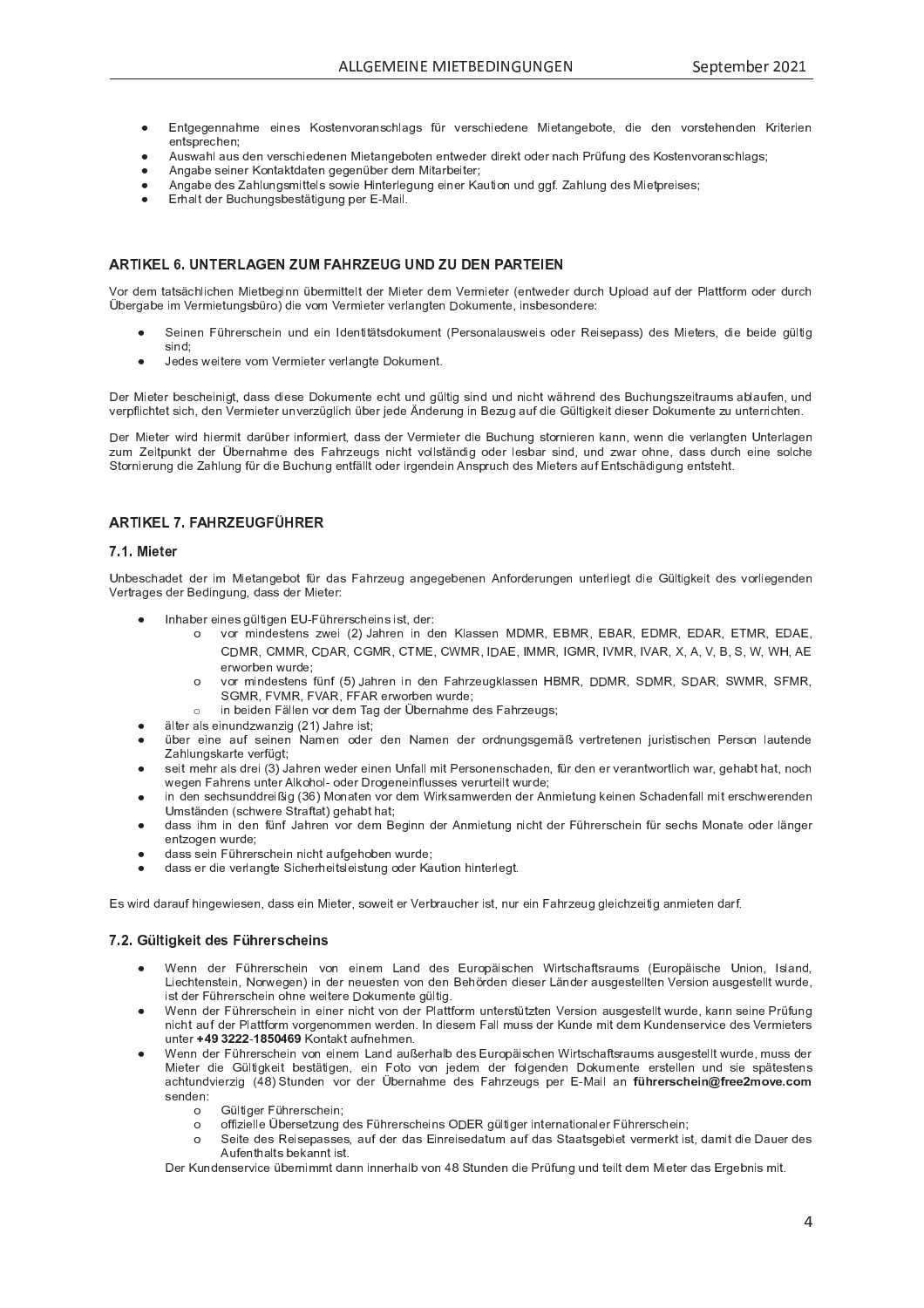- º <sup>P</sup> <sup>U</sup> <sup>U</sup> <sup>W</sup> <sup>P</sup> <sup>Y</sup> ^ <sup>R</sup> P <sup>V</sup> <sup>P</sup> <sup>Y</sup> <sup>|</sup> <sup>U</sup> <sup>T</sup> \_ <sup>O</sup> <sup>P</sup> <sup>Y</sup> <sup>P</sup> <sup>R</sup> U <sup>P</sup> <sup>Z</sup> <sup>m</sup> <sup>p</sup> <sup>T</sup> <sup>Y</sup> P <sup>Y</sup> Z <sup>S</sup> <sup>T</sup> <sup>P</sup> <sup>R</sup> U <sup>Z</sup> <sup>R</sup> Z <sup>V</sup> <sup>e</sup> <sup>W</sup> <sup>P</sup> <sup>Y</sup> \_ ` <sup>x</sup> <sup>P</sup> <sup>Y</sup> <sup>T</sup> \_ \ O <sup>W</sup> <sup>P</sup> <sup>Z</sup> <sup>f</sup> ` <sup>Y</sup> c <sup>X</sup> { <sup>R</sup> Z <sup>S</sup> <sup>T</sup> <sup>P</sup> <sup>U</sup> <sup>º</sup> <sup>R</sup> Y V <sup>Z</sup> <sup>S</sup> <sup>T</sup> \_ <sup>a</sup> <sup>V</sup> <sup>Z</sup> <sup>Y</sup> \_ ` <sup>d</sup> <sup>Z</sup> \_ ` <sup>Z</sup> <sup>g</sup> <sup>P</sup> <sup>Z</sup> <sup>V</sup> <sup>P</sup> \ \ V in the second control of the second control of
	- $\Omega$ er den Status eines Studierenden hat, verpflichtet er sich, dem Vermieter spätestens am Tag der © <sup>O</sup> <sup>P</sup> <sup>Y</sup> <sup>U</sup> \_ <sup>T</sup> <sup>d</sup> <sup>P</sup> <sup>W</sup> <sup>P</sup> <sup>Z</sup> <sup>m</sup> \_ <sup>T</sup> <sup>Y</sup> Q <sup>P</sup> ` <sup>g</sup> <sup>Z</sup> <sup>P</sup> <sup>O</sup> <sup>P</sup> <sup>U</sup> <sup>a</sup> \_ \ \ Z <sup>P</sup> <sup>R</sup> U <sup>P</sup> <sup>U</sup> <sup>g</sup> <sup>p</sup> \ V <sup>R</sup> g <sup>P</sup> <sup>U</sup> <sup>l</sup> ` <sup>a</sup> <sup>P</sup> <sup>U</sup> <sup>V</sup> <sup>T</sup> \_ \ V <sup>Z</sup> <sup>V</sup> <sup>R</sup> V <sup>P</sup> \ <sup>o</sup> <sup>c</sup> <sup>Y</sup> Q ` \ P <sup>g</sup> <sup>P</sup> <sup>U</sup> <sup>u</sup>
	- $\Omega$ er nicht den Status eines Studierenden hat, verpflichtet er sich, dem Vermieter spätestens am Tag der © <sup>O</sup> <sup>P</sup> <sup>Y</sup> <sup>U</sup> \_ <sup>T</sup> <sup>d</sup> <sup>P</sup> <sup>W</sup> <sup>P</sup> <sup>Z</sup> <sup>m</sup> \_ <sup>T</sup> <sup>Y</sup> Q <sup>P</sup> ` <sup>g</sup> <sup>Z</sup> <sup>P</sup> <sup>O</sup> <sup>P</sup> <sup>U</sup> <sup>a</sup> \_ \ \ Z <sup>P</sup> <sup>R</sup> U <sup>P</sup> <sup>U</sup> <sup>g</sup> <sup>p</sup> \ V <sup>R</sup> g <sup>P</sup> <sup>U</sup> <sup>l</sup> ` <sup>a</sup> <sup>P</sup> <sup>U</sup> <sup>V</sup> <sup>T</sup> \_ \ V <sup>Z</sup> <sup>V</sup> <sup>R</sup> V <sup>P</sup> \ <sup>o</sup> <sup>c</sup> <sup>Y</sup> Q ` \ P <sup>g</sup> <sup>P</sup> <sup>U</sup> ` <sup>U</sup> <sup>W</sup> <sup>U</sup> \_ <sup>S</sup> <sup>T</sup> <sup>Q</sup> ` <sup>i</sup> <sup>P</sup> <sup>R</sup> Z <sup>P</sup> <sup>U</sup> <sup>e</sup> <sup>W</sup> \_ <sup>Z</sup> <sup>Z</sup> <sup>P</sup> <sup>Y</sup>  $\Omega$  and  $\Omega$  it mindestens  $\tau$  walf  $(42)$  Menaton in Deutschland outpall

## ¸ <sup>G</sup> <sup>G</sup> <sup>Ð</sup> ¢ £ ¤ ¢ ¥ ¢ ¥ <sup>I</sup> <sup>Á</sup> ¥ ¡ ¢ ¦ <sup>¾</sup> <sup>Á</sup> ¥ ¢ ¥

Der Mieter kenn verlengen, dees ein oder mehrere zueätzliche/r) Eehrzeugführer des Eehrzeug führen (derf) dürfen

] <sup>R</sup> Z <sup>Q</sup> ` <sup>W</sup> <sup>Y</sup> P <sup>R</sup> <sup>Q</sup> ` <sup>Z</sup> { <sup>V</sup> <sup>Q</sup> \ R S <sup>T</sup> <sup>P</sup> <sup>U</sup> <sup>m</sup> \_ <sup>T</sup> <sup>Y</sup> Q <sup>P</sup> ` <sup>g</sup> <sup>a</sup> <sup>p</sup> <sup>T</sup> <sup>Y</sup> P <sup>Y</sup> <sup>U</sup> <sup>h</sup> [ <sup>U</sup> <sup>U</sup> <sup>P</sup> <sup>U</sup> <sup>h</sup> <sup>c</sup> <sup>Z</sup> <sup>V</sup> <sup>P</sup> <sup>U</sup> \ c <sup>Z</sup> <sup>T</sup> <sup>R</sup> U <sup>Q</sup> ` <sup>g</sup> <sup>P</sup> <sup>a</sup> <sup>p</sup> <sup>g</sup> <sup>V</sup> <sup>i</sup> <sup>P</sup> <sup>Y</sup> W <sup>P</sup> <sup>U</sup> <sup>j</sup>

Leder zueätzliche. Febrzeugführer muse die Pedingungen bezüglich der Cültigkeit des Führerscheine und die enderen i o c Y P d l y a j d l y p y w R h P W R U g P U P W R P U P Y W P W R P U E W P U W P U J P U J P V P V P U j

Leder zueätzliche Febrzeugführer, der über die Plettferm schriftlich vom Mieter ekzentiert wurde, muos enäteetene em Teg de © <sup>O</sup> <sup>P</sup> <sup>Y</sup> <sup>U</sup> \_ <sup>T</sup> <sup>d</sup> <sup>P</sup> <sup>W</sup> <sup>P</sup> <sup>Z</sup> <sup>m</sup> \_ <sup>T</sup> <sup>Y</sup> Q <sup>P</sup> ` <sup>g</sup> <sup>Z</sup> <sup>W</sup> <sup>R</sup> P <sup>Y</sup> <sup>R</sup> g <sup>R</sup> U \_ \ P <sup>Z</sup> <sup>P</sup> <sup>R</sup> U <sup>P</sup> <sup>Z</sup> <sup>m</sup> <sup>p</sup> <sup>T</sup> <sup>Y</sup> P <sup>Y</sup> Z <sup>S</sup> <sup>T</sup> <sup>P</sup> <sup>R</sup> U <sup>Z</sup> ` <sup>U</sup> <sup>W</sup> <sup>Z</sup> <sup>P</sup> <sup>R</sup> U <sup>P</sup> <sup>Z</sup> <sup>|</sup> W <sup>P</sup> <sup>U</sup> <sup>V</sup> <sup>R</sup> V { <sup>V</sup> <sup>Z</sup> <sup>W</sup> <sup>c</sup> <sup>h</sup> ` <sup>d</sup> <sup>P</sup> <sup>U</sup> <sup>V</sup> <sup>Z</sup> <sup>e</sup> <sup>W</sup> <sup>R</sup> P <sup>o</sup> <sup>c</sup> <sup>d</sup> <sup>k</sup> <sup>P</sup> <sup>Y</sup> <sup>d</sup> <sup>R</sup> P <sup>V</sup> <sup>P</sup> <sup>Y</sup> <sup>p</sup> <sup>O</sup> <sup>P</sup> <sup>Y</sup> <sup>W</sup> <sup>R</sup> P b a c V a c Y a c Y d O P U e o c Y W P U e o c Y W P U e o c Y W P U g P U g P U g P U g P U g P U g P U j P

### ¸ <sup>G</sup> <sup>G</sup> <sup>Ñ</sup> ¦ ¢ <sup>I</sup> <sup>Á</sup> ¥ ¡ ¢ ¦ <sup>¾</sup> <sup>Á</sup> ¥ ¢ ¥

Eabracheführer, die muischen 94 und 95 Jehren alt sind, müssen einen Aufnreie für junge Eebracheführer geblen, desser ] <sup>P</sup> <sup>V</sup> <sup>Y</sup> \_ <sup>g</sup> <sup>X</sup> <sup>Y</sup> c ^ <sup>R</sup> P <sup>V</sup> <sup>V</sup> \_ <sup>g</sup> <sup>R</sup> U <sup>W</sup> <sup>P</sup> <sup>Y</sup> <sup>P</sup> <sup>O</sup> <sup>p</sup> <sup>T</sup> <sup>Y</sup> P <sup>U</sup> <sup>V</sup> \_ <sup>O</sup> <sup>P</sup> \ \ P <sup>R</sup> U <sup>l</sup> <sup>U</sup> \ \_ <sup>g</sup> <sup>P</sup> <sup>e</sup> <sup>W</sup> <sup>R</sup> P <sup>W</sup> <sup>R</sup> P <sup>Z</sup> <sup>P</sup> <sup>U</sup> <sup>l</sup> \ \ g <sup>P</sup> <sup>d</sup> <sup>P</sup> <sup>R</sup> U <sup>P</sup> <sup>U</sup> ] <sup>P</sup> <sup>W</sup> <sup>R</sup> U <sup>g</sup> ` <sup>U</sup> <sup>g</sup> <sup>P</sup> <sup>U</sup> <sup>O</sup> <sup>P</sup> <sup>R</sup> g <sup>P</sup> <sup>a</sup> <sup>p</sup> <sup>g</sup> <sup>V</sup> <sup>R</sup> Z <sup>V</sup> <sup>e</sup> \_ ` <sup>a</sup> <sup>g</sup> <sup>P</sup> <sup>a</sup> <sup>p</sup> <sup>T</sup> <sup>Y</sup> V <sup>R</sup> Z <sup>V</sup> <sup>j</sup>

## <sup>C</sup> <sup>D</sup> <sup>E</sup> <sup>Ò</sup> <sup>G</sup> <sup>I</sup> <sup>²</sup> <sup>µ</sup>

### Ò <sup>G</sup> <sup>F</sup> <sup>G</sup> <sup>¹</sup> <sup>Ó</sup> ¢ ¥ <sup>Á</sup> § ¢

© <sup>O</sup> <sup>P</sup> <sup>Y</sup> <sup>U</sup> <sup>R</sup> d <sup>d</sup> <sup>V</sup> <sup>W</sup> <sup>P</sup> <sup>Y</sup> ^ <sup>R</sup> P <sup>V</sup> <sup>P</sup> <sup>Y</sup> <sup>W</sup> \_ <sup>Z</sup> <sup>m</sup> \_ <sup>T</sup> <sup>Y</sup> Q <sup>P</sup> ` <sup>g</sup> <sup>U</sup> <sup>R</sup> S <sup>T</sup> <sup>V</sup> <sup>Z</sup> <sup>X</sup> { <sup>V</sup> <sup>P</sup> <sup>Z</sup> <sup>V</sup> <sup>P</sup> <sup>U</sup> <sup>Z</sup> <sup>P</sup> <sup>R</sup> U <sup>P</sup> <sup>V</sup> ` <sup>U</sup> <sup>W</sup> <sup>P</sup> <sup>U</sup> \_ <sup>S</sup> <sup>T</sup> <sup>W</sup> <sup>P</sup> <sup>Y</sup> <sup>o</sup> <sup>P</sup> <sup>Y</sup> P <sup>R</sup> U <sup>O</sup> \_ <sup>Y</sup> V <sup>P</sup> <sup>U</sup> <sup>ª</sup> <sup>P</sup> <sup>R</sup> V <sup>e</sup> <sup>O</sup> <sup>P</sup> <sup>Z</sup> <sup>V</sup> <sup>P</sup> <sup>T</sup> <sup>V</sup> <sup>h</sup> <sup>P</sup> <sup>R</sup> U <sup>P</sup> q P Y O R P Y Y J Y Z O R U G Z O R U G Z O R U G Z O R U G Z O R U G Z O R U G Z O R U G Z O R U G D D P T Y J

l <sup>U</sup> <sup>W</sup> <sup>P</sup> <sup>d</sup> } \_ <sup>g</sup> ` <sup>U</sup> <sup>W</sup> <sup>Q</sup> ` <sup>W</sup> <sup>P</sup> <sup>Y</sup> <sup>v</sup> <sup>T</sup> <sup>Y</sup> Q <sup>P</sup> <sup>R</sup> V <sup>W</sup> <sup>P</sup> <sup>Y</sup> © <sup>O</sup> <sup>P</sup> <sup>Y</sup> <sup>U</sup> \_ <sup>T</sup> <sup>d</sup> <sup>P</sup> <sup>W</sup> <sup>P</sup> <sup>Z</sup> <sup>m</sup> \_ <sup>T</sup> <sup>Y</sup> Q <sup>P</sup> ` <sup>g</sup> <sup>Z</sup> <sup>e</sup> <sup>W</sup> <sup>R</sup> P <sup>R</sup> U <sup>W</sup> <sup>P</sup> <sup>Y</sup> ] ` <sup>S</sup> <sup>T</sup> ` <sup>U</sup> <sup>g</sup> <sup>o</sup> <sup>c</sup> <sup>Y</sup> g <sup>P</sup> <sup>Z</sup> <sup>P</sup> <sup>T</sup> <sup>P</sup> <sup>U</sup> <sup>Z</sup> <sup>R</sup> U <sup>W</sup> <sup>e</sup> <sup>Z</sup> <sup>c</sup> <sup>i</sup> <sup>R</sup> P \_ <sup>U</sup> <sup>W</sup> <sup>P</sup> <sup>d</sup> } \_ <sup>g</sup> ` <sup>U</sup> <sup>W</sup> <sup>Q</sup> ` W <sup>P</sup> <sup>Y</sup> <sup>v</sup> <sup>T</sup> <sup>Y</sup> Q <sup>P</sup> <sup>R</sup> V <sup>W</sup> <sup>P</sup> <sup>Y</sup> <sup>q</sup> <sup>p</sup> <sup>S</sup> <sup>h</sup> <sup>g</sup> \_ <sup>O</sup> <sup>P</sup> <sup>i</sup> <sup>R</sup> Y W <sup>o</sup> <sup>c</sup> <sup>U</sup> <sup>W</sup> <sup>P</sup> <sup>U</sup> <sup>b</sup> \_ <sup>Y</sup> V <sup>P</sup> <sup>R</sup> P <sup>U</sup> <sup>c</sup> <sup>W</sup> <sup>P</sup> <sup>Y</sup> <sup>R</sup> T <sup>Y</sup> P <sup>d</sup> ] <sup>P</sup> <sup>o</sup> <sup>c</sup> \ \ d { <sup>S</sup> <sup>T</sup> <sup>V</sup> <sup>R</sup> g <sup>V</sup> <sup>P</sup> <sup>U</sup> <sup>o</sup> <sup>c</sup> <sup>Y</sup> ` <sup>U</sup> <sup>W</sup> <sup>U</sup> \_ <sup>S</sup> <sup>T</sup> <sup>n</sup> P <sup>W</sup> <sup>P</sup> <sup>Y</sup> <sup>k</sup> <sup>P</sup> <sup>Y</sup> <sup>d</sup> <sup>R</sup> P <sup>V</sup> ` <sup>U</sup> <sup>g</sup> <sup>n</sup> P <sup>P</sup> <sup>R</sup> U Übergebenretekell eretellt. Diese Übergebenretekelle eind über des Kente des Nutzere zugänglich eder werden dem Mieter in k P Y Z O p Y D Y Z G Z O P Y Z G P Z G P Z G P Z G P Z Z G P O C V C V C V C V C V C G V G P O C V C V C V C o <sup>P</sup> <sup>Y</sup> P <sup>R</sup> U <sup>O</sup> \_ <sup>Y</sup> V <sup>i</sup> ` <sup>Y</sup> W <sup>P</sup> <sup>e</sup> <sup>R</sup> Z <sup>V</sup> <sup>P</sup> <sup>Z</sup> \_ <sup>S</sup> <sup>T</sup> <sup>P</sup> <sup>W</sup> <sup>P</sup> <sup>Z</sup> ^ <sup>R</sup> P <sup>V</sup> <sup>P</sup> <sup>Y</sup> Z <sup>e</sup> <sup>W</sup> \_ <sup>Z</sup> © <sup>O</sup> <sup>P</sup> <sup>Y</sup> g \_ <sup>O</sup> <sup>P</sup> <sup>X</sup> <sup>Y</sup> c <sup>V</sup> <sup>c</sup> <sup>h</sup> <sup>c</sup> \ \ <sup>g</sup> <sup>P</sup> <sup>d</sup> { <sup>x</sup> <sup>W</sup> <sup>P</sup> <sup>U</sup> <sup>l</sup> <sup>U</sup> <sup>i</sup> <sup>P</sup> <sup>R</sup> Z ` <sup>U</sup> <sup>g</sup> <sup>P</sup> <sup>U</sup> <sup>R</sup> U <sup>W</sup> <sup>P</sup> <sup>Y</sup> <sup>l</sup> <sup>X</sup> <sup>X</sup> <sup>Q</sup> ` <sup>P</sup> <sup>Y</sup> Z <sup>V</sup> <sup>P</sup> \ \ P <sup>U</sup> <sup>j</sup>

Dieses Übergebenretekell wird durch Eetee ergänzt, die eine Innen, und eine Außeneneight des Eebrzeuge zeigen. Der Miete  $\mu$ ird geheten, die Mindesterzehl en Eetee, die eeberf eein und elle Japen, und Außenteile dee Eebrzeuge im Deteil zeigel müssen, zu hesebten. Diese Eetee müssen üher die Ann gemeekt und vereendt werden.

f <sup>R</sup> U <sup>S</sup> <sup>T</sup> \_ <sup>W</sup> <sup>P</sup> <sup>U</sup> <sup>e</sup> <sup>W</sup> <sup>P</sup> <sup>Y</sup> \_ <sup>U</sup> <sup>P</sup> <sup>R</sup> U <sup>P</sup> <sup>d</sup> ] <sup>P</sup> <sup>Y</sup> P <sup>R</sup> S <sup>T</sup> <sup>W</sup> <sup>P</sup> <sup>Z</sup> <sup>m</sup> \_ <sup>T</sup> <sup>Y</sup> Q <sup>P</sup> ` <sup>g</sup> <sup>Z</sup> <sup>g</sup> <sup>P</sup> <sup>d</sup> <sup>P</sup> \ W <sup>P</sup> <sup>V</sup> <sup>i</sup> <sup>R</sup> Y W <sup>e</sup> <sup>W</sup> <sup>P</sup> <sup>Z</sup> <sup>Z</sup> <sup>P</sup> <sup>U</sup> <sup>l</sup> ` <sup>a</sup> <sup>U</sup> \_ <sup>T</sup> <sup>d</sup> <sup>P</sup> <sup>W</sup> <sup>P</sup> <sup>Z</sup> ` <sup>Y</sup> Z <sup>X</sup> <sup>Y</sup> <sup>p</sup> <sup>U</sup> <sup>g</sup> \ R S <sup>T</sup> <sup>P</sup> <sup>U</sup> <sup>ª</sup> ` <sup>Z</sup> <sup>V</sup> \_ <sup>U</sup> <sup>W</sup> <sup>Z</sup> ` <sup>U</sup> <sup>Z</sup> <sup>S</sup> <sup>T</sup> \_ <sup>Y</sup> a <sup>R</sup> Z <sup>V</sup> <sup>e</sup> a <sup>P</sup> <sup>T</sup> \ V <sup>c</sup> <sup>W</sup> <sup>P</sup> <sup>Y</sup> \_ ` <sup>Z</sup> <sup>Q</sup> ` <sup>g</sup> <sup>Y</sup> c <sup>x</sup> <sup>P</sup> <sup>Y</sup> <sup>f</sup> <sup>U</sup> <sup>V</sup> <sup>a</sup> <sup>P</sup> <sup>Y</sup> <sup>U</sup> ` <sup>U</sup> <sup>g</sup> <sup>g</sup> <sup>P</sup> <sup>d</sup> \_ <sup>S</sup> <sup>T</sup> <sup>V</sup> <sup>i</sup> ` <sup>Y</sup> W <sup>P</sup> <sup>e</sup> <sup>g</sup> <sup>P</sup> <sup>T</sup> <sup>V</sup> <sup>Q</sup> ` \ \_ <sup>Z</sup> <sup>V</sup> <sup>P</sup> <sup>U</sup> <sup>W</sup> <sup>P</sup> <sup>Z</sup> ^ <sup>R</sup> P <sup>V</sup> <sup>P</sup> <sup>Y</sup> Z <sup>j</sup>

Die Resteien vereinberen, daas die über die Ann unter den verstebenden Redingungen gemeekten und übermittelten Eetee el Poweje für den Zustand des Esbrzeuge zum Zeitnunkt seiner Übergebe durch den Mieter en den Vermieter gelten. Dies schließ Z <sup>c</sup> <sup>d</sup> <sup>R</sup> V <sup>n</sup> P <sup>W</sup> <sup>P</sup> <sup>Z</sup> ` <sup>U</sup> <sup>Z</sup> <sup>S</sup> <sup>T</sup> \_ <sup>Y</sup> a <sup>P</sup> <sup>m</sup> <sup>c</sup> <sup>V</sup> <sup>c</sup> <sup>e</sup> <sup>d</sup> <sup>R</sup> V <sup>a</sup> \_ \ Z <sup>S</sup> <sup>T</sup> <sup>P</sup> <sup>d</sup> ] <sup>R</sup> \ W \_ ` <sup>Z</sup> <sup>Z</sup> <sup>S</sup> <sup>T</sup> <sup>U</sup> <sup>R</sup> V <sup>V</sup> <sup>c</sup> <sup>W</sup> <sup>P</sup> <sup>Y</sup> <sup>m</sup> <sup>c</sup> <sup>V</sup> <sup>c</sup> \_ ` <sup>Z</sup> <sup>e</sup> <sup>d</sup> <sup>R</sup> V <sup>W</sup> <sup>P</sup> <sup>d</sup> <sup>h</sup> <sup>P</sup> <sup>R</sup> U ` <sup>U</sup> <sup>i</sup> <sup>R</sup> W <sup>P</sup> <sup>Y</sup> \ P <sup>g</sup> <sup>O</sup> \_ <sup>Y</sup> P <sup>Y</sup> ] <sup>P</sup> <sup>i</sup> <sup>P</sup> <sup>R</sup> Z <sup>R</sup> U <sup>P</sup> <sup>R</sup> U <sup>P</sup> <sup>d</sup> <sup>V</sup> <sup>Y</sup> P <sup>R</sup> V <sup>a</sup> \_ \ \ P Y O Y O Y I P Y Y Y W P Y W P Y W P Y W P

### Ò <sup>G</sup> <sup>G</sup> <sup>J</sup> ¦ ¤ ¡ ¦ ¦ <sup>À</sup> <sup>Ð</sup> ¥ ¤ ¦

Der Mieter eichert zu, dees nur die Inheber der Eübrerscheine, die dem Vermieter zugesendt eder vergelegt wurden, und deneu W <sup>P</sup> <sup>Y</sup> <sup>k</sup> <sup>P</sup> <sup>Y</sup> <sup>d</sup> <sup>R</sup> P <sup>V</sup> <sup>P</sup> <sup>Y</sup> <sup>Q</sup> ` <sup>g</sup> <sup>P</sup> <sup>Z</sup> <sup>V</sup> <sup>R</sup> d <sup>d</sup> <sup>V</sup> <sup>T</sup> \_ <sup>V</sup> <sup>e</sup> <sup>W</sup> \_ <sup>Z</sup> <sup>m</sup> \_ <sup>T</sup> <sup>Y</sup> Q <sup>P</sup> ` <sup>g</sup> <sup>a</sup> <sup>p</sup> <sup>T</sup> <sup>Y</sup> P <sup>U</sup> ` <sup>U</sup> <sup>W</sup> <sup>W</sup> \_ <sup>Z</sup> <sup>Z</sup> <sup>Z</sup> <sup>R</sup> P <sup>P</sup> <sup>Z</sup> <sup>g</sup> <sup>P</sup> <sup>d</sup> { <sup>x</sup> <sup>W</sup> <sup>P</sup> <sup>U</sup> <sup>g</sup> <sup>P</sup> \ V <sup>P</sup> <sup>U</sup> <sup>W</sup> <sup>P</sup> <sup>U</sup> <sup>P</sup> <sup>Z</sup> <sup>P</sup> <sup>V</sup> <sup>Q</sup> <sup>P</sup> <sup>U</sup> ` <sup>U</sup> <sup>W</sup> <sup>q</sup> <sup>P</sup> <sup>S</sup> <sup>T</sup> <sup>V</sup> <sup>Z</sup> <sup>o</sup> <sup>c</sup> <sup>Y</sup> Z <sup>S</sup> <sup>T</sup> <sup>Y</sup> <sup>R</sup> a <sup>V</sup> <sup>P</sup> <sup>U</sup> Z <sup>c</sup> <sup>i</sup> <sup>R</sup> P <sup>W</sup> <sup>P</sup> <sup>U</sup> <sup>o</sup> <sup>c</sup> <sup>Y</sup> \ R P <sup>g</sup> <sup>P</sup> <sup>U</sup> <sup>W</sup> <sup>P</sup> <sup>U</sup> <sup>l</sup> ^ ] <sup>R</sup> U \_ <sup>U</sup> <sup>g</sup> <sup>P</sup> <sup>d</sup> <sup>P</sup> <sup>Z</sup> <sup>Z</sup> <sup>P</sup> <sup>U</sup> <sup>P</sup> <sup>Y</sup> <sup>º</sup> <sup>P</sup> <sup>R</sup> Z <sup>P</sup> <sup>U</sup> ` <sup>V</sup> <sup>Q</sup> <sup>P</sup> <sup>U</sup> <sup>j</sup>

Der Mieter trägt die Verentwertung für den Mietwegen. Der Mieter und jeder endere berechtigte Eebrzeugführer eind gehelten W <sup>P</sup> <sup>U</sup> ^ <sup>R</sup> P <sup>V</sup> <sup>i</sup> \_ <sup>g</sup> <sup>P</sup> <sup>U</sup> <sup>U</sup> <sup>R</sup> S <sup>T</sup> <sup>V</sup> <sup>R</sup> U <sup>a</sup> <sup>c</sup> \ g <sup>P</sup> <sup>U</sup> <sup>W</sup> <sup>P</sup> <sup>Y</sup> <sup>º</sup> <sup>P</sup> <sup>R</sup> Z <sup>P</sup> <sup>Q</sup> ` <sup>O</sup> <sup>P</sup> <sup>U</sup> ` <sup>V</sup> <sup>Q</sup> <sup>P</sup> <sup>U</sup> <sup>r</sup>

- l <sup>O</sup> <sup>Z</sup> <sup>P</sup> <sup>R</sup> V <sup>Z</sup> <sup>o</sup> <sup>c</sup> <sup>U</sup> <sup>O</sup> <sup>P</sup> <sup>a</sup> \_ <sup>T</sup> <sup>Y</sup> <sup>O</sup> \_ <sup>Y</sup> P <sup>U</sup> <sup>º</sup> <sup>P</sup> <sup>g</sup> <sup>P</sup> <sup>U</sup> <sup>u</sup>
- a <sup>p</sup> <sup>Y</sup> <sup>m</sup> \_ <sup>T</sup> <sup>Y</sup> Z <sup>S</sup> <sup>T</sup> ` \ p <sup>O</sup> ` <sup>U</sup> <sup>g</sup> <sup>P</sup> <sup>U</sup> <sup>u</sup>
- a <sup>p</sup> <sup>Y</sup> <sup>W</sup> <sup>R</sup> P <sup>P</sup> <sup>U</sup> <sup>V</sup> <sup>g</sup> <sup>P</sup> \ V \ R S <sup>T</sup> <sup>P</sup> ] <sup>P</sup> <sup>a</sup> [ <sup>Y</sup> W <sup>P</sup> <sup>Y</sup> ` <sup>U</sup> <sup>g</sup> <sup>o</sup> <sup>c</sup> <sup>U</sup> <sup>b</sup> <sup>P</sup> <sup>Y</sup> Z <sup>c</sup> <sup>U</sup> <sup>P</sup> <sup>U</sup> <sup>c</sup> <sup>W</sup> <sup>P</sup> <sup>Y</sup> <sup>º</sup> \_ <sup>Y</sup> P <sup>U</sup> <sup>u</sup>
- a p Y W R P m  $\sim$  100 R  $\sim$  100 R  $\sim$  100 R  $\sim$  100 R  $\sim$  100 R  $\sim$
- a p Y l Y l Y L Y L Y L Y L Y L Y V I P V V O P V O P V O P V V O P V V O P V O P V O P V O P V V O P V V V U
- ` <sup>U</sup> <sup>V</sup> <sup>P</sup> <sup>Y</sup> <sup>l</sup> \ h <sup>c</sup> <sup>T</sup> <sup>c</sup> \ P <sup>R</sup> U <sup>a</sup> \ ` <sup>Z</sup> <sup>Z</sup> ] \ ` <sup>V</sup> \_ \ h <sup>c</sup> <sup>T</sup> <sup>c</sup> \ i <sup>P</sup> <sup>Y</sup> V <sup>e</sup> <sup>W</sup> <sup>P</sup> <sup>Y</sup> <sup>W</sup> <sup>R</sup> P <sup>g</sup> <sup>P</sup> <sup>Z</sup> <sup>P</sup> <sup>V</sup> <sup>Q</sup> \ R S <sup>T</sup> <sup>Q</sup> ` \ { <sup>Z</sup> <sup>Z</sup> <sup>R</sup> g <sup>P</sup> [ <sup>S</sup> <sup>T</sup> <sup>Z</sup> <sup>V</sup> <sup>g</sup> <sup>Y</sup> P <sup>U</sup> <sup>Q</sup> <sup>P</sup> <sup>p</sup> <sup>O</sup> <sup>P</sup> <sup>Y</sup> Z <sup>S</sup> <sup>T</sup> <sup>Y</sup> P <sup>R</sup> V <sup>P</sup> <sup>V</sup> <sup>c</sup> <sup>W</sup> <sup>P</sup> <sup>Y</sup> <sup>W</sup> <sup>P</sup> <sup>d</sup> <sup>f</sup> <sup>R</sup> U <sup>a</sup> \ ` <sup>Z</sup> <sup>Z</sup> o P Y O c V P Y O C V P Y Z Z D V P V Z D V P V Z D V P V V P W R H Z D V P W R H Z Z D P W R H Z I J V P W R
- Q ` <sup>d</sup> } <sup>Y</sup> \_ <sup>U</sup> <sup>Z</sup> <sup>X</sup> <sup>c</sup> <sup>Y</sup> V <sup>o</sup> <sup>c</sup> <sup>U</sup> <sup>y</sup> \_ <sup>Z</sup> <sup>V</sup> <sup>P</sup> <sup>U</sup> <sup>c</sup> <sup>W</sup> <sup>P</sup> <sup>Y</sup> <sup>P</sup> <sup>R</sup> U <sup>P</sup> <sup>Y</sup> <sup>l</sup> <sup>U</sup> <sup>Q</sup> \_ <sup>T</sup> \ <sup>o</sup> <sup>c</sup> <sup>U</sup> <sup>|</sup> <sup>U</sup> <sup>Z</sup> \_ <sup>Z</sup> <sup>Z</sup> <sup>P</sup> <sup>U</sup> <sup>e</sup> <sup>W</sup> <sup>R</sup> P <sup>p</sup> <sup>O</sup> <sup>P</sup> <sup>Y</sup> <sup>W</sup> <sup>P</sup> <sup>U</sup> <sup>P</sup> <sup>Y</sup> Z <sup>V</sup> <sup>P</sup> \ \ P <sup>Y</sup> \_ <sup>U</sup> <sup>g</sup> \_ <sup>O</sup> <sup>P</sup> <sup>U</sup> \ R P <sup>g</sup> <sup>P</sup> <sup>U</sup> <sup>u</sup>
- a p Y W P U C P U C P U P U P U C A P U C A P U C A P U Q R O P U C A P U D R O P U C A P U Q R O P U C A P U h sachädigt worden kenn eder seine Insessen und/eder Dritte einem erhähten Piejke eusgesetzt werden.
- ` <sup>d</sup> <sup>P</sup> <sup>R</sup> U \_ <sup>U</sup> <sup>W</sup> <sup>P</sup> <sup>Y</sup> P <sup>Z</sup> <sup>m</sup> \_ <sup>T</sup> <sup>Y</sup> Q <sup>P</sup> ` <sup>g</sup> <sup>Q</sup> ` <sup>Z</sup> <sup>S</sup> <sup>T</sup> <sup>R</sup> P <sup>O</sup> <sup>P</sup> <sup>U</sup> <sup>c</sup> <sup>W</sup> <sup>P</sup> <sup>Y</sup> \_ <sup>O</sup> <sup>Q</sup> ` <sup>Z</sup> <sup>S</sup> <sup>T</sup> \ P <sup>X</sup> <sup>X</sup> <sup>P</sup> <sup>U</sup> <sup>u</sup>
-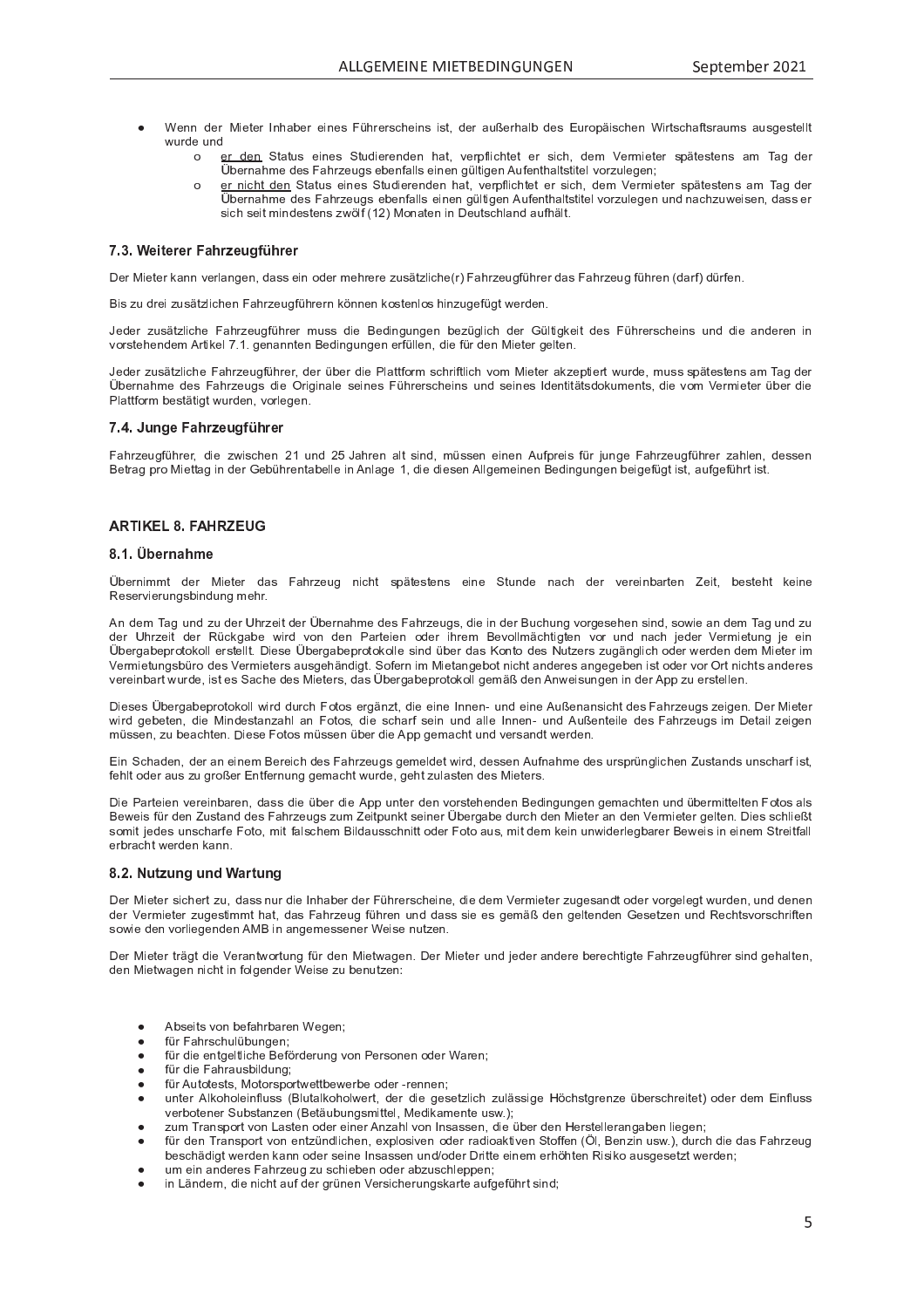- a p Y P Y P Y P Y O P Y O P Y O P Y O P Y O P Y O P Y O P Y O P Y O P Y O P Y O P Y O P Y O P Y O P Y O P Y Z
- $\equiv$  1 a 2 a 2 a  $\equiv$  3 a  $\equiv$  3 a  $\equiv$  3 a  $\equiv$  3 a  $\equiv$  3 a  $\equiv$  3 a  $\equiv$  3 a  $\equiv$  3 a  $\equiv$  3 a  $\equiv$  3 a  $\equiv$  3 a  $\equiv$  3 a  $\equiv$  3 a  $\equiv$  3 a  $\equiv$  3 a  $\equiv$  3 a  $\equiv$  3 a  $\equiv$  3 a  $\equiv$  3 a  $\equiv$  3 a  $\equiv$  3 a  $\equiv$  3 a  $\equiv$  3
- d <sup>R</sup> V <sup>W</sup> <sup>P</sup> <sup>d</sup> <sup>ª</sup> <sup>R</sup> P \ e <sup>o</sup> <sup>c</sup> <sup>Y</sup> Z { <sup>V</sup> <sup>Q</sup> \ R S <sup>T</sup> <sup>P</sup> <sup>R</sup> U <sup>P</sup> <sup>Z</sup> <sup>V</sup> <sup>Y</sup> \_ <sup>a</sup> <sup>O</sup> \_ <sup>Y</sup> P \_ <sup>U</sup> <sup>W</sup> \ ` <sup>U</sup> <sup>g</sup> <sup>Q</sup> ` <sup>O</sup> <sup>P</sup> <sup>g</sup> <sup>P</sup> <sup>T</sup> <sup>P</sup> <sup>U</sup> <sup>u</sup>
- W <sup>P</sup> <sup>Y</sup> ^ <sup>R</sup> P <sup>V</sup> <sup>P</sup> <sup>Y</sup> ` <sup>U</sup> <sup>W</sup> <sup>n</sup> P <sup>W</sup> <sup>P</sup> <sup>Y</sup> <sup>O</sup> <sup>P</sup> <sup>Y</sup> P <sup>S</sup> <sup>T</sup> <sup>V</sup> <sup>R</sup> g <sup>V</sup> <sup>P</sup> <sup>m</sup> \_ <sup>T</sup> <sup>Y</sup> Q <sup>P</sup> ` <sup>g</sup> <sup>a</sup> <sup>p</sup> <sup>T</sup> <sup>Y</sup> P <sup>Y</sup> <sup>Z</sup> <sup>R</sup> U <sup>W</sup> \_ \ \ g <sup>P</sup> <sup>d</sup> <sup>P</sup> <sup>R</sup> U <sup>o</sup> <sup>P</sup> <sup>Y</sup> <sup>X</sup> <sup>a</sup> \ R S <sup>T</sup> <sup>V</sup> <sup>P</sup> <sup>V</sup> <sup>e</sup> <sup>W</sup> <sup>R</sup> P ] <sup>P</sup> <sup>Z</sup> <sup>V</sup> <sup>R</sup> d <sup>d</sup> ` <sup>U</sup> <sup>g</sup> <sup>P</sup> <sup>U</sup> <sup>W</sup> <sup>P</sup> <sup>Y</sup> <sup>V</sup> <sup>Y</sup> \_ <sup>x</sup> <sup>P</sup> <sup>U</sup> <sup>o</sup> <sup>P</sup> <sup>Y</sup> <sup>h</sup> <sup>P</sup> <sup>T</sup> <sup>Y</sup> Z <sup>c</sup> <sup>Y</sup> W <sup>U</sup> ` <sup>U</sup> <sup>g</sup> <sup>P</sup> <sup>R</sup> U <sup>Q</sup> ` <sup>T</sup> \_ \ V <sup>P</sup> <sup>U</sup> ` <sup>U</sup> <sup>W</sup> <sup>P</sup> <sup>R</sup> U <sup>P</sup> ` <sup>U</sup> <sup>o</sup> <sup>c</sup> <sup>Y</sup> Z <sup>R</sup> S <sup>T</sup> <sup>V</sup> <sup>R</sup> g <sup>P</sup> <sup>m</sup> \_ <sup>T</sup> <sup>Y</sup> i <sup>P</sup> <sup>R</sup> Z <sup>P</sup> <sup>Q</sup> ` ` <sup>U</sup> <sup>V</sup> <sup>P</sup> <sup>Y</sup> \ \_ <sup>Z</sup> <sup>Z</sup> <sup>P</sup> <sup>U</sup> <sup>j</sup>

º <sup>R</sup> Y W <sup>P</sup> <sup>R</sup> U <sup>P</sup> <sup>c</sup> <sup>W</sup> <sup>P</sup> <sup>Y</sup> <sup>i</sup> <sup>P</sup> <sup>Y</sup> W <sup>P</sup> <sup>U</sup> <sup>d</sup> <sup>P</sup> <sup>T</sup> <sup>Y</sup> P <sup>Y</sup> P <sup>W</sup> <sup>R</sup> P <sup>Z</sup> <sup>P</sup> <sup>Y</sup> <sup>k</sup> <sup>P</sup> <sup>Y</sup> <sup>X</sup> <sup>a</sup> \ R S <sup>T</sup> <sup>V</sup> ` <sup>U</sup> <sup>g</sup> <sup>P</sup> <sup>U</sup> <sup>U</sup> <sup>R</sup> S <sup>T</sup> <sup>V</sup> <sup>O</sup> <sup>P</sup> \_ <sup>S</sup> <sup>T</sup> <sup>V</sup> <sup>P</sup> <sup>V</sup> <sup>e</sup> <sup>a</sup> <sup>p</sup> <sup>T</sup> <sup>Y</sup> V <sup>W</sup> <sup>R</sup> P <sup>Z</sup> \_ ` <sup>V</sup> <sup>c</sup> <sup>d</sup> \_ <sup>V</sup> <sup>R</sup> Z <sup>S</sup> <sup>T</sup> <sup>W</sup> \_ <sup>Q</sup> ` <sup>e</sup> <sup>W</sup> \_ <sup>Z</sup> <sup>Z</sup> <sup>W</sup> <sup>P</sup> <sup>Y</sup> ^ <sup>R</sup> P <sup>V</sup> <sup>P</sup> <sup>Y</sup> <sup>R</sup> U <sup>o</sup> <sup>c</sup> \ \ P <sup>d</sup> Umfong für ieden Cebeden beftet, der em Eebrzeug eder einem Dritten entsteht

Der Mieter nimmt zur Kenntnie, dees es strikt verheten ist, im Eebrzeug zu reuchen eder derin Tiere zu trenenertieren

Nur der Mieter und etweige gemäß. Artikel 7.2 genehmigte zueätzliche Eebrzeugführer dürfen dee Eebrzeug während der Deue W <sup>P</sup> <sup>Z</sup> ^ <sup>R</sup> P <sup>V</sup> <sup>o</sup> <sup>P</sup> <sup>Y</sup> V <sup>Y</sup> \_ <sup>g</sup> <sup>Z</sup> <sup>a</sup> \_ <sup>T</sup> <sup>Y</sup> P <sup>U</sup> <sup>j</sup> <sup>º</sup> <sup>R</sup> Y W <sup>W</sup> <sup>R</sup> P <sup>Z</sup> <sup>P</sup> <sup>k</sup> <sup>P</sup> <sup>Y</sup> <sup>X</sup> <sup>a</sup> \ R S <sup>T</sup> <sup>V</sup> ` <sup>U</sup> <sup>g</sup> <sup>P</sup> <sup>U</sup> <sup>U</sup> <sup>R</sup> S <sup>T</sup> <sup>V</sup> <sup>O</sup> <sup>P</sup> \_ <sup>S</sup> <sup>T</sup> <sup>V</sup> <sup>P</sup> <sup>V</sup> <sup>e</sup> <sup>a</sup> <sup>p</sup> <sup>T</sup> <sup>Y</sup> V <sup>W</sup> <sup>R</sup> P <sup>Z</sup> \_ ` <sup>V</sup> <sup>c</sup> <sup>d</sup> \_ <sup>V</sup> <sup>R</sup> Z <sup>S</sup> <sup>T</sup> <sup>W</sup> \_ <sup>Q</sup> ` <sup>e</sup> <sup>W</sup> \_ <sup>Z</sup> <sup>Z</sup> <sup>W</sup> <sup>P</sup> <sup>Y</sup> ^ <sup>R</sup> P <sup>V</sup> <sup>P</sup> <sup>Y</sup> <sup>R</sup> U <sup>o</sup> <sup>c</sup> \ \ P <sup>d</sup> v <sup>d</sup> <sup>a</sup> \_ <sup>U</sup> <sup>g</sup> <sup>a</sup> <sup>p</sup> <sup>Y</sup> <sup>n</sup> P <sup>W</sup> <sup>P</sup> <sup>U</sup> <sup>P</sup> <sup>U</sup> <sup>V</sup> <sup>Z</sup> <sup>V</sup> \_ <sup>U</sup> <sup>W</sup> <sup>P</sup> <sup>U</sup> <sup>P</sup> <sup>U</sup> <sup>S</sup> <sup>T</sup> \_ <sup>W</sup> <sup>P</sup> <sup>U</sup> <sup>T</sup> \_ <sup>a</sup> <sup>V</sup> <sup>P</sup> <sup>V</sup> <sup>j</sup>

Der Mieter und etweige gemäß Artikel 7.2 genehmigte zueätzliche Echrzeugführer vernflichten eich dee Echrzeug nich ` <sup>U</sup> <sup>V</sup> <sup>P</sup> <sup>Y</sup> Q ` <sup>o</sup> <sup>P</sup> <sup>Y</sup> <sup>d</sup> <sup>R</sup> P <sup>V</sup> <sup>P</sup> <sup>U</sup> <sup>e</sup> <sup>W</sup> <sup>R</sup> P <sup>S</sup> <sup>T</sup> \ p <sup>Z</sup> <sup>Z</sup> <sup>P</sup> \ <sup>W</sup> <sup>P</sup> <sup>Z</sup> <sup>m</sup> \_ <sup>T</sup> <sup>Y</sup> Q <sup>P</sup> ` <sup>g</sup> <sup>Z</sup> <sup>Z</sup> <sup>V</sup> { <sup>U</sup> <sup>W</sup> <sup>R</sup> g <sup>O</sup> <sup>P</sup> <sup>R</sup> <sup>Z</sup> <sup>R</sup> S <sup>T</sup> <sup>Q</sup> ` <sup>a</sup> <sup>p</sup> <sup>T</sup> <sup>Y</sup> P <sup>U</sup> ` <sup>U</sup> <sup>W</sup> <sup>n</sup> P <sup>W</sup> <sup>P</sup> \_ <sup>d</sup> <sup>m</sup> \_ <sup>T</sup> <sup>Y</sup> Q <sup>P</sup> ` <sup>g</sup> <sup>o</sup> <sup>c</sup> <sup>Y</sup> <sup>T</sup> \_ <sup>U</sup> <sup>W</sup> <sup>P</sup> <sup>U</sup> <sup>P</sup> <sup>k</sup> <sup>c</sup> <sup>Y</sup> <sup>Y</sup> <sup>R</sup> S <sup>T</sup> <sup>V</sup> ` <sup>U</sup> <sup>g</sup> <sup>Q</sup> ` <sup>d</sup> k <sup>P</sup> <sup>Y</sup> <sup>Y</sup> <sup>R</sup> P <sup>g</sup> <sup>P</sup> \ U ` <sup>U</sup> <sup>W</sup> t R P <sup>O</sup> <sup>Z</sup> <sup>V</sup> \_ <sup>T</sup> \ Z <sup>R</sup> S <sup>T</sup> <sup>P</sup> <sup>Y</sup> ` <sup>U</sup> <sup>g</sup> Z <sup>c</sup> <sup>a</sup> <sup>P</sup> <sup>Y</sup> <sup>U</sup> <sup>R</sup> d <sup>m</sup> \_ <sup>T</sup> <sup>Y</sup> Q <sup>P</sup> ` <sup>g</sup> <sup>o</sup> <sup>P</sup> <sup>Y</sup> <sup>O</sup> \_ ` <sup>V</sup> <sup>Q</sup> ` <sup>O</sup> <sup>P</sup> <sup>U</sup> ` <sup>V</sup> <sup>Q</sup> <sup>P</sup> <sup>U</sup> <sup>e</sup> <sup>i</sup> <sup>c</sup> <sup>O</sup> <sup>P</sup> <sup>R</sup> <sup>Z</sup> <sup>R</sup> P <sup>W</sup> <sup>R</sup> P <sup>m</sup> \_ <sup>T</sup> <sup>Y</sup> Q <sup>P</sup> ` <sup>g</sup> <sup>X</sup> \_ <sup>X</sup> <sup>R</sup> P <sup>Y</sup> P <sup>d</sup> <sup>R</sup> V <sup>Z</sup> <sup>R</sup> S <sup>T</sup> <sup>a</sup> <sup>p</sup> <sup>T</sup> <sup>Y</sup> P <sup>U</sup> d p Z Z P U je začel po Z Z P U je začel po Z Z P U je začel po Z Z P U je začel po Z Z P U je začel po Z Z P U

Der Mieter und etweige gemäß Artikel 7.2 genehmigte zueätzliche Echrzeugführer nehmen zur Kenntnie, dese di \_ <sup>O</sup> <sup>g</sup> <sup>P</sup> <sup>Z</sup> <sup>S</sup> <sup>T</sup> \ c <sup>Z</sup> <sup>Z</sup> <sup>P</sup> <sup>U</sup> <sup>P</sup> <sup>k</sup> <sup>P</sup> <sup>Y</sup> Z <sup>R</sup> S <sup>T</sup> <sup>P</sup> <sup>Y</sup> ` <sup>U</sup> <sup>g</sup> <sup>U</sup> ` <sup>Y</sup> <sup>W</sup> <sup>R</sup> P ® ` <sup>V</sup> <sup>Q</sup> ` <sup>U</sup> <sup>g</sup> <sup>W</sup> <sup>P</sup> <sup>Z</sup> <sup>m</sup> \_ <sup>T</sup> <sup>Y</sup> Q <sup>P</sup> ` <sup>g</sup> <sup>Z</sup> <sup>R</sup> U <sup>W</sup> <sup>P</sup> <sup>U</sup> <sup>o</sup> <sup>c</sup> <sup>U</sup> <sup>W</sup> <sup>P</sup> <sup>Y</sup> <sup>k</sup> <sup>P</sup> <sup>Y</sup> Z <sup>R</sup> S <sup>T</sup> <sup>P</sup> <sup>Y</sup> ` <sup>U</sup> <sup>g</sup> <sup>P</sup> <sup>Y</sup> a \_ <sup>Z</sup> <sup>Z</sup> <sup>V</sup> <sup>P</sup> <sup>U</sup> <sup>y</sup> { <sup>U</sup> <sup>W</sup> <sup>P</sup> <sup>Y</sup> <sup>U</sup> \_ <sup>O</sup> <sup>W</sup> <sup>P</sup> <sup>S</sup> <sup>h</sup> <sup>V</sup> ` <sup>U</sup> <sup>W</sup> W \_ <sup>Z</sup> <sup>Z</sup> <sup>W</sup> \_ <sup>Z</sup> <sup>m</sup> \_ <sup>T</sup> <sup>Y</sup> P <sup>U</sup> <sup>W</sup> <sup>P</sup> <sup>Z</sup> <sup>m</sup> \_ <sup>T</sup> <sup>Y</sup> Q <sup>P</sup> ` <sup>g</sup> <sup>Z</sup> <sup>R</sup> U <sup>P</sup> <sup>R</sup> U <sup>P</sup> <sup>d</sup> <sup>y</sup> \_ <sup>U</sup> <sup>W</sup> <sup>e</sup> <sup>W</sup> \_ <sup>Z</sup> <sup>U</sup> <sup>R</sup> S <sup>T</sup> <sup>V</sup> <sup>R</sup> U <sup>W</sup> <sup>R</sup> P <sup>Z</sup> <sup>P</sup> <sup>Y</sup> <sup>y</sup> <sup>R</sup> Z <sup>V</sup> <sup>P</sup> \_ ` <sup>a</sup> <sup>g</sup> <sup>P</sup> <sup>a</sup> <sup>p</sup> <sup>T</sup> <sup>Y</sup> V <sup>R</sup> Z <sup>V</sup> <sup>e</sup> <sup>o</sup> <sup>P</sup> <sup>Y</sup> <sup>O</sup> <sup>c</sup> <sup>V</sup> <sup>P</sup> <sup>U</sup> ` <sup>U</sup> <sup>W</sup> <sup>o</sup> <sup>c</sup> <sup>d</sup> <sup>k</sup> <sup>P</sup> <sup>Y</sup> Z <sup>R</sup> S <sup>T</sup> <sup>P</sup> <sup>Y</sup> ` <sup>U</sup> <sup>g</sup> <sup>Z</sup> <sup>Z</sup> <sup>S</sup> <sup>T</sup> ` <sup>V</sup> <sup>Q</sup> \_ ` <sup>Z</sup> <sup>g</sup> <sup>P</sup> <sup>Z</sup> <sup>S</sup> <sup>T</sup> \ c <sup>Z</sup> <sup>Z</sup> <sup>P</sup> <sup>U</sup> <sup>R</sup> Z <sup>V</sup> <sup>j</sup>

n. Gebiet, in dem die Fahrzeuge gefahren werden dürfen, ergibt sich aus den jeweils anwendbaren Vereicherungehedingungen Die auf der übergebenen grünen Vereicherungekarte des Esbrzeuge engegebenen Länder gelten is ª <sup>i</sup> <sup>P</sup> <sup>R</sup> a <sup>P</sup> \ <sup>o</sup> <sup>c</sup> <sup>Y</sup> <sup>Y</sup> \_ <sup>U</sup> <sup>g</sup> <sup>R</sup> g <sup>j</sup> <sup>|</sup> <sup>d</sup> <sup>ª</sup> <sup>i</sup> <sup>P</sup> <sup>R</sup> a <sup>P</sup> \ <sup>R</sup> Z <sup>V</sup> <sup>W</sup> <sup>P</sup> <sup>Y</sup> <sup>k</sup> <sup>P</sup> <sup>Y</sup> <sup>d</sup> <sup>R</sup> P <sup>V</sup> <sup>P</sup> <sup>Y</sup> <sup>o</sup> <sup>c</sup> <sup>Y</sup> ] ` <sup>S</sup> <sup>T</sup> ` <sup>U</sup> <sup>g</sup> <sup>O</sup> <sup>Q</sup> <sup>i</sup> <sup>j</sup> <sup>l</sup> <sup>U</sup> <sup>d</sup> <sup>R</sup> P <sup>V</sup> ` <sup>U</sup> <sup>g</sup> <sup>Q</sup> ` <sup>h</sup> <sup>c</sup> <sup>U</sup> <sup>V</sup> \_ <sup>h</sup> <sup>V</sup> <sup>R</sup> P <sup>Y</sup> P <sup>U</sup> ` <sup>U</sup> <sup>W</sup> <sup>Q</sup> ` <sup>a</sup> <sup>Y</sup> \_ <sup>g</sup> <sup>P</sup> <sup>U</sup> <sup>j</sup>

Der Mieter bet hei Nutzung von meutoflichtigen Straßen für die rechtzeitige und velletändige Zehlung der enfellender Moutachübr zu eergen. Der Mieter stellt den Vermieter van eëmtlichen Moutachübren, die er eder Dritte, denen er dee Febrzeu p <sup>O</sup> <sup>P</sup> <sup>Y</sup> \ { <sup>Z</sup> <sup>Z</sup> <sup>V</sup> <sup>e</sup> <sup>o</sup> <sup>P</sup> <sup>Y</sup> ` <sup>Y</sup> Z \_ <sup>S</sup> <sup>T</sup> <sup>P</sup> <sup>U</sup> <sup>e</sup> <sup>a</sup> <sup>Y</sup> P <sup>R</sup> j

] <sup>P</sup> <sup>R</sup> ^ <sup>R</sup> P <sup>V</sup> <sup>o</sup> <sup>c</sup> <sup>Y</sup> g { <sup>U</sup> <sup>g</sup> <sup>P</sup> <sup>U</sup> <sup>i</sup> <sup>P</sup> \ S <sup>T</sup> <sup>P</sup> \ { <sup>U</sup> <sup>g</sup> <sup>P</sup> <sup>Y</sup> \_ \ Z } \_ <sup>g</sup> <sup>P</sup> \_ <sup>U</sup> <sup>W</sup> \_ ` <sup>P</sup> <sup>Y</sup> <sup>U</sup> <sup>T</sup> \_ <sup>V</sup> <sup>W</sup> <sup>P</sup> <sup>Y</sup> ^ <sup>R</sup> P <sup>V</sup> <sup>P</sup> <sup>Y</sup> <sup>W</sup> <sup>R</sup> P ¯ <sup>c</sup> <sup>Z</sup> <sup>V</sup> <sup>P</sup> <sup>U</sup> <sup>O</sup> <sup>R</sup> Z <sup>Q</sup> ` <sup>P</sup> <sup>R</sup> U <sup>P</sup> <sup>Y</sup> [ <sup>T</sup> <sup>P</sup> <sup>o</sup> <sup>c</sup> <sup>U</sup> <sup>×</sup> <sup>W</sup> <sup>P</sup> <sup>Y</sup> <sup>n</sup> P <sup>i</sup> <sup>P</sup> <sup>R</sup> \ R g <sup>P</sup> <sup>U</sup> ^ <sup>c</sup> <sup>U</sup> \_ <sup>V</sup> <sup>Z</sup> <sup>d</sup> <sup>R</sup> P <sup>V</sup> <sup>P</sup> <sup>U</sup> <sup>P</sup> <sup>V</sup> <sup>V</sup> <sup>c</sup> <sup>Q</sup> ` <sup>p</sup> <sup>O</sup> <sup>P</sup> <sup>Y</sup> <sup>U</sup> <sup>P</sup> <sup>T</sup> <sup>d</sup> <sup>P</sup> <sup>U</sup> <sup>e</sup> <sup>i</sup> <sup>P</sup> \ S <sup>T</sup> <sup>P</sup> <sup>a</sup> <sup>p</sup> <sup>Y</sup> <sup>W</sup> <sup>P</sup> <sup>U</sup> ¯ \_ ` <sup>a</sup> <sup>o</sup> <sup>c</sup> <sup>U</sup> ] <sup>P</sup> <sup>V</sup> <sup>Y</sup> <sup>R</sup> P <sup>O</sup> <sup>Z</sup> <sup>a</sup> \ p <sup>Z</sup> <sup>Z</sup> <sup>R</sup> g <sup>h</sup> <sup>P</sup> <sup>R</sup> V <sup>P</sup> <sup>U</sup> <sup>R</sup> U <sup>Z</sup> <sup>O</sup> <sup>P</sup> <sup>Z</sup> <sup>c</sup> <sup>U</sup> <sup>W</sup> <sup>P</sup> <sup>Y</sup> P ^ <sup>c</sup> <sup>V</sup> <sup>c</sup> <sup>Y</sup> [ \ e <sup>l</sup> <sup>W</sup> ] \ ` <sup>P</sup> <sup>Z</sup> <sup>c</sup> <sup>i</sup> <sup>R</sup> P <sup>S</sup> <sup>T</sup> <sup>P</sup> <sup>R</sup> O <sup>P</sup> <sup>U</sup> <sup>Y</sup> P <sup>R</sup> U <sup>R</sup> g <sup>P</sup> <sup>Y</sup> <sup>O</sup> <sup>Q</sup> <sup>i</sup> <sup>j</sup> <sup>~</sup> <sup>a</sup> <sup>Y</sup> c <sup>Z</sup> <sup>V</sup> <sup>Z</sup> <sup>S</sup> <sup>T</sup> ` <sup>V</sup> <sup>Q</sup> <sup>d</sup> <sup>R</sup> V <sup>V</sup> <sup>P</sup> \ \_ <sup>U</sup> <sup>a</sup> \_ \ \ P <sup>U</sup> <sup>e</sup> <sup>Z</sup> <sup>c</sup> <sup>a</sup> <sup>P</sup> <sup>Y</sup> <sup>U</sup> <sup>i</sup> { <sup>T</sup> <sup>Y</sup> P <sup>U</sup> <sup>W</sup> <sup>W</sup> <sup>P</sup> <sup>Y</sup> ^ <sup>R</sup> P <sup>V</sup> <sup>Q</sup> <sup>P</sup> <sup>R</sup> V <sup>P</sup> <sup>R</sup> U ® \_ <sup>S</sup> <sup>T</sup> <sup>a</sup> <sup>p</sup> \ \ P <sup>U</sup> <sup>W</sup> <sup>R</sup> P <sup>Z</sup> <sup>P</sup> <sup>Y</sup> <sup>m</sup> \ p <sup>Z</sup> <sup>Z</sup> <sup>R</sup> g <sup>h</sup> <sup>P</sup> <sup>R</sup> V <sup>P</sup> <sup>U</sup> <sup>U</sup> <sup>c</sup> <sup>V</sup> <sup>i</sup> <sup>P</sup> <sup>U</sup> <sup>W</sup> <sup>R</sup> g i <sup>R</sup> Y W <sup>j</sup>

Dei Eebsteinen mit AdDlue® Taali het des Nictes etete füs einen einssiehend gefüllten AdDlue® Taali tui eesgen. Des Nictes un Z <sup>P</sup> <sup>R</sup> U <sup>P</sup> <sup>f</sup> <sup>Y</sup> a <sup>p</sup> \ \ ` <sup>U</sup> <sup>g</sup> <sup>Z</sup> <sup>g</sup> <sup>P</sup> <sup>T</sup> <sup>R</sup> \ a <sup>P</sup> <sup>U</sup> <sup>T</sup> \_ <sup>a</sup> <sup>V</sup> <sup>P</sup> <sup>U</sup> ` <sup>U</sup> <sup>O</sup> <sup>P</sup> <sup>Z</sup> <sup>S</sup> <sup>T</sup> <sup>Y</sup> { <sup>U</sup> <sup>h</sup> <sup>V</sup> <sup>a</sup> <sup>p</sup> <sup>Y</sup> <sup>R</sup> U <sup>U</sup> <sup>P</sup> <sup>Y</sup> <sup>T</sup> \_ \ O <sup>W</sup> <sup>P</sup> <sup>Y</sup> ^ <sup>R</sup> P <sup>V</sup> <sup>Q</sup> <sup>P</sup> <sup>R</sup> V <sup>O</sup> <sup>P</sup> <sup>g</sup> \_ <sup>U</sup> <sup>g</sup> <sup>P</sup> <sup>U</sup> <sup>P</sup> <sup>U</sup> <sup>k</sup> <sup>P</sup> <sup>Y</sup> Z <sup>V</sup> [ <sup>x</sup> <sup>P</sup> <sup>g</sup> <sup>P</sup> <sup>g</sup> <sup>P</sup> <sup>U</sup> <sup>W</sup> <sup>R</sup> P <sup>Q</sup> ` <sup>o</sup> <sup>c</sup> <sup>Y</sup> <sup>g</sup> <sup>P</sup> <sup>U</sup> \_ <sup>U</sup> <sup>U</sup> <sup>V</sup> <sup>P</sup> Vernflichtung. Der Mieter stellt den Vermieter von eömtlichen Anaprüchen, die Rebörden eder senetige Dritte gegen der k <sup>P</sup> <sup>Y</sup> <sup>d</sup> <sup>R</sup> P <sup>V</sup> <sup>P</sup> <sup>Y</sup> <sup>i</sup> <sup>P</sup> <sup>g</sup> <sup>P</sup> <sup>U</sup> <sup>P</sup> <sup>R</sup> U <sup>P</sup> <sup>d</sup> <sup>U</sup> <sup>R</sup> S <sup>T</sup> <sup>V</sup> <sup>O</sup> <sup>P</sup> <sup>a</sup> <sup>p</sup> \ \ V <sup>P</sup> <sup>U</sup> <sup>l</sup> <sup>W</sup> ] \ ` <sup>P</sup> <sup>Ø</sup> <sup>~</sup> } \_ <sup>U</sup> <sup>h</sup> <sup>Z</sup> <sup>g</sup> <sup>P</sup> \ V <sup>P</sup> <sup>U</sup> <sup>W</sup> <sup>d</sup> \_ <sup>S</sup> <sup>T</sup> <sup>P</sup> <sup>U</sup> <sup>e</sup> <sup>R</sup> U <sup>Z</sup> <sup>O</sup> <sup>P</sup> <sup>Z</sup> <sup>c</sup> <sup>U</sup> <sup>W</sup> <sup>P</sup> <sup>Y</sup> P <sup>o</sup> <sup>c</sup> <sup>U</sup> ] ` <sup>x</sup> <sup>~</sup> ` <sup>U</sup> <sup>W</sup> <sup>k</sup> <sup>P</sup> <sup>Y</sup> i \_ <sup>Y</sup> <sup>U</sup> ` <sup>U</sup> <sup>g</sup> <sup>Z</sup> <sup>g</sup> <sup>P</sup> \ W <sup>P</sup> <sup>Y</sup> <sup>U</sup> <sup>a</sup> <sup>Y</sup> P <sup>R</sup> j

c a P Y U i i a R P P Y O P Y V O P Y R P Y V G P Y P Y V G P Y V G P H P Y V I R S T O P Y Z V Z V V V V V V C O <sup>P</sup> <sup>Y</sup> P <sup>S</sup> <sup>T</sup> <sup>V</sup> <sup>R</sup> g <sup>V</sup> <sup>e</sup> <sup>a</sup> <sup>p</sup> <sup>Y</sup> <sup>W</sup> <sup>P</sup> <sup>U</sup> <sup>W</sup> \_ <sup>d</sup> <sup>R</sup> V <sup>o</sup> <sup>P</sup> <sup>Y</sup> <sup>O</sup> ` <sup>U</sup> <sup>W</sup> <sup>P</sup> <sup>U</sup> <sup>P</sup> <sup>U</sup> ] <sup>P</sup> \_ <sup>Y</sup> <sup>O</sup> <sup>P</sup> <sup>R</sup> V ` <sup>U</sup> <sup>g</sup> <sup>Z</sup> \_ ` <sup>a</sup> <sup>i</sup> \_ <sup>U</sup> <sup>W</sup> <sup>e</sup> <sup>W</sup> <sup>P</sup> <sup>Z</sup> <sup>Z</sup> <sup>P</sup> <sup>U</sup> ] <sup>P</sup> <sup>V</sup> <sup>Y</sup> \_ <sup>g</sup> <sup>R</sup> U <sup>W</sup> <sup>P</sup> <sup>Y</sup> <sup>P</sup> <sup>O</sup> <sup>p</sup> <sup>T</sup> <sup>Y</sup> P <sup>U</sup> <sup>V</sup> \_ <sup>O</sup> <sup>P</sup> \ \ P <sup>R</sup> U <sup>l</sup> <sup>U</sup> \ \_ <sup>g</sup> <sup>P</sup> \_ <sup>U</sup> <sup>g</sup> <sup>P</sup> <sup>g</sup> <sup>P</sup> <sup>O</sup> <sup>P</sup> <sup>U</sup> <sup>R</sup> Z <sup>V</sup> <sup>e</sup> Q ` <sup>o</sup> <sup>P</sup> <sup>Y</sup> \ \_ <sup>U</sup> <sup>g</sup> <sup>P</sup> <sup>U</sup> <sup>j</sup> <sup>f</sup> <sup>R</sup> U <sup>P</sup> <sup>P</sup> <sup>V</sup> <sup>i</sup> \_ <sup>R</sup> g <sup>P</sup> <sup>l</sup> <sup>U</sup> <sup>X</sup> \_ <sup>Z</sup> <sup>Z</sup> ` <sup>U</sup> <sup>g</sup> <sup>W</sup> <sup>P</sup> <sup>Z</sup> ^ <sup>R</sup> P <sup>V</sup> <sup>X</sup> <sup>Y</sup> P <sup>R</sup> Z <sup>P</sup> <sup>Z</sup> ` <sup>U</sup> <sup>W</sup> <sup>c</sup> <sup>W</sup> <sup>P</sup> <sup>Y</sup> <sup>W</sup> <sup>P</sup> <sup>Y</sup> ] <sup>P</sup> <sup>Y</sup> P <sup>S</sup> <sup>T</sup> <sup>U</sup> ` <sup>U</sup> <sup>g</sup> <sup>i</sup> <sup>P</sup> <sup>R</sup> V <sup>P</sup> <sup>Y</sup> P <sup>Y</sup> <sup>P</sup> <sup>O</sup> <sup>p</sup> <sup>T</sup> <sup>Y</sup> P <sup>U</sup> <sup>O</sup> \ P <sup>R</sup> O <sup>P</sup> <sup>U</sup> <sup>W</sup> \_ <sup>o</sup> <sup>c</sup> <sup>U</sup> ` <sup>U</sup> <sup>O</sup> <sup>P</sup> <sup>Y</sup> <sup>p</sup> <sup>T</sup> <sup>Y</sup> V <sup>j</sup>

Der Mieter verpflichtet eich des Echrzeug schenend und fechgerecht zu hebendeln, elle für die Penutzung meßgeblicher k <sup>c</sup> <sup>Y</sup> Z <sup>S</sup> <sup>T</sup> <sup>Y</sup> <sup>R</sup> a <sup>V</sup> <sup>P</sup> <sup>U</sup> ` <sup>U</sup> <sup>W</sup> <sup>V</sup> <sup>P</sup> <sup>S</sup> <sup>T</sup> <sup>U</sup> <sup>R</sup> Z <sup>S</sup> <sup>T</sup> <sup>P</sup> <sup>U</sup> <sup>q</sup> <sup>P</sup> <sup>g</sup> <sup>P</sup> \ U <sup>Q</sup> ` <sup>O</sup> <sup>P</sup> \_ <sup>S</sup> <sup>T</sup> <sup>V</sup> <sup>P</sup> <sup>U</sup> <sup>O</sup> <sup>P</sup> <sup>R</sup> Z <sup>X</sup> <sup>R</sup> P \ Z <sup>i</sup> <sup>P</sup> <sup>R</sup> Z <sup>P</sup> <sup>W</sup> \_ <sup>Z</sup> <sup>m</sup> \_ <sup>T</sup> <sup>Y</sup> Q <sup>P</sup> ` <sup>g</sup> <sup>U</sup> <sup>R</sup> S <sup>T</sup> <sup>V</sup> <sup>d</sup> <sup>R</sup> V <sup>Q</sup> ` <sup>U</sup> <sup>R</sup> P <sup>W</sup> <sup>Y</sup> <sup>R</sup> g <sup>P</sup> <sup>d</sup> ^ <sup>c</sup> <sup>V</sup> <sup>c</sup> <sup>Y</sup> [ \ ~ <sup>c</sup> <sup>W</sup> <sup>P</sup> <sup>Y</sup> ¯ <sup>p</sup> <sup>T</sup> \ i \_ <sup>Z</sup> <sup>Z</sup> <sup>P</sup> <sup>Y</sup> Z <sup>V</sup> \_ <sup>U</sup> <sup>W</sup> <sup>Q</sup> ` <sup>a</sup> \_ <sup>T</sup> <sup>Y</sup> P <sup>U</sup> ` <sup>U</sup> <sup>W</sup> <sup>Y</sup> P <sup>g</sup> <sup>P</sup> \ d { <sup>x</sup> <sup>R</sup> g <sup>Q</sup> ` <sup>X</sup> <sup>Y</sup> <sup>p</sup> <sup>a</sup> <sup>P</sup> <sup>U</sup> <sup>j</sup> <sup>c</sup> <sup>O</sup> <sup>Z</sup> <sup>R</sup> S <sup>T</sup> <sup>W</sup> \_ <sup>Z</sup> <sup>m</sup> \_ <sup>T</sup> <sup>Y</sup> Q <sup>P</sup> ` <sup>g</sup> <sup>R</sup> U <sup>P</sup> <sup>R</sup> U <sup>P</sup> <sup>d</sup> <sup>o</sup> <sup>P</sup> <sup>Y</sup> <sup>h</sup> <sup>P</sup> <sup>T</sup> <sup>Y</sup> Z <sup>Z</sup> <sup>R</sup> S <sup>T</sup> <sup>P</sup> <sup>Y</sup> P <sup>U</sup> <sup>ª</sup> ` <sup>Z</sup> <sup>V</sup> \_ <sup>U</sup> <sup>W</sup> <sup>O</sup> <sup>P</sup> <sup>a</sup> <sup>R</sup> U <sup>W</sup> <sup>P</sup> <sup>V</sup> <sup>j</sup>

Der Mieter ist verpflichtet etweigee. Ledungegut erdnungegemäß zu eichern

m p Y W P U m z Z i z Z i z z z z z z m z m z m z m z z m z z m z z m z z m z z m z z m z z z z z z m z z z z den Vermieter unverzüglich zu unterschten. Der Mieter bestätigt daes jede Peneretur die ehne verberige schriftlich ● ` Z v Y Z o c Y Z o c i R P Z o c i R P U i Z a p O P U i Z d Z d Z d Z d Z d z a p z a p z a p z a p z d z  $\overline{\phantom{a}}$   $\overline{\phantom{a}}$   $\overline{\phantom{a}}$   $\overline{\phantom{a}}$   $\overline{\phantom{a}}$   $\overline{\phantom{a}}$   $\overline{\phantom{a}}$   $\overline{\phantom{a}}$   $\overline{\phantom{a}}$   $\overline{\phantom{a}}$   $\overline{\phantom{a}}$   $\overline{\phantom{a}}$   $\overline{\phantom{a}}$   $\overline{\phantom{a}}$   $\overline{\phantom{a}}$   $\overline{\phantom{a}}$   $\overline{\phantom{a}}$   $\overline{\phantom{a}}$   $\overline{\$ 

#### Ò <sup>G</sup> <sup>G</sup> <sup>¾</sup> <sup>Â</sup> ¿ <sup>Ó</sup> ¢

Der Mieter und etweige gemäß Artikel 7.2 genehmigte zueätzliche Echrzeugführer vernflichten eich dee Echrzeug enäteeten \_ <sup>U</sup> <sup>W</sup> <sup>P</sup> <sup>d</sup> } \_ <sup>g</sup> <sup>e</sup> <sup>Q</sup> ` <sup>W</sup> <sup>P</sup> <sup>Y</sup> <sup>v</sup> <sup>T</sup> <sup>Y</sup> Q <sup>P</sup> <sup>R</sup> V ` <sup>U</sup> <sup>W</sup> \_ <sup>U</sup> <sup>W</sup> <sup>P</sup> <sup>d</sup> <sup>Y</sup> V <sup>e</sup> <sup>W</sup> <sup>R</sup> P <sup>R</sup> U <sup>W</sup> <sup>P</sup> <sup>Y</sup> ] ` <sup>S</sup> <sup>T</sup> ` <sup>U</sup> <sup>g</sup> <sup>o</sup> <sup>P</sup> <sup>Y</sup> P <sup>R</sup> U <sup>O</sup> \_ <sup>Y</sup> V <sup>i</sup> ` <sup>Y</sup> W <sup>P</sup> <sup>U</sup> <sup>e</sup> <sup>X</sup> <sup>P</sup> <sup>Y</sup> Z [ <sup>U</sup> \ R S <sup>T</sup> <sup>Q</sup> ` <sup>Y</sup> <sup>p</sup> <sup>S</sup> <sup>h</sup> <sup>Q</sup> ` <sup>g</sup> <sup>P</sup> <sup>O</sup> <sup>P</sup> <sup>U</sup> <sup>j</sup> \_ <sup>V</sup> <sup>W</sup> <sup>P</sup> <sup>Y</sup> k P Y D Y G R P Y G A V G W P Z G Z G P Z G Z W R Z W P Z Z W P Z Z W P Z W P Z M Z M Z W P Z W P Z W P Z W P  $W = 0$  . The property is the property of the P e W P e W P e W  $P$  e W  $P$  e W  $P$  e W  $P$  e W  $P$  e W  $P$   $\alpha$   $\beta$   $\beta$   $\beta$   $\gamma$ angogoben ist. Dem Mieter bleibt der Nechweis eines geringeren Pebedene verbebelten

] <sup>P</sup> <sup>R</sup> <sup>W</sup> <sup>P</sup> <sup>Y</sup> <sup>q</sup> <sup>p</sup> <sup>S</sup> <sup>h</sup> <sup>g</sup> \_ <sup>O</sup> <sup>P</sup> <sup>W</sup> <sup>P</sup> <sup>Z</sup> <sup>m</sup> \_ <sup>T</sup> <sup>Y</sup> Q <sup>P</sup> ` <sup>g</sup> <sup>Z</sup> <sup>P</sup> <sup>Y</sup> Z <sup>V</sup> <sup>P</sup> \ \ V <sup>W</sup> <sup>P</sup> <sup>Y</sup> ^ <sup>R</sup> P <sup>V</sup> <sup>P</sup> <sup>Y</sup> <sup>e</sup> <sup>a</sup> \_ \ \ Z <sup>R</sup> U <sup>W</sup> <sup>P</sup> <sup>Y</sup> ] ` <sup>S</sup> <sup>T</sup> ` <sup>U</sup> <sup>g</sup> <sup>c</sup> <sup>W</sup> <sup>P</sup> <sup>Y</sup> <sup>W</sup> <sup>P</sup> <sup>U</sup> <sup>f</sup> <sup>~</sup> ^ \_ <sup>R</sup> \ Z <sup>W</sup> <sup>P</sup> <sup>Y</sup> <sup>b</sup> \ \_ <sup>V</sup> <sup>V</sup> <sup>a</sup> <sup>c</sup> <sup>Y</sup> <sup>d</sup> <sup>U</sup> <sup>R</sup> S <sup>T</sup> <sup>V</sup> <sup>Z</sup> \_ <sup>U</sup> <sup>W</sup> <sup>P</sup> <sup>Y</sup> P <sup>Z</sup> \_ <sup>U</sup> <sup>g</sup> <sup>P</sup> <sup>g</sup> <sup>P</sup> <sup>O</sup> <sup>P</sup> <sup>U</sup> <sup>R</sup> Z <sup>V</sup> <sup>e</sup> <sup>W</sup> \_ <sup>Z</sup> © <sup>O</sup> <sup>P</sup> <sup>Y</sup> g \_ <sup>O</sup> <sup>P</sup> <sup>X</sup> <sup>Y</sup> c <sup>V</sup> <sup>c</sup> <sup>h</sup> <sup>c</sup> \ \ <sup>a</sup> <sup>p</sup> <sup>Y</sup> <sup>W</sup> \_ <sup>Z</sup> <sup>m</sup> \_ <sup>T</sup> <sup>Y</sup> Q <sup>P</sup> ` <sup>g</sup> <sup>R</sup> U <sup>W</sup> <sup>P</sup> <sup>Y</sup> <sup>g</sup> \ P <sup>R</sup> S <sup>T</sup> <sup>P</sup> <sup>U</sup> <sup>º</sup> <sup>P</sup> <sup>R</sup> Z <sup>P</sup> <sup>i</sup> <sup>R</sup> P <sup>O</sup> <sup>P</sup> <sup>R</sup> <sup>W</sup> <sup>P</sup> <sup>d</sup> <sup>R</sup> U <sup>o</sup> <sup>c</sup> <sup>Y</sup> Z <sup>V</sup> <sup>P</sup> <sup>T</sup> <sup>P</sup> <sup>U</sup> <sup>W</sup> <sup>P</sup> <sup>d</sup> <sup>l</sup> <sup>Y</sup> V <sup>R</sup> h <sup>P</sup> \ <sup>j</sup> o P Y P Y P Y P Y P Y P Y P Y V P Y V P Y V P Y V P Y V P Y V P Y V P Y V P Y L P Y L P Y O P Y V P Y V P J J

f <sup>Y</sup> Z <sup>V</sup> <sup>P</sup> \ \ V <sup>P</sup> <sup>R</sup> U ^ <sup>R</sup> P <sup>V</sup> <sup>P</sup> <sup>Y</sup> <sup>W</sup> \_ <sup>Z</sup> © <sup>O</sup> <sup>P</sup> <sup>Y</sup> g \_ <sup>O</sup> <sup>P</sup> <sup>X</sup> <sup>Y</sup> c <sup>V</sup> <sup>c</sup> <sup>h</sup> <sup>c</sup> \ \ <sup>a</sup> <sup>p</sup> <sup>Y</sup> <sup>W</sup> <sup>R</sup> P <sup>q</sup> <sup>p</sup> <sup>S</sup> <sup>h</sup> <sup>g</sup> \_ <sup>O</sup> <sup>P</sup> <sup>U</sup> <sup>R</sup> S <sup>T</sup> <sup>V</sup> \_ ` <sup>x</sup> <sup>P</sup> <sup>Y</sup> <sup>R</sup> U <sup>m</sup> { \ \ P <sup>U</sup> <sup>T</sup> [ <sup>T</sup> <sup>P</sup> <sup>Y</sup> P <sup>Y</sup> <sup>P</sup> <sup>i</sup> \_ \ V <sup>e</sup> <sup>P</sup> <sup>Y</sup> <sup>h</sup> \ { <sup>Y</sup> V <sup>P</sup> <sup>Y</sup> <sup>Z</sup> <sup>R</sup> S <sup>T</sup> <sup>W</sup> \_ <sup>d</sup> <sup>R</sup> V P <sup>R</sup> U <sup>o</sup> <sup>P</sup> <sup>Y</sup> Z <sup>V</sup> \_ <sup>U</sup> <sup>W</sup> <sup>P</sup> <sup>U</sup> <sup>e</sup> <sup>W</sup> \_ <sup>Z</sup> <sup>Z</sup> <sup>W</sup> \_ <sup>Z</sup> <sup>o</sup> <sup>c</sup> <sup>d</sup> <sup>k</sup> <sup>P</sup> <sup>Y</sup> <sup>d</sup> <sup>R</sup> P <sup>V</sup> <sup>P</sup> <sup>Y</sup> <sup>c</sup> <sup>W</sup> <sup>P</sup> <sup>Y</sup> <sup>P</sup> <sup>R</sup> U <sup>P</sup> <sup>d</sup> ] <sup>P</sup> <sup>o</sup> <sup>c</sup> \ \ d { <sup>S</sup> <sup>T</sup> <sup>V</sup> <sup>R</sup> g <sup>V</sup> <sup>P</sup> <sup>U</sup> <sup>W</sup> <sup>P</sup> <sup>Z</sup> <sup>k</sup> <sup>P</sup> <sup>Y</sup> <sup>d</sup> <sup>R</sup> P <sup>V</sup> <sup>P</sup> <sup>Y</sup> Z <sup>P</sup> <sup>Y</sup> Z <sup>V</sup> <sup>P</sup> \ \ V <sup>P</sup> © <sup>O</sup> <sup>P</sup> <sup>Y</sup> g \_ <sup>O</sup> <sup>P</sup> <sup>X</sup> <sup>Y</sup> c <sup>V</sup> <sup>c</sup> <sup>h</sup> <sup>c</sup> \ \ <sup>R</sup> T <sup>d</sup> g P D P Y I R Y P O P Z V J J P D P O P O P O P D P Z T W P Z T W P Z Z T W P Z Z T V J P V J P V Z T U P Z T

f <sup>Y</sup> Z <sup>V</sup> <sup>P</sup> \ \ V <sup>W</sup> <sup>P</sup> <sup>Y</sup> <sup>k</sup> <sup>P</sup> <sup>Y</sup> <sup>d</sup> <sup>R</sup> P <sup>V</sup> <sup>P</sup> <sup>Y</sup> <sup>W</sup> \_ <sup>Z</sup> © <sup>O</sup> <sup>P</sup> <sup>Y</sup> g \_ <sup>O</sup> <sup>P</sup> <sup>X</sup> <sup>Y</sup> c <sup>V</sup> <sup>c</sup> <sup>h</sup> <sup>c</sup> \ \ e <sup>Z</sup> <sup>V</sup> <sup>P</sup> <sup>T</sup> <sup>V</sup> <sup>W</sup> <sup>R</sup> P <sup>Z</sup> <sup>P</sup> <sup>Z</sup> <sup>Z</sup> <sup>X</sup> { <sup>V</sup> <sup>P</sup> <sup>Z</sup> <sup>V</sup> <sup>P</sup> <sup>U</sup> <sup>Z</sup> \_ <sup>S</sup> <sup>T</sup> <sup>V</sup> ` <sup>U</sup> <sup>W</sup> <sup>o</sup> <sup>R</sup> P <sup>Y</sup> Q <sup>R</sup> g Í ¨ <sup>V</sup> ` <sup>U</sup> <sup>W</sup> <sup>P</sup> <sup>U</sup> <sup>U</sup> \_ <sup>S</sup> <sup>T</sup> <sup>W</sup> <sup>P</sup> <sup>Y</sup> <sup>q</sup> <sup>p</sup> <sup>S</sup> <sup>h</sup> <sup>g</sup> \_ <sup>O</sup> <sup>P</sup> <sup>W</sup> <sup>P</sup> <sup>Z</sup> m \_ <sup>T</sup> <sup>Y</sup> Q <sup>P</sup> ` <sup>g</sup> <sup>Z</sup> <sup>R</sup> d ¯ <sup>c</sup> <sup>U</sup> <sup>V</sup> <sup>c</sup> <sup>Q</sup> ` <sup>Y</sup> <sup>k</sup> <sup>P</sup> <sup>Y</sup> a <sup>p</sup> <sup>g</sup> ` <sup>U</sup> <sup>g</sup> <sup>j</sup>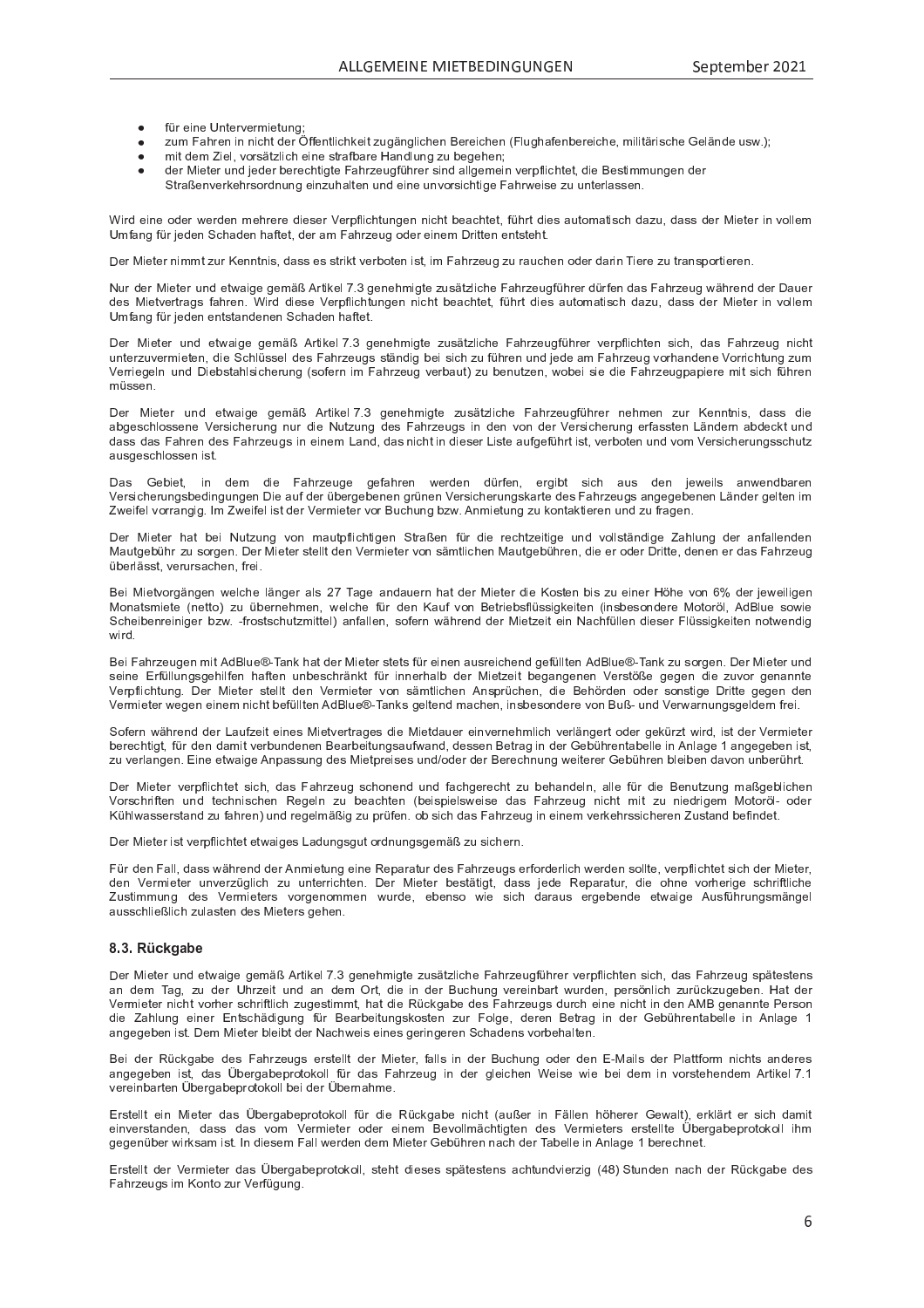Der Mieter verpfiebtet eich, dee Echrzeug, mit allem Zuhebär (inebesondere Sieberbeitezuhebär), mitzuführenden Unterlegen Pedianungaanlaitungan und bandhüghern, die er im Eell der Zerstärung, dee Verluste eder Diebeteble euf seine Kester P <sup>Y</sup> Z <sup>P</sup> <sup>V</sup> <sup>Q</sup> <sup>P</sup> <sup>U</sup> <sup>d</sup> ` <sup>Z</sup> <sup>Z</sup> <sup>e</sup> <sup>R</sup> U <sup>n</sup> P <sup>U</sup> <sup>P</sup> <sup>d</sup> <sup>ª</sup> ` <sup>Z</sup> <sup>V</sup> \_ <sup>U</sup> <sup>W</sup> <sup>Q</sup> ` <sup>Y</sup> <sup>p</sup> <sup>S</sup> <sup>h</sup> <sup>Q</sup> ` <sup>g</sup> <sup>P</sup> <sup>O</sup> <sup>P</sup> <sup>U</sup> <sup>e</sup> <sup>W</sup> <sup>P</sup> <sup>Y</sup> <sup>O</sup> <sup>P</sup> <sup>R</sup> <sup>W</sup> <sup>P</sup> <sup>Y</sup> © <sup>O</sup> <sup>P</sup> <sup>Y</sup> g \_ <sup>O</sup> <sup>P</sup> <sup>W</sup> <sup>P</sup> <sup>Z</sup> <sup>m</sup> \_ <sup>T</sup> <sup>Y</sup> Q <sup>P</sup> ` <sup>g</sup> <sup>Z</sup> <sup>R</sup> d © <sup>O</sup> <sup>P</sup> <sup>Y</sup> g \_ <sup>O</sup> <sup>P</sup> <sup>X</sup> <sup>Y</sup> c <sup>V</sup> <sup>c</sup> <sup>h</sup> <sup>c</sup> \ \ <sup>a</sup> <sup>P</sup> <sup>Z</sup> <sup>V</sup> <sup>g</sup> <sup>P</sup> <sup>Z</sup> <sup>V</sup> <sup>P</sup> \ \ V wurde: zudem bet er im Felle von Zeretärung Verlust oder Diebetebl der Dekumente eine Entschädigung für ] <sup>P</sup> \_ <sup>Y</sup> <sup>O</sup> <sup>P</sup> <sup>R</sup> V ` <sup>U</sup> <sup>g</sup> <sup>Z</sup> <sup>h</sup> <sup>c</sup> <sup>Z</sup> <sup>V</sup> <sup>P</sup> <sup>U</sup> <sup>Q</sup> ` <sup>Q</sup> \_ <sup>T</sup> \ P <sup>U</sup> <sup>e</sup> <sup>W</sup> <sup>P</sup> <sup>Y</sup> P <sup>U</sup> [ <sup>T</sup> <sup>P</sup> <sup>R</sup> U <sup>W</sup> <sup>P</sup> <sup>Y</sup> <sup>P</sup> <sup>O</sup> <sup>p</sup> <sup>T</sup> <sup>Y</sup> P <sup>U</sup> <sup>V</sup> \_ <sup>O</sup> <sup>P</sup> \ \ P <sup>R</sup> d <sup>l</sup> <sup>U</sup> \ \_ <sup>g</sup> <sup>P</sup> \_ <sup>U</sup> <sup>g</sup> <sup>P</sup> <sup>g</sup> <sup>P</sup> <sup>O</sup> <sup>P</sup> <sup>U</sup> <sup>R</sup> Z <sup>V</sup> <sup>j</sup>

Der Mieter beetätigt biermit, dees des Eebrzeug mit dem gleichen Eülletend des Tenke, wie er im Übergebenretekell für di © <sup>O</sup> <sup>P</sup> <sup>Y</sup> <sup>U</sup> \_ <sup>T</sup> <sup>d</sup> <sup>P</sup> \_ ` <sup>a</sup> <sup>g</sup> <sup>P</sup> <sup>a</sup> <sup>p</sup> <sup>T</sup> <sup>Y</sup> V <sup>R</sup> Z <sup>V</sup> <sup>e</sup> <sup>Z</sup> <sup>c</sup> <sup>i</sup> <sup>R</sup> P <sup>R</sup> U <sup>P</sup> <sup>R</sup> U <sup>P</sup> <sup>d</sup> <sup>ª</sup> ` <sup>Z</sup> <sup>V</sup> \_ <sup>U</sup> <sup>W</sup> <sup>W</sup> <sup>P</sup> <sup>Z</sup> <sup>p</sup> <sup>O</sup> \ R S <sup>T</sup> <sup>P</sup> <sup>U</sup> <sup>P</sup> <sup>O</sup> <sup>Y</sup> \_ ` <sup>S</sup> <sup>T</sup> <sup>Z</sup> <sup>R</sup> U <sup>l</sup> <sup>O</sup> <sup>T</sup> { <sup>U</sup> <sup>g</sup> <sup>R</sup> g <sup>h</sup> <sup>P</sup> <sup>R</sup> V <sup>W</sup> <sup>P</sup> <sup>Y</sup> ^ <sup>R</sup> P <sup>V</sup> <sup>W</sup> \_ ` <sup>P</sup> <sup>Y</sup> <sup>j</sup> <sup>l</sup> <sup>U</sup> <sup>W</sup> <sup>P</sup> <sup>Y</sup> <sup>U</sup> <sup>a</sup> \_ \ \ Z <sup>O</sup> <sup>P</sup> <sup>T</sup> { \ V Z <sup>R</sup> S <sup>T</sup> <sup>W</sup> <sup>P</sup> <sup>Y</sup> <sup>k</sup> <sup>P</sup> <sup>Y</sup> <sup>d</sup> <sup>R</sup> P <sup>V</sup> <sup>P</sup> <sup>Y</sup> <sup>W</sup> \_ <sup>Z</sup> <sup>q</sup> <sup>P</sup> <sup>S</sup> <sup>T</sup> <sup>V</sup> <sup>o</sup> <sup>c</sup> <sup>Y</sup> <sup>e</sup> <sup>O</sup> <sup>P</sup> <sup>R</sup> d ^ <sup>R</sup> P <sup>V</sup> <sup>P</sup> <sup>Y</sup> <sup>P</sup> <sup>R</sup> U <sup>P</sup> <sup>U</sup> <sup>b</sup> \_ ` <sup>Z</sup> <sup>S</sup> <sup>T</sup> \_ \ O <sup>P</sup> <sup>V</sup> <sup>Y</sup> \_ <sup>g</sup> <sup>a</sup> <sup>p</sup> <sup>Y</sup> <sup>W</sup> <sup>R</sup> P <sup>q</sup> <sup>P</sup> <sup>R</sup> U <sup>R</sup> g ` <sup>U</sup> <sup>g</sup> <sup>W</sup> <sup>P</sup> <sup>Z</sup> <sup>m</sup> \_ <sup>T</sup> <sup>Y</sup> Q <sup>P</sup> ` <sup>g</sup> <sup>Z</sup> <sup>e</sup> <sup>a</sup> <sup>p</sup> <sup>Y</sup> <sup>W</sup> \_ <sup>Z</sup> ] <sup>P</sup> <sup>V</sup> \_ <sup>U</sup> <sup>h</sup> <sup>P</sup> <sup>U</sup> <sup>Z</sup> <sup>c</sup> <sup>i</sup> <sup>R</sup> P \_ \ Z <sup>f</sup> <sup>U</sup> <sup>V</sup> <sup>Z</sup> <sup>S</sup> <sup>T</sup> { <sup>W</sup> <sup>R</sup> g ` <sup>U</sup> <sup>g</sup> <sup>a</sup> <sup>p</sup> <sup>Y</sup> <sup>W</sup> <sup>R</sup> P ] <sup>P</sup> \_ <sup>Y</sup> <sup>O</sup> <sup>P</sup> <sup>R</sup> V ` <sup>U</sup> <sup>g</sup> <sup>Z</sup> <sup>h</sup> <sup>c</sup> <sup>Z</sup> <sup>V</sup> <sup>P</sup> <sup>U</sup> <sup>R</sup> U <sup>l</sup> <sup>U</sup> <sup>i</sup> <sup>P</sup> <sup>U</sup> <sup>W</sup> ` <sup>U</sup> <sup>g</sup> <sup>W</sup> <sup>P</sup> <sup>Y</sup> <sup>P</sup> <sup>O</sup> <sup>p</sup> <sup>T</sup> <sup>Y</sup> P <sup>U</sup> <sup>V</sup> \_ <sup>O</sup> <sup>P</sup> \ \ P <sup>R</sup> d <sup>l</sup> <sup>U</sup> \ \_ <sup>g</sup> <sup>P</sup> <sup>P</sup> <sup>R</sup> U <sup>Q</sup> <sup>R</sup> P <sup>T</sup> <sup>P</sup> <sup>U</sup> <sup>Q</sup> ` \ \_ <sup>Z</sup> <sup>Z</sup> <sup>P</sup> <sup>U</sup> <sup>j</sup>

 <sup>c</sup> \ \ V <sup>P</sup> <sup>P</sup> <sup>R</sup> U <sup>P</sup> <sup>c</sup> <sup>U</sup> <sup>W</sup> <sup>P</sup> <sup>Y</sup> <sup>Y</sup> P <sup>R</sup> U <sup>R</sup> g ` <sup>U</sup> <sup>g</sup> \_ ` <sup>a</sup> <sup>g</sup> <sup>Y</sup> ` <sup>U</sup> <sup>W</sup> <sup>P</sup> <sup>R</sup> U <sup>P</sup> <sup>Y</sup> <sup>p</sup> <sup>O</sup> <sup>P</sup> <sup>Y</sup> <sup>d</sup> { <sup>x</sup> <sup>R</sup> g <sup>P</sup> <sup>U</sup> <sup>k</sup> <sup>P</sup> <sup>Y</sup> Z <sup>S</sup> <sup>T</sup> <sup>d</sup> ` <sup>V</sup> <sup>Q</sup> ` <sup>U</sup> <sup>g</sup> <sup>W</sup> <sup>P</sup> <sup>Z</sup> <sup>m</sup> \_ <sup>T</sup> <sup>Y</sup> Q <sup>P</sup> ` <sup>g</sup> <sup>Z</sup> <sup>P</sup> <sup>Y</sup> a <sup>c</sup> <sup>Y</sup> W <sup>P</sup> <sup>Y</sup> \ R S <sup>T</sup> <sup>Z</sup> <sup>P</sup> <sup>R</sup> U <sup>e</sup> <sup>c</sup> <sup>W</sup> <sup>P</sup> <sup>Y</sup> <sup>W</sup> \_ <sup>Z</sup> <sup>m</sup> \_ <sup>T</sup> <sup>Y</sup> Q <sup>P</sup> ` <sup>g</sup> mit einer Cerusbeheeintrechtigung zurückgegeben werden, bet der Mieter dem Vermieter bierfür Schadeneersetz zu leisten. Di ¯ <sup>c</sup> <sup>Z</sup> <sup>V</sup> <sup>P</sup> <sup>U</sup> <sup>W</sup> \_ <sup>a</sup> <sup>p</sup> <sup>Y</sup> <sup>i</sup> <sup>P</sup> <sup>Y</sup> W <sup>P</sup> <sup>U</sup> <sup>U</sup> \_ <sup>S</sup> <sup>T</sup> <sup>l</sup> ` <sup>a</sup> <sup>i</sup> \_ <sup>U</sup> <sup>W</sup> <sup>e</sup> <sup>d</sup> <sup>R</sup> U <sup>W</sup> <sup>P</sup> <sup>Z</sup> <sup>V</sup> <sup>P</sup> <sup>U</sup> <sup>Z</sup> \_ <sup>O</sup> <sup>P</sup> <sup>Y</sup> <sup>d</sup> <sup>R</sup> V <sup>P</sup> <sup>R</sup> U <sup>P</sup> <sup>Y</sup> <sup>b</sup> \_ ` <sup>Z</sup> <sup>S</sup> <sup>T</sup> \_ \ P \ \_ ` <sup>V</sup> <sup>l</sup> <sup>U</sup> \ \_ <sup>g</sup> <sup>P</sup> <sup>O</sup> <sup>P</sup> <sup>Y</sup> P <sup>S</sup> <sup>T</sup> <sup>U</sup> <sup>P</sup> <sup>V</sup> <sup>j</sup>

Dem Mieter bleibt der Neebweie einee geringeren Pebedene verbebelten

### $\sim$   $\sim$   $\sim$   $\sim$   $\sim$   $\sim$

m <sup>p</sup> <sup>Y</sup> <sup>W</sup> \_ <sup>Z</sup> <sup>m</sup> \_ <sup>T</sup> <sup>Y</sup> Q <sup>P</sup> ` <sup>g</sup> <sup>h</sup> [ <sup>U</sup> <sup>U</sup> <sup>P</sup> <sup>U</sup> <sup>l</sup> <sup>Z</sup> <sup>Z</sup> <sup>R</sup> Z <sup>V</sup> \_ <sup>U</sup> <sup>S</sup> <sup>P</sup> <sup>~</sup> <sup>y</sup> <sup>P</sup> <sup>R</sup> Z <sup>V</sup> ` <sup>U</sup> <sup>g</sup> <sup>P</sup> <sup>U</sup> <sup>R</sup> U <sup>W</sup> <sup>P</sup> <sup>U</sup> <sup>a</sup> <sup>c</sup> \ g <sup>P</sup> <sup>U</sup> <sup>W</sup> <sup>P</sup> <sup>U</sup> <sup>m</sup> { \ \ P <sup>U</sup> <sup>R</sup> U <sup>l</sup> <sup>U</sup> <sup>Z</sup> <sup>X</sup> <sup>Y</sup> ` <sup>S</sup> <sup>T</sup> <sup>g</sup> <sup>P</sup> <sup>U</sup> <sup>c</sup> <sup>d</sup> <sup>d</sup> <sup>P</sup> <sup>U</sup> <sup>i</sup> <sup>P</sup> <sup>Y</sup> W <sup>P</sup> <sup>U</sup> <sup>r</sup>

- . P S T P  $\sim$  P  $\sim$  P  $\sim$  P  $\sim$  P  $\sim$  P  $\sim$  P  $\sim$  P  $\sim$  P  $\sim$  P u  $\sim$  P u  $\sim$  U  $\sim$  P u  $\sim$  P u  $\sim$  P u  $\sim$  P u  $\sim$  P  $\sim$  P  $\sim$  P  $\sim$  P  $\sim$  P  $\sim$  P  $\sim$  P  $\sim$  P  $\sim$  P  $\sim$  P  $\sim$  P  $\sim$  P  $\sim$  P  $\sim$
- $\blacksquare$   $\blacksquare$   $\blacksquare$   $\blacksquare$   $\blacksquare$   $\blacksquare$   $\blacksquare$   $\blacksquare$   $\blacksquare$   $\blacksquare$   $\blacksquare$   $\blacksquare$   $\blacksquare$   $\blacksquare$   $\blacksquare$   $\blacksquare$   $\blacksquare$   $\blacksquare$   $\blacksquare$   $\blacksquare$   $\blacksquare$   $\blacksquare$   $\blacksquare$   $\blacksquare$   $\blacksquare$   $\blacksquare$   $\blacksquare$   $\blacksquare$   $\blacksquare$   $\blacksquare$   $\blacksquare$   $\blacks$
- v <sup>U</sup> <sup>a</sup> \_ \ \ u
- ] <sup>P</sup> <sup>V</sup> \_ <sup>U</sup> <sup>h</sup> ` <sup>U</sup> <sup>g</sup> <sup>d</sup> <sup>R</sup> V <sup>a</sup> \_ \ Z <sup>S</sup> <sup>T</sup> <sup>P</sup> <sup>d</sup> ¯ <sup>Y</sup> \_ <sup>a</sup> <sup>V</sup> <sup>Z</sup> <sup>V</sup> <sup>c</sup> <sup>a</sup> <sup>a</sup> <sup>u</sup>
- k P Y Y Y Y W P Y S T Y Y Y Y Y Z Z P Y Z Z P Y Z Z P Y Z Z P Z Z P Z Z P Z Z P Z Z P Z Z P Z Z P Z Z P Z Z P
- 
- $\sim$  P  $\sim$  P  $\sim$  P  $\sim$  P  $\sim$
- a <sup>P</sup> <sup>T</sup> \ P <sup>U</sup> <sup>W</sup> <sup>P</sup> <sup>Y</sup> ¯ <sup>Y</sup> \_ <sup>a</sup> <sup>V</sup> <sup>Z</sup> <sup>V</sup> <sup>c</sup> <sup>a</sup> <sup>a</sup> <sup>u</sup>
- versuebter Diebetebl, Diebetebl, Vendelismus und Prend
- ® \_ <sup>V</sup> ` <sup>Y</sup> <sup>h</sup> \_ <sup>V</sup> \_ <sup>Z</sup> <sup>V</sup> <sup>Y</sup> c <sup>X</sup> <sup>T</sup> <sup>P</sup> <sup>e</sup> <sup>W</sup> <sup>R</sup> P <sup>Q</sup> ` <sup>Y</sup> <sup>m</sup> \_ <sup>T</sup> <sup>Y</sup> ` <sup>U</sup> <sup>V</sup> \_ ` <sup>g</sup> \ R S <sup>T</sup> <sup>h</sup> <sup>P</sup> <sup>R</sup> V <sup>W</sup> <sup>P</sup> <sup>Z</sup> <sup>m</sup> \_ <sup>T</sup> <sup>Y</sup> Q <sup>P</sup> ` <sup>g</sup> <sup>Z</sup> <sup>a</sup> <sup>p</sup> <sup>T</sup> <sup>Y</sup> V <sup>u</sup>
- a Diobetebl der Peblüssel

| <sup>U</sup> <sup>Z</sup> <sup>c</sup> \ S <sup>T</sup> <sup>P</sup> <sup>U</sup> <sup>m</sup> { \ \ P <sup>U</sup> <sup>Y</sup> ` <sup>a</sup> <sup>V</sup> <sup>W</sup> <sup>P</sup> <sup>Y</sup> ^ <sup>R</sup> P <sup>V</sup> <sup>P</sup> <sup>Y</sup> <sup>W</sup> <sup>R</sup> P <sup>l</sup> <sup>Z</sup> <sup>Z</sup> <sup>R</sup> Z <sup>V</sup> \_ <sup>U</sup> <sup>S</sup> <sup>P</sup> <sup>~</sup> ® ` <sup>d</sup> <sup>d</sup> <sup>P</sup> <sup>Y</sup> - <sup>Ã</sup> <sup>Ä</sup> <sup>Å</sup> <sup>Æ</sup> <sup>Ë</sup> <sup>Æ</sup> <sup>È</sup> <sup>È</sup> <sup>Å</sup> <sup>Æ</sup> <sup>Ú</sup> <sup>Æ</sup> <sup>É</sup> \_ <sup>U</sup> <sup>e</sup> <sup>W</sup> <sup>R</sup> P <sup>R</sup> T <sup>d</sup> <sup>W</sup> <sup>P</sup> <sup>Y</sup> <sup>k</sup> <sup>P</sup> <sup>Y</sup> <sup>d</sup> <sup>R</sup> P <sup>V</sup> <sup>P</sup> <sup>Y</sup> <sup>O</sup> <sup>P</sup> <sup>R</sup> <sup>W</sup> <sup>P</sup> <sup>Y</sup> © <sup>O</sup> <sup>P</sup> <sup>Y</sup> g \_ <sup>O</sup> <sup>P</sup> <sup>W</sup> <sup>P</sup> <sup>Z</sup> m \_ <sup>T</sup> <sup>Y</sup> Q <sup>P</sup> ` <sup>g</sup> <sup>Z</sup> <sup>d</sup> <sup>R</sup> V <sup>g</sup> <sup>P</sup> <sup>V</sup> <sup>P</sup> <sup>R</sup> \ V <sup>T</sup> \_ <sup>V</sup> <sup>j</sup>

Nie Aegistanes ersanieiert und übernimmt die Dennenbilfe vor Ort eder läset des Eebrzeug ebeeblennen

- i P U W P R g U W P D A R G V D A R Z O P Z O P Z O P Z O P Z O P Z A R Z A R Z A R Z A R Z A R Z A R Z A R Z W <sup>P</sup> <sup>Y</sup> <sup>W</sup> \_ <sup>Z</sup> <sup>m</sup> \_ <sup>T</sup> <sup>Y</sup> Q <sup>P</sup> ` <sup>g</sup> <sup>p</sup> <sup>O</sup> <sup>P</sup> <sup>Y</sup> <sup>U</sup> <sup>c</sup> <sup>d</sup> <sup>d</sup> <sup>P</sup> <sup>U</sup> <sup>i</sup> ` <sup>Y</sup> W <sup>P</sup> <sup>j</sup>
- i P U W W Z F Y G O C U D O C U D O C U D O C U D O C U D O C U D O P Y V G O P Y LO P Z O C U D O C U D O P Y U { S T Z Z Z P U P U P U P U P U P U P Z Z P V V W P Z Z V V W P Z V V W P Z V Z V V W P Z V W P Z W P V W P

Die Aesistanse wird die Fertestzung der Febrt des Misters und seiner Pegleiter ergenisieren

- i P U W W W W Z G W R G W P D D A R Z O C A R Z A R Z O P W P Y D Z A R Z A R Z A R Z A R Z A R Z A R Z A R Z m <sup>R</sup> \ R \_ \ P <sup>e</sup> <sup>O</sup> <sup>P</sup> <sup>R</sup> <sup>W</sup> <sup>P</sup> <sup>Y</sup> <sup>W</sup> \_ <sup>Z</sup> <sup>m</sup> \_ <sup>T</sup> <sup>Y</sup> Q <sup>P</sup> ` <sup>g</sup> <sup>p</sup> <sup>O</sup> <sup>P</sup> <sup>Y</sup> <sup>U</sup> <sup>c</sup> <sup>d</sup> <sup>d</sup> <sup>P</sup> <sup>U</sup> <sup>i</sup> ` <sup>Y</sup> W <sup>P</sup> <sup>e</sup> <sup>R</sup> d } \_ <sup>Ô</sup> <sup>R</sup> e ` <sup>d</sup> <sup>W</sup> <sup>P</sup> <sup>d</sup> ^ <sup>R</sup> P <sup>V</sup> <sup>P</sup> <sup>Y</sup> <sup>P</sup> <sup>R</sup> U <sup>P</sup> <sup>U</sup> \_ <sup>U</sup> <sup>W</sup> <sup>P</sup> <sup>Y</sup> P <sup>U</sup> ^ <sup>R</sup> P <sup>V</sup> <sup>i</sup> \_ <sup>g</sup> <sup>P</sup> <sup>U</sup> <sup>Q</sup> ` <sup>Y</sup> <sup>k</sup> <sup>P</sup> <sup>Y</sup> a <sup>p</sup> <sup>g</sup> ` <sup>U</sup> <sup>g</sup>  $\overline{Z}$   $\overline{Z}$   $\overline{Z}$   $\overline{Z}$   $\overline{Z}$   $\overline{Z}$   $\overline{Z}$   $\overline{Z}$   $\overline{Z}$   $\overline{Z}$   $\overline{Z}$   $\overline{Z}$   $\overline{Z}$   $\overline{Z}$   $\overline{Z}$   $\overline{Z}$   $\overline{Z}$   $\overline{Z}$   $\overline{Z}$   $\overline{Z}$   $\overline{Z}$   $\overline{Z}$   $\overline{Z}$   $\overline{Z}$   $\overline{Z$
- i P U W Z F Y F Y G O C U D O C U D O C U D O C U D O C U D O C U D O C P Y V G O P Y V G O P Y L D O P Y V R
	- $\Omega$ Bereitstellung eines gleichwertigen Ersatzfahrzeugs
		- $\Omega$ im Fall der Nichtverfügbarkeit eines Mietwagens vor Ort, Bereitstellung einer Mobilitätslösung, um zu der k P Y d'A R P V A R P C A R G A R G P C V G O C O C O C O C C O C P U R G P U G P U R P U R P U R P U R P U R
			- } \_ <sup>Ô</sup> <sup>R</sup> <sup>O</sup> <sup>R</sup> Z <sup>Q</sup> ` <sup>h</sup> <sup>d</sup>
			- ª ` <sup>g</sup> <sup>c</sup> <sup>W</sup> <sup>P</sup> <sup>Y</sup> <sup>m</sup> \ ` <sup>g</sup> <sup>Q</sup> <sup>P</sup> ` <sup>g</sup> <sup>O</sup> <sup>P</sup> <sup>R</sup> <sup>i</sup> <sup>P</sup> <sup>R</sup> V <sup>P</sup> <sup>Y</sup> P <sup>U</sup> <sup>V</sup> <sup>Y</sup> P <sup>S</sup> <sup>h</sup> <sup>P</sup> <sup>U</sup>
			- $\blacksquare$  . The original properties of  $\blacksquare$  . The original properties of  $\blacksquare$  and  $\blacksquare$

Die verstelsenden Leistungen eind nicht kenskinischen

#### Ò <sup>G</sup> ° <sup>G</sup> ¢ <sup>Ü</sup> <sup>À</sup> ¢ ¥ <sup>Á</sup> ¢ £ ¤ ¢ £ § <sup>I</sup> « « <sup>Ý</sup> <sup>Ü</sup> <sup>Þ</sup> ¸ <sup>ß</sup> £ ¢ ¤ <sup>à</sup> ¢

f <sup>R</sup> U <sup>R</sup> g <sup>P</sup> <sup>m</sup> \_ <sup>T</sup> <sup>Y</sup> Q <sup>P</sup> ` <sup>g</sup> <sup>P</sup> <sup>h</sup> [ <sup>U</sup> <sup>U</sup> <sup>P</sup> <sup>U</sup> <sup>Y</sup> ` <sup>U</sup> <sup>W</sup> ` <sup>d</sup> <sup>W</sup> <sup>R</sup> P <sup>v</sup> <sup>T</sup> <sup>Y</sup> ` <sup>U</sup> <sup>W</sup> \_ <sup>U</sup> } \_ <sup>g</sup> <sup>P</sup> <sup>U</sup> <sup>W</sup> <sup>P</sup> <sup>Y</sup> <sup>º</sup> <sup>c</sup> <sup>S</sup> <sup>T</sup> <sup>P</sup> \_ <sup>U</sup> <sup>g</sup> <sup>P</sup> <sup>d</sup> <sup>R</sup> P <sup>V</sup> <sup>P</sup> <sup>V</sup> <sup>e</sup> \_ <sup>O</sup> <sup>g</sup> <sup>P</sup> <sup>T</sup> <sup>c</sup> \ V ` <sup>U</sup> <sup>W</sup> <sup>Q</sup> ` <sup>Y</sup> <sup>p</sup> <sup>S</sup> <sup>h</sup> <sup>g</sup> <sup>P</sup> <sup>g</sup> <sup>P</sup> <sup>O</sup> <sup>P</sup> <sup>U</sup> <sup>i</sup> <sup>P</sup> <sup>Y</sup> W <sup>P</sup> <sup>U</sup> <sup>e</sup> <sup>c</sup> <sup>T</sup> <sup>U</sup> <sup>P</sup> dees der Mister direkten Kentekt mit einem Miterheiter des Vermistere behen muse. Diese Eebrzeuge eind euf der Plettferi O <sup>P</sup> <sup>Z</sup> <sup>c</sup> <sup>U</sup> <sup>W</sup> <sup>P</sup> <sup>Y</sup> Z <sup>g</sup> <sup>P</sup> <sup>h</sup> <sup>P</sup> <sup>U</sup> <sup>U</sup> <sup>Q</sup> <sup>P</sup> <sup>R</sup> S <sup>T</sup> <sup>U</sup> <sup>P</sup> <sup>V</sup> <sup>j</sup>

v <sup>d</sup> <sup>P</sup> <sup>R</sup> U <sup>P</sup> <sup>Z</sup> <sup>W</sup> <sup>R</sup> P <sup>Z</sup> <sup>P</sup> <sup>Y</sup> <sup>m</sup> \_ <sup>T</sup> <sup>Y</sup> Q <sup>P</sup> ` <sup>g</sup> <sup>P</sup> \_ <sup>U</sup> <sup>d</sup> <sup>R</sup> P <sup>V</sup> <sup>P</sup> <sup>U</sup> <sup>Q</sup> ` <sup>h</sup> [ <sup>U</sup> <sup>U</sup> <sup>P</sup> <sup>U</sup> <sup>e</sup> <sup>d</sup> ` <sup>Z</sup> <sup>Z</sup> <sup>W</sup> <sup>P</sup> <sup>Y</sup> ^ <sup>R</sup> P <sup>V</sup> <sup>P</sup> <sup>Y</sup> \_ ` <sup>a</sup> <sup>W</sup> <sup>P</sup> <sup>Y</sup> <sup>b</sup> \ \_ <sup>V</sup> <sup>V</sup> <sup>a</sup> <sup>c</sup> <sup>Y</sup> <sup>d</sup> <sup>W</sup> <sup>R</sup> P <sup>a</sup> <sup>c</sup> \ g <sup>P</sup> <sup>U</sup> <sup>W</sup> <sup>P</sup> <sup>U</sup> <sup>S</sup> <sup>T</sup> <sup>Y</sup> <sup>R</sup> V <sup>V</sup> <sup>P</sup> <sup>W</sup> ` <sup>Y</sup> <sup>S</sup> <sup>T</sup> <sup>a</sup> <sup>p</sup> <sup>T</sup> <sup>Y</sup> P <sup>U</sup> <sup>r</sup>

- <sup>X</sup> <sup>P</sup> <sup>R</sup> S <sup>T</sup> <sup>P</sup> <sup>Y</sup> ` <sup>U</sup> <sup>g</sup> <sup>P</sup> <sup>R</sup> U <sup>P</sup> <sup>Z</sup> <sup>m</sup> <sup>c</sup> <sup>V</sup> <sup>c</sup> <sup>Z</sup> <sup>P</sup> <sup>R</sup> U <sup>P</sup> <sup>Z</sup> <sup>|</sup> W <sup>P</sup> <sup>U</sup> <sup>V</sup> <sup>R</sup> V { <sup>V</sup> <sup>Z</sup> <sup>W</sup> <sup>c</sup> <sup>h</sup> ` <sup>d</sup> <sup>P</sup> <sup>U</sup> <sup>V</sup> <sup>Z</sup> k <sup>c</sup> <sup>Y</sup> W <sup>P</sup> <sup>Y</sup> ~ ` <sup>U</sup> <sup>W</sup> <sup>q</sup> <sup>p</sup> <sup>S</sup> <sup>h</sup> <sup>Z</sup> <sup>P</sup> <sup>R</sup> V <sup>P</sup> <sup>W</sup> <sup>P</sup> <sup>Z</sup> ^ <sup>R</sup> P <sup>V</sup> <sup>P</sup> <sup>Y</sup> Z <sup>u</sup>
- <sup>X</sup> <sup>P</sup> <sup>R</sup> S <sup>T</sup> <sup>P</sup> <sup>Y</sup> ` <sup>U</sup> <sup>g</sup> <sup>P</sup> <sup>R</sup> U <sup>P</sup> <sup>Z</sup> <sup>m</sup> <sup>c</sup> <sup>V</sup> <sup>c</sup> <sup>Z</sup> <sup>Z</sup> <sup>P</sup> <sup>R</sup> U <sup>P</sup> <sup>Z</sup> <sup>m</sup> <sup>p</sup> <sup>T</sup> <sup>Y</sup> P <sup>Y</sup> Z <sup>S</sup> <sup>T</sup> <sup>P</sup> <sup>R</sup> U <sup>Z</sup> k <sup>c</sup> <sup>Y</sup> W <sup>P</sup> <sup>Y</sup> ~ ` <sup>U</sup> <sup>W</sup> <sup>q</sup> <sup>p</sup> <sup>S</sup> <sup>h</sup> <sup>Z</sup> <sup>P</sup> <sup>R</sup> V <sup>P</sup> <sup>u</sup>
- $\overline{\phantom{a}}$  r and  $\overline{\phantom{a}}$  r and  $\overline{\phantom{a}}$   $\overline{\phantom{a}}$  . The  $\overline{\phantom{a}}$  r and  $\overline{\phantom{a}}$   $\overline{\phantom{a}}$   $\overline{\phantom{a}}$   $\overline{\phantom{a}}$   $\overline{\phantom{a}}$   $\overline{\phantom{a}}$   $\overline{\phantom{a}}$   $\overline{\phantom{a}}$   $\overline{\phantom{a}}$   $\overline{\phantom{a}}$   $\overline{\phantom{a}}$   $\overline{\$
- f <sup>Y</sup> a \_ <sup>Z</sup> <sup>Z</sup> ` <sup>U</sup> <sup>g</sup> <sup>Z</sup> <sup>P</sup> <sup>R</sup> U <sup>P</sup> <sup>Z</sup> <sup>ª</sup> \_ <sup>T</sup> \ ` <sup>U</sup> <sup>g</sup> <sup>Z</sup> <sup>d</sup> <sup>R</sup> V <sup>V</sup> <sup>P</sup> \ Z <sup>u</sup> <sup>U</sup> ` <sup>Y</sup> <sup>W</sup> <sup>P</sup> <sup>Y</sup> <sup>|</sup> <sup>U</sup> <sup>T</sup> \_ <sup>O</sup> <sup>P</sup> <sup>Y</sup> <sup>W</sup> <sup>R</sup> P <sup>Z</sup> <sup>P</sup> <sup>Z</sup> <sup>ª</sup> \_ <sup>T</sup> \ ` <sup>U</sup> <sup>g</sup> <sup>Z</sup> <sup>d</sup> <sup>R</sup> V <sup>V</sup> <sup>P</sup> \ Z <sup>h</sup> \_ <sup>U</sup> <sup>U</sup> <sup>P</sup> <sup>R</sup> U <sup>P</sup> <sup>l</sup> <sup>U</sup> <sup>d</sup> <sup>R</sup> P <sup>V</sup> ` <sup>U</sup> <sup>g</sup> <sup>o</sup> <sup>c</sup> <sup>Y</sup> <sup>U</sup> <sup>P</sup> <sup>T</sup> <sup>d</sup> <sup>P</sup> <sup>U</sup> <sup>j</sup>

Diese Dekumente werden hei der erstmeligen Nutzung des 24/7 Cenvisee vom Kundenservise des Vermisters innerhelb vol W Y S T S T S T Z S T A V J G A V J P A V J P A G I P D D A R P Z Z P Z Z P Z Z P Z Z P Z Z P Z Z P Z Z P Z Z zukünftig 247 Anmietungen vernehmen konn. Die Dekumente bleihen dann im Kente dee Mietere geeneichert, demit er ei U R S T V O P R N P Y L V O P Y V P Y V P Y V P Y V P Y V P Y U D Z Z J P Y V P Y V D Z Z Z Z J Z Z Z Z Z J Z

Der Mieter muse denach eine Puebung für iede Anmietung vernehmen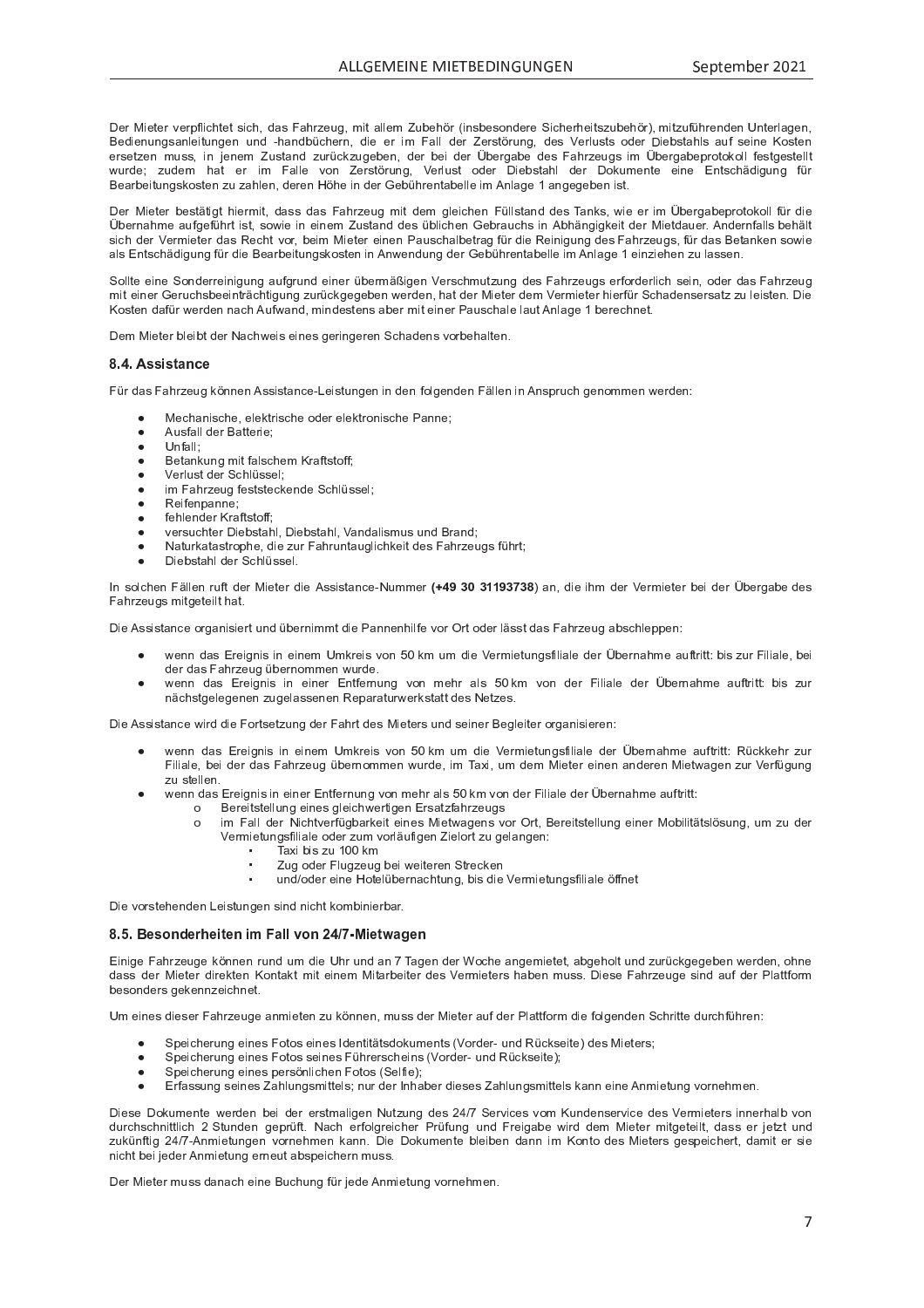Durch die Preisberung eeinee Eübrersebeine bestätigt der Mieter dees dieser gültig ist. Felle dem Mieter der Eübrersebeis P <sup>U</sup> <sup>W</sup> <sup>g</sup> <sup>p</sup> \ V <sup>R</sup> g <sup>c</sup> <sup>W</sup> <sup>P</sup> <sup>Y</sup> <sup>o</sup> <sup>c</sup> <sup>Y</sup> <sup>p</sup> <sup>O</sup> <sup>P</sup> <sup>Y</sup> g <sup>P</sup> <sup>T</sup> <sup>P</sup> <sup>U</sup> <sup>W</sup> <sup>P</sup> <sup>U</sup> <sup>V</sup> <sup>Q</sup> <sup>c</sup> <sup>g</sup> <sup>P</sup> <sup>U</sup> <sup>i</sup> ` <sup>Y</sup> W <sup>P</sup> <sup>e</sup> <sup>W</sup> \_ <sup>Y</sup> a <sup>P</sup> <sup>Y</sup> <sup>h</sup> <sup>P</sup> <sup>R</sup> U <sup>P</sup> <sup>l</sup> <sup>U</sup> <sup>d</sup> <sup>R</sup> P <sup>V</sup> ` <sup>U</sup> <sup>g</sup> <sup>P</sup> <sup>R</sup> U <sup>P</sup> <sup>Z</sup> <sup>m</sup> \_ <sup>T</sup> <sup>Y</sup> Q <sup>P</sup> ` <sup>g</sup> <sup>Z</sup> <sup>o</sup> <sup>c</sup> <sup>Y</sup> <sup>U</sup> <sup>P</sup> <sup>T</sup> <sup>d</sup> <sup>P</sup> <sup>U</sup> <sup>j</sup>

f Z R Z R Z R Z R P R P R P V D A P Z Z Z Z P Z Z C Z C Z C A P Z C A P Z C A P Z C G A P Z C A P Z C A P Z C P R U P Y P Y P Y W P U I P Y W P Y W P U I P Y W P Y W P Y W P Y W P Y W P Y W P

t Den eden die zueätzlichen Febrzeugführer müseen euf den Dlettferm in ihrem einenen Asseumt (Im Zweifel muse diese W ` <sup>Y</sup> <sup>S</sup> <sup>T</sup> <sup>a</sup> <sup>p</sup> <sup>T</sup> <sup>Y</sup> P <sup>U</sup> ` <sup>U</sup> <sup>W</sup> <sup>P</sup> <sup>R</sup> U <sup>P</sup> ® \_ <sup>S</sup> <sup>T</sup> <sup>Y</sup> <sup>R</sup> S <sup>T</sup> <sup>V</sup> <sup>P</sup> <sup>Y</sup> <sup>T</sup> \_ \ V <sup>P</sup> <sup>U</sup> <sup>e</sup> <sup>W</sup> \_ <sup>Z</sup> <sup>Z</sup> <sup>Z</sup> <sup>R</sup> P <sup>W</sup> <sup>R</sup> P <sup>Í</sup> <sup>~</sup> <sup>l</sup> <sup>U</sup> <sup>d</sup> <sup>R</sup> P <sup>V</sup> ` <sup>U</sup> <sup>g</sup> <sup>o</sup> <sup>c</sup> <sup>Y</sup> <sup>U</sup> <sup>P</sup> <sup>T</sup> <sup>d</sup> <sup>P</sup> <sup>U</sup> <sup>W</sup> <sup>p</sup> <sup>Y</sup> a <sup>P</sup> <sup>U</sup> <sup>u</sup>

| <sup>d</sup> <sup>m</sup> \_ \ \ <sup>W</sup> <sup>P</sup> <sup>Y</sup> ] ` <sup>S</sup> <sup>T</sup> ` <sup>U</sup> <sup>g</sup> <sup>P</sup> <sup>R</sup> U <sup>P</sup> <sup>Z</sup> ^ <sup>R</sup> P <sup>V</sup> <sup>i</sup> \_ <sup>g</sup> <sup>P</sup> <sup>U</sup> <sup>Z</sup> <sup>i</sup> <sup>R</sup> Y W <sup>Z</sup> <sup>X</sup> { <sup>V</sup> <sup>P</sup> <sup>Z</sup> <sup>V</sup> <sup>P</sup> <sup>U</sup> <sup>Z</sup> <sup>V</sup> ` <sup>U</sup> <sup>W</sup> <sup>P</sup> <sup>U</sup> <sup>o</sup> <sup>c</sup> <sup>Y</sup> <sup>W</sup> <sup>P</sup> <sup>d</sup> } \_ <sup>g</sup> ` <sup>U</sup> <sup>W</sup> <sup>W</sup> <sup>P</sup> <sup>Y</sup> <sup>v</sup> <sup>T</sup> <sup>Y</sup> Q <sup>P</sup> <sup>R</sup> V <sup>W</sup> <sup>P</sup> <sup>Z</sup> ^ <sup>R</sup> P <sup>V</sup> <sup>O</sup> <sup>P</sup> <sup>g</sup> <sup>R</sup> U <sup>U</sup> <sup>Z</sup> <sup>W</sup> <sup>R</sup> P T <sup>R</sup> U <sup>V</sup> <sup>P</sup> <sup>Y</sup> \ P <sup>g</sup> <sup>V</sup> <sup>P</sup> ¯ \_ ` <sup>V</sup> <sup>R</sup> c <sup>U</sup> <sup>R</sup> S <sup>T</sup> <sup>P</sup> <sup>Y</sup> <sup>T</sup> <sup>P</sup> <sup>R</sup> V <sup>Z</sup> \ P <sup>R</sup> Z <sup>V</sup> ` <sup>U</sup> <sup>g</sup> <sup>p</sup> <sup>O</sup> <sup>P</sup> <sup>Y</sup> <sup>W</sup> <sup>R</sup> P ] \_ <sup>U</sup> <sup>h</sup> <sup>h</sup> \_ <sup>Y</sup> V <sup>P</sup> <sup>W</sup> <sup>P</sup> <sup>Z</sup> ^ <sup>R</sup> P <sup>V</sup> <sup>P</sup> <sup>Y</sup> Z <sup>g</sup> <sup>P</sup> <sup>O</sup> \ c <sup>S</sup> <sup>h</sup> <sup>V</sup> <sup>j</sup> <sup>m</sup> <sup>R</sup> U <sup>W</sup> <sup>P</sup> <sup>V</sup> <sup>W</sup> <sup>R</sup> P ] ` <sup>S</sup> <sup>T</sup> ` <sup>U</sup> <sup>g</sup> <sup>R</sup> U <sup>U</sup> <sup>P</sup> <sup>Y</sup> <sup>T</sup> \_ \ O <sup>V</sup> ` <sup>U</sup> <sup>W</sup> <sup>P</sup> <sup>U</sup> <sup>o</sup> <sup>c</sup> <sup>Y</sup>  $\mathcal{P} = \{ \mathcal{P} = \mathcal{P} \mid \mathcal{P} = \mathcal{P} \mid \mathcal{P} = \mathcal{P} \mid \mathcal{P} = \mathcal{P} \mid \mathcal{P} = \mathcal{P} \mid \mathcal{P} = \mathcal{P} \mid \mathcal{P} = \mathcal{P} \mid \mathcal{P} = \mathcal{P} \mid \mathcal{P} = \mathcal{P} \mid \mathcal{P} = \mathcal{P} \mid \mathcal{P} = \mathcal{P} \mid \mathcal{P} = \mathcal{P} \mid \mathcal{P} = \mathcal{P} \mid \mathcal{P} = \mathcal{P} \mid \$ o <sup>c</sup> <sup>U</sup> <sup>W</sup> <sup>P</sup> <sup>Y</sup> ] \_ <sup>U</sup> <sup>h</sup> <sup>W</sup> <sup>P</sup> <sup>Z</sup> ^ <sup>R</sup> P <sup>V</sup> <sup>P</sup> <sup>Y</sup> Z \_ <sup>O</sup> <sup>g</sup> <sup>P</sup> \ P <sup>T</sup> <sup>U</sup> <sup>V</sup> <sup>i</sup> <sup>R</sup> Y W <sup>e</sup> <sup>i</sup> <sup>R</sup> Y W <sup>R</sup> T <sup>d</sup> <sup>P</sup> <sup>R</sup> U <sup>P</sup> <sup>f</sup> <sup>~</sup> ^ \_ <sup>R</sup> \ <sup>Q</sup> ` <sup>g</sup> <sup>P</sup> <sup>Z</sup> \_ <sup>U</sup> <sup>W</sup> <sup>V</sup> <sup>e</sup> ` <sup>d</sup> <sup>R</sup> T <sup>U</sup> <sup>W</sup> \_ <sup>Y</sup> <sup>p</sup> <sup>O</sup> <sup>P</sup> <sup>Y</sup> <sup>Q</sup> ` <sup>R</sup> U <sup>a</sup> <sup>c</sup> <sup>Y</sup> <sup>d</sup> <sup>R</sup> P <sup>Y</sup> P <sup>U</sup> ` <sup>U</sup> <sup>W</sup> \_ ` <sup>a</sup> <sup>Q</sup> ` <sup>a</sup> <sup>c</sup> <sup>Y</sup> W <sup>P</sup> <sup>Y</sup> <sup>U</sup> <sup>e</sup> <sup>W</sup> <sup>R</sup> P U <sup>c</sup> <sup>V</sup> <sup>i</sup> <sup>P</sup> <sup>U</sup> <sup>W</sup> <sup>R</sup> g <sup>P</sup> <sup>U</sup> <sup>S</sup> <sup>T</sup> <sup>Y</sup> <sup>R</sup> V <sup>V</sup> <sup>P</sup> <sup>O</sup> <sup>P</sup> <sup>R</sup> <sup>Z</sup> <sup>P</sup> <sup>R</sup> U <sup>P</sup> <sup>Y</sup> ] \_ <sup>U</sup> <sup>h</sup> <sup>Q</sup> ` ` <sup>U</sup> <sup>V</sup> <sup>P</sup> <sup>Y</sup> <sup>U</sup> <sup>P</sup> <sup>T</sup> <sup>d</sup> <sup>P</sup> <sup>U</sup> <sup>c</sup> <sup>W</sup> <sup>P</sup> <sup>Y</sup> <sup>P</sup> <sup>R</sup> U <sup>P</sup> \_ <sup>U</sup> <sup>W</sup> <sup>P</sup> <sup>Y</sup> P ] \_ <sup>U</sup> <sup>h</sup> <sup>h</sup> \_ <sup>Y</sup> V <sup>P</sup> \_ <sup>U</sup> <sup>Q</sup> ` <sup>g</sup> <sup>P</sup> <sup>O</sup> <sup>P</sup> <sup>U</sup> <sup>j</sup> <sup>c</sup> \ \_ <sup>U</sup> <sup>g</sup> <sup>P</sup> <sup>P</sup> <sup>R</sup> U <sup>P</sup> ¯ \_ ` <sup>V</sup> <sup>R</sup> c <sup>U</sup> <sup>U</sup> <sup>R</sup> S <sup>T</sup> <sup>V</sup> P Y A C P R S T O Y I C I C I C I C I G U R P U R P Z V W R P Z V W R P Z O P Z U G U R G V Z O P Z O P Z O P Z

<sup>c</sup> <sup>O</sup> \_ \ W <sup>W</sup> <sup>R</sup> P ¯ \_ ` <sup>V</sup> <sup>R</sup> c <sup>U</sup> <sup>O</sup> <sup>P</sup> <sup>Q</sup> \_ <sup>T</sup> \ V <sup>R</sup> Z <sup>V</sup> <sup>e</sup> <sup>i</sup> <sup>R</sup> Y W <sup>W</sup> <sup>P</sup> <sup>Y</sup> ^ <sup>R</sup> P <sup>V</sup> <sup>P</sup> <sup>Y</sup> \_ ` <sup>a</sup> <sup>g</sup> <sup>P</sup> <sup>a</sup> <sup>c</sup> <sup>Y</sup> W <sup>P</sup> <sup>Y</sup> V <sup>e</sup> <sup>Z</sup> <sup>P</sup> <sup>R</sup> U <sup>P</sup> <sup>U</sup> <sup>o</sup> <sup>R</sup> Y V ` <sup>P</sup> \ \ P <sup>U</sup> <sup>S</sup> <sup>T</sup> \ p <sup>Z</sup> <sup>Z</sup> <sup>P</sup> \ <sup>T</sup> <sup>P</sup> <sup>Y</sup> ` <sup>U</sup> <sup>V</sup> <sup>P</sup> <sup>Y</sup> Q ` \ \_ <sup>W</sup> <sup>P</sup> <sup>U</sup> <sup>j</sup>

l <sup>U</sup> <sup>W</sup> <sup>P</sup> <sup>d</sup> } \_ <sup>g</sup> ` <sup>U</sup> <sup>W</sup> <sup>Q</sup> ` <sup>W</sup> <sup>P</sup> <sup>Y</sup> <sup>v</sup> <sup>T</sup> <sup>Y</sup> Q <sup>P</sup> <sup>R</sup> V <sup>W</sup> <sup>P</sup> <sup>Z</sup> <sup>g</sup> <sup>P</sup> <sup>O</sup> ` <sup>S</sup> <sup>T</sup> <sup>V</sup> <sup>P</sup> <sup>U</sup> ^ <sup>R</sup> P <sup>V</sup> <sup>O</sup> <sup>P</sup> <sup>g</sup> <sup>R</sup> U <sup>U</sup> <sup>Z</sup> <sup>O</sup> <sup>P</sup> <sup>g</sup> <sup>R</sup> O <sup>V</sup> <sup>Z</sup> <sup>R</sup> S <sup>T</sup> <sup>W</sup> <sup>P</sup> <sup>Y</sup> ^ <sup>R</sup> P <sup>V</sup> <sup>P</sup> <sup>Y</sup> <sup>Q</sup> ` <sup>d</sup> <sup>b</sup> \_ <sup>Y</sup> <sup>h</sup> <sup>X</sup> \ \_ <sup>V</sup> <sup>Q</sup> <sup>W</sup> <sup>P</sup> <sup>Z</sup> <sup>k</sup> <sup>P</sup> <sup>Y</sup> <sup>d</sup> <sup>R</sup> P <sup>V</sup> <sup>P</sup> <sup>Y</sup> Z ` <sup>U</sup> <sup>W</sup> <sup>h</sup> \_ <sup>U</sup> <sup>U</sup> <sup>W</sup> \_ <sup>Z</sup> Eobrzeug mit eeinem Smortphene entriegeln. Er erstellt auf eeinem Smortphene dee Übergebenretekell. Die Seblüceel de m \_ <sup>T</sup> <sup>Y</sup> Q <sup>P</sup> ` <sup>g</sup> <sup>Z</sup> <sup>O</sup> <sup>P</sup> <sup>a</sup> <sup>R</sup> U <sup>W</sup> <sup>P</sup> <sup>U</sup> <sup>Z</sup> <sup>R</sup> S <sup>T</sup> <sup>R</sup> d <sup>m</sup> \_ <sup>T</sup> <sup>Y</sup> Q <sup>P</sup> ` <sup>g</sup> <sup>R</sup> U <sup>P</sup> <sup>R</sup> U <sup>P</sup> <sup>Y</sup> <sup>Z</sup> <sup>X</sup> <sup>P</sup> <sup>Q</sup> <sup>R</sup> P \ \ P <sup>U</sup> <sup>k</sup> <sup>c</sup> <sup>Y</sup> <sup>Y</sup> <sup>R</sup> S <sup>T</sup> <sup>V</sup> ` <sup>U</sup> <sup>g</sup> <sup>R</sup> d \_ <sup>U</sup> <sup>W</sup> <sup>Z</sup> <sup>S</sup> <sup>T</sup> ` <sup>T</sup> <sup>a</sup> \_ <sup>S</sup> <sup>T</sup> <sup>c</sup> <sup>W</sup> <sup>P</sup> <sup>Y</sup> <sup>W</sup> <sup>P</sup> <sup>Y</sup> ^ <sup>R</sup> V <sup>V</sup> <sup>P</sup> \ h <sup>c</sup> <sup>U</sup> <sup>Z</sup> <sup>c</sup> \ P <sup>j</sup>

] <sup>P</sup> <sup>R</sup> ^ <sup>R</sup> P <sup>V</sup> <sup>P</sup> <sup>U</sup> <sup>W</sup> <sup>P</sup> <sup>d</sup> ` <sup>Z</sup> <sup>Z</sup> <sup>W</sup> <sup>P</sup> <sup>Y</sup> ^ <sup>R</sup> P <sup>V</sup> <sup>P</sup> <sup>Y</sup> <sup>W</sup> \_ <sup>Z</sup> <sup>m</sup> \_ <sup>T</sup> <sup>Y</sup> Q <sup>P</sup> ` <sup>g</sup> \_ <sup>U</sup> <sup>W</sup> <sup>P</sup> <sup>d</sup> <sup>o</sup> <sup>c</sup> <sup>Y</sup> g <sup>P</sup> <sup>Z</sup> <sup>P</sup> <sup>T</sup> <sup>P</sup> <sup>U</sup> <sup>P</sup> <sup>U</sup> } \_ <sup>g</sup> ` <sup>U</sup> <sup>W</sup> <sup>Q</sup> ` <sup>W</sup> <sup>P</sup> <sup>Y</sup> <sup>o</sup> <sup>c</sup> <sup>Y</sup> g <sup>P</sup> <sup>Z</sup> <sup>P</sup> <sup>T</sup> <sup>P</sup> <sup>U</sup> <sup>P</sup> <sup>U</sup> <sup>v</sup> <sup>T</sup> <sup>Y</sup> Q <sup>P</sup> <sup>R</sup> V \_ <sup>U</sup> <sup>W</sup> <sup>P</sup> <sup>d</sup> <sup>Y</sup> V Q ` <sup>Y</sup> <sup>p</sup> <sup>S</sup> <sup>h</sup> <sup>g</sup> <sup>P</sup> <sup>O</sup> <sup>P</sup> <sup>U</sup> <sup>e</sup> \_ <sup>U</sup> <sup>W</sup> <sup>P</sup> <sup>d</sup> <sup>P</sup> <sup>Y</sup> <sup>P</sup> <sup>Z</sup> <sup>Q</sup> ` ^ <sup>R</sup> P <sup>V</sup> <sup>O</sup> <sup>P</sup> <sup>g</sup> <sup>R</sup> U <sup>U</sup> \_ <sup>O</sup> <sup>g</sup> <sup>P</sup> <sup>T</sup> <sup>c</sup> \ V <sup>T</sup> \_ <sup>V</sup> <sup>j</sup> <sup>f</sup> <sup>Y</sup> <sup>d</sup> ` <sup>Z</sup> <sup>Z</sup> \_ ` <sup>a</sup> <sup>Z</sup> <sup>P</sup> <sup>R</sup> U <sup>P</sup> <sup>d</sup> <sup>d</sup> \_ <sup>Y</sup> V <sup>X</sup> <sup>T</sup> <sup>c</sup> <sup>U</sup> <sup>P</sup> <sup>W</sup> \_ <sup>Z</sup> <sup>b</sup> <sup>Y</sup> c <sup>V</sup> <sup>c</sup> <sup>h</sup> <sup>c</sup> \ \ <sup>a</sup> <sup>p</sup> <sup>Y</sup> <sup>W</sup> <sup>R</sup> P <sup>q</sup> <sup>p</sup> <sup>S</sup> <sup>h</sup> <sup>g</sup> \_ <sup>O</sup> <sup>P</sup> erstellen. Der Mieter muse den Eebrzeugeeblüssel wieder in der eneziellen Verriebtung im Hendeebubfeeb bzw. deu ^ <sup>R</sup> V <sup>V</sup> <sup>P</sup> \ h <sup>c</sup> <sup>U</sup> <sup>Z</sup> <sup>c</sup> \ P <sup>T</sup> <sup>R</sup> U <sup>V</sup> <sup>P</sup> <sup>Y</sup> \ \_ <sup>Z</sup> <sup>Z</sup> <sup>P</sup> <sup>U</sup> ` <sup>U</sup> <sup>W</sup> <sup>P</sup> <sup>Z</sup> <sup>d</sup> <sup>R</sup> V <sup>Z</sup> <sup>P</sup> <sup>R</sup> U <sup>P</sup> <sup>d</sup> <sup>d</sup> \_ <sup>Y</sup> V <sup>X</sup> <sup>T</sup> <sup>c</sup> <sup>U</sup> <sup>P</sup> <sup>o</sup> <sup>P</sup> <sup>Y</sup> <sup>Y</sup> <sup>R</sup> P <sup>g</sup> <sup>P</sup> \ U <sup>j</sup> <sup>|</sup> <sup>d</sup> <sup>m</sup> \_ \ \ <sup>o</sup> <sup>c</sup> <sup>U</sup> <sup>b</sup> <sup>Y</sup> c <sup>O</sup> \ P <sup>d</sup> <sup>P</sup> <sup>U</sup> <sup>O</sup> <sup>P</sup> <sup>R</sup> d <sup>k</sup> <sup>P</sup> <sup>Y</sup> <sup>Y</sup> <sup>R</sup> P <sup>g</sup> <sup>P</sup> \ U <sup>W</sup> <sup>P</sup> <sup>Z</sup> <sup>m</sup> \_ <sup>T</sup> <sup>Y</sup> Q <sup>P</sup> ` <sup>g</sup> <sup>Z</sup> d ` <sup>Z</sup> <sup>Z</sup> <sup>W</sup> <sup>P</sup> <sup>Y</sup> ^ <sup>R</sup> P <sup>V</sup> <sup>P</sup> <sup>Y</sup> <sup>W</sup> <sup>P</sup> <sup>U</sup> ¯ ` <sup>U</sup> <sup>W</sup> <sup>P</sup> <sup>U</sup> <sup>Z</sup> <sup>P</sup> <sup>Y</sup> o <sup>R</sup> S <sup>P</sup> <sup>W</sup> <sup>P</sup> <sup>Z</sup> <sup>k</sup> <sup>P</sup> <sup>Y</sup> <sup>d</sup> <sup>R</sup> P <sup>V</sup> <sup>P</sup> <sup>Y</sup> Z ` <sup>d</sup> <sup>g</sup> <sup>P</sup> <sup>T</sup> <sup>P</sup> <sup>U</sup> <sup>W</sup> <sup>h</sup> <sup>c</sup> <sup>U</sup> <sup>V</sup> \_ <sup>h</sup> <sup>V</sup> <sup>R</sup> P <sup>Y</sup> P <sup>U</sup> <sup>O</sup> <sup>Q</sup> <sup>i</sup> <sup>j</sup> \_ <sup>U</sup> <sup>Y</sup> ` <sup>a</sup> <sup>P</sup> <sup>U</sup> ` <sup>U</sup> <sup>V</sup> <sup>P</sup> <sup>Y</sup> <sup>Ã</sup> <sup>Ä</sup> <sup>Å</sup> <sup>Æ</sup> <sup>Ç</sup> <sup>Ç</sup> <sup>Ç</sup> <sup>È</sup> <sup>=</sup> <sup>É</sup> <sup>Ê</sup> <sup>Ë</sup> <sup>Ä</sup> <sup>Ì</sup> <sup>Å</sup>

f <sup>Y</sup> Z <sup>V</sup> <sup>P</sup> \ \ V <sup>P</sup> <sup>R</sup> U ^ <sup>R</sup> P <sup>V</sup> <sup>P</sup> <sup>Y</sup> <sup>O</sup> <sup>P</sup> <sup>R</sup> <sup>W</sup> <sup>P</sup> <sup>Y</sup> © <sup>O</sup> <sup>P</sup> <sup>Y</sup> <sup>U</sup> \_ <sup>T</sup> <sup>d</sup> <sup>P</sup> <sup>h</sup> <sup>P</sup> <sup>R</sup> U © <sup>O</sup> <sup>P</sup> <sup>Y</sup> g \_ <sup>O</sup> <sup>P</sup> <sup>X</sup> <sup>Y</sup> c <sup>V</sup> <sup>c</sup> <sup>h</sup> <sup>c</sup> \ \ \_ ` <sup>x</sup> <sup>P</sup> <sup>Y</sup> <sup>R</sup> U <sup>m</sup> { \ \ P <sup>U</sup> <sup>o</sup> <sup>c</sup> <sup>U</sup> <sup>T</sup> [ <sup>T</sup> <sup>P</sup> <sup>Y</sup> P <sup>Y</sup> <sup>P</sup> <sup>i</sup> \_ \ V <sup>e</sup> <sup>P</sup> <sup>Y</sup> <sup>h</sup> \ { <sup>Y</sup> V <sup>P</sup> <sup>Y</sup> <sup>Z</sup> <sup>R</sup> S <sup>T</sup> <sup>W</sup> \_ <sup>d</sup> <sup>R</sup> V P <sup>R</sup> U <sup>o</sup> <sup>P</sup> <sup>Y</sup> Z <sup>V</sup> \_ <sup>U</sup> <sup>W</sup> <sup>P</sup> <sup>U</sup> <sup>e</sup> <sup>W</sup> \_ <sup>Z</sup> <sup>Z</sup> <sup>R</sup> U <sup>P</sup> <sup>R</sup> U <sup>P</sup> <sup>d</sup> <sup>Z</sup> <sup>c</sup> \ S <sup>T</sup> <sup>P</sup> <sup>U</sup> <sup>m</sup> \_ \ \ <sup>n</sup> P <sup>U</sup> <sup>P</sup> <sup>Z</sup> © <sup>O</sup> <sup>P</sup> <sup>Y</sup> g \_ <sup>O</sup> <sup>P</sup> <sup>X</sup> <sup>Y</sup> c <sup>V</sup> <sup>c</sup> <sup>h</sup> <sup>c</sup> \ \ <sup>O</sup> <sup>P</sup> <sup>Y</sup> <sup>p</sup> <sup>S</sup> <sup>h</sup> <sup>Z</sup> <sup>R</sup> S <sup>T</sup> <sup>V</sup> <sup>R</sup> g <sup>V</sup> <sup>i</sup> <sup>R</sup> Y W <sup>e</sup> <sup>W</sup> \_ <sup>Z</sup> <sup>U</sup> \_ <sup>S</sup> <sup>T</sup> <sup>W</sup> <sup>P</sup> <sup>Y</sup> \ P <sup>V</sup> <sup>Q</sup> <sup>V</sup> <sup>P</sup> <sup>U</sup> <sup>k</sup> <sup>P</sup> <sup>Y</sup> <sup>d</sup> <sup>R</sup> P <sup>V</sup> ` <sup>U</sup> <sup>g</sup> <sup>c</sup> <sup>W</sup> <sup>P</sup> <sup>Y</sup> ® ` <sup>V</sup> <sup>Q</sup> ` <sup>U</sup> <sup>g</sup> <sup>W</sup> <sup>P</sup> <sup>Z</sup> <sup>m</sup> \_ <sup>T</sup> <sup>Y</sup> Q <sup>P</sup> ` <sup>g</sup> <sup>Z</sup> <sup>O</sup> <sup>P</sup> <sup>R</sup> <sup>Z</sup> <sup>P</sup> <sup>R</sup> U <sup>P</sup> <sup>Y</sup> <sup>q</sup> <sup>p</sup> <sup>S</sup> <sup>h</sup> <sup>g</sup> \_ <sup>O</sup> <sup>P</sup> <sup>P</sup> <sup>Y</sup> Z <sup>V</sup> <sup>P</sup> \ \ V <sup>i</sup> ` <sup>Y</sup> W <sup>P</sup> <sup>c</sup> <sup>W</sup> <sup>P</sup> <sup>Y</sup> \_ ` <sup>S</sup> <sup>T</sup> <sup>n</sup> P <sup>U</sup> <sup>P</sup> <sup>Z</sup> <sup>e</sup> <sup>W</sup> \_ <sup>Z</sup> <sup>o</sup> <sup>c</sup> <sup>Y</sup> <sup>W</sup> <sup>P</sup> <sup>Y</sup> <sup>l</sup> <sup>U</sup> <sup>d</sup> <sup>R</sup> P <sup>V</sup> ` <sup>U</sup> <sup>g</sup> <sup>W</sup> ` <sup>Y</sup> <sup>S</sup> <sup>T</sup> <sup>W</sup> <sup>P</sup> <sup>U</sup> ^ <sup>R</sup> P <sup>V</sup> <sup>P</sup> <sup>Y</sup> <sup>U</sup> <sup>o</sup> <sup>c</sup> <sup>d</sup> k <sup>P</sup> <sup>Y</sup> <sup>d</sup> <sup>R</sup> P <sup>V</sup> <sup>P</sup> <sup>Y</sup> <sup>c</sup> <sup>W</sup> <sup>P</sup> <sup>Y</sup> <sup>P</sup> <sup>R</sup> U <sup>P</sup> <sup>d</sup> ] <sup>P</sup> <sup>o</sup> <sup>c</sup> \ \ d { <sup>S</sup> <sup>T</sup> <sup>V</sup> <sup>R</sup> g <sup>V</sup> <sup>P</sup> <sup>U</sup> <sup>W</sup> <sup>P</sup> <sup>Z</sup> <sup>k</sup> <sup>P</sup> <sup>Y</sup> <sup>d</sup> <sup>R</sup> P <sup>V</sup> <sup>P</sup> <sup>Y</sup> Z <sup>P</sup> <sup>Y</sup> Z <sup>V</sup> <sup>P</sup> \ \ V <sup>i</sup> ` <sup>Y</sup> W <sup>P</sup> <sup>j</sup> <sup>|</sup> <sup>d</sup> \ P <sup>V</sup> <sup>Q</sup> <sup>V</sup> <sup>g</sup> <sup>P</sup> <sup>U</sup> \_ <sup>U</sup> <sup>U</sup> <sup>V</sup> <sup>P</sup> <sup>U</sup> <sup>m</sup> \_ \ \ <sup>i</sup> <sup>P</sup> <sup>Y</sup> W <sup>P</sup> <sup>U</sup> <sup>W</sup> <sup>P</sup> <sup>d</sup> ^ <sup>R</sup> P <sup>V</sup> <sup>P</sup> <sup>Y</sup> <sup>P</sup> <sup>O</sup> <sup>p</sup> <sup>T</sup> <sup>Y</sup> P <sup>U</sup> g <sup>P</sup> <sup>d</sup> { <sup>x</sup> <sup>W</sup> <sup>P</sup> <sup>Y</sup> } \_ <sup>O</sup> <sup>P</sup> \ \ P <sup>R</sup> U <sup>W</sup> <sup>P</sup> <sup>Y</sup> <sup>l</sup> <sup>U</sup> \ \_ <sup>g</sup> <sup>P</sup> <sup>O</sup> <sup>P</sup> <sup>Y</sup> P <sup>S</sup> <sup>T</sup> <sup>U</sup> <sup>P</sup> <sup>V</sup> <sup>j</sup>

] <sup>P</sup> <sup>R</sup> <sup>q</sup> <sup>p</sup> <sup>S</sup> <sup>h</sup> <sup>g</sup> \_ <sup>O</sup> <sup>P</sup> <sup>W</sup> <sup>P</sup> <sup>Z</sup> <sup>m</sup> \_ <sup>T</sup> <sup>Y</sup> Q <sup>P</sup> ` <sup>g</sup> <sup>Z</sup> \_ <sup>U</sup> <sup>P</sup> <sup>R</sup> U <sup>P</sup> <sup>d</sup> \_ <sup>U</sup> <sup>W</sup> <sup>P</sup> <sup>Y</sup> P <sup>U</sup> <sup>Y</sup> V \_ \ Z <sup>W</sup> <sup>P</sup> <sup>d</sup> <sup>e</sup> \_ <sup>U</sup> <sup>W</sup> <sup>P</sup> <sup>d</sup> <sup>P</sup> <sup>Z</sup> ` <sup>Y</sup> Z <sup>X</sup> <sup>Y</sup> <sup>p</sup> <sup>U</sup> <sup>g</sup> \ R S <sup>T</sup> \_ <sup>O</sup> <sup>g</sup> <sup>P</sup> <sup>T</sup> <sup>c</sup> \ V <sup>i</sup> ` <sup>Y</sup> W <sup>P</sup> <sup>e</sup> <sup>T</sup> \_ <sup>V</sup> <sup>W</sup> <sup>P</sup> <sup>Y</sup> ^ <sup>R</sup> P <sup>V</sup> <sup>P</sup> <sup>Y</sup> <sup>W</sup> <sup>P</sup> <sup>d</sup> k P Y W P V P Y V V Z V P Z V P T P V Z V P T Z Z V P Z V P Z Z V Z Z Z Z V P Z Z V P R Z Z Z V Z V P Z V P Z

m \_ \ \ Z <sup>W</sup> <sup>P</sup> <sup>Y</sup> <sup>Y</sup> V <sup>e</sup> \_ <sup>U</sup> <sup>W</sup> <sup>P</sup> <sup>d</sup> <sup>W</sup> \_ <sup>Z</sup> <sup>m</sup> \_ <sup>T</sup> <sup>Y</sup> Q <sup>P</sup> ` <sup>g</sup> \_ <sup>O</sup> <sup>g</sup> <sup>P</sup> <sup>T</sup> <sup>c</sup> \ V <sup>i</sup> ` <sup>Y</sup> W <sup>P</sup> <sup>e</sup> <sup>U</sup> <sup>R</sup> S <sup>T</sup> <sup>V</sup> <sup>a</sup> <sup>p</sup> <sup>Y</sup> <sup>W</sup> <sup>R</sup> P <sup>q</sup> <sup>p</sup> <sup>S</sup> <sup>h</sup> <sup>g</sup> \_ <sup>O</sup> <sup>P</sup> <sup>Q</sup> ` <sup>g</sup> { <sup>U</sup> <sup>g</sup> \ R S <sup>T</sup> <sup>Z</sup> <sup>P</sup> <sup>R</sup> U <sup>Z</sup> <sup>c</sup> \ \ V <sup>P</sup> <sup>e</sup> <sup>d</sup> ` <sup>Z</sup> <sup>Z</sup> <sup>W</sup> <sup>P</sup> <sup>Y</sup> ^ <sup>R</sup> P <sup>V</sup> <sup>P</sup> <sup>Y</sup> <sup>W</sup> <sup>P</sup> <sup>U</sup> ¯ ` <sup>U</sup> <sup>W</sup> <sup>P</sup> <sup>U</sup> <sup>Z</sup> <sup>P</sup> <sup>Y</sup> o <sup>R</sup> S <sup>P</sup> \_ <sup>U</sup> <sup>Y</sup> ` <sup>a</sup> <sup>P</sup> <sup>U</sup> <sup>e</sup> ` <sup>d</sup> <sup>l</sup> <sup>U</sup> <sup>i</sup> <sup>P</sup> <sup>R</sup> Z ` <sup>U</sup> <sup>g</sup> <sup>P</sup> <sup>U</sup> <sup>Q</sup> ` <sup>P</sup> <sup>Y</sup> <sup>T</sup> \_ \ V <sup>P</sup> <sup>U</sup> <sup>j</sup>

Der Mieter wird deven in Kenntnie geestzt, dees die 247 Eebrzeuge van Vermieter geertet werden können und dees dieser he ] <sup>P</sup> <sup>W</sup> \_ <sup>Y</sup> a <sup>X</sup> <sup>P</sup> <sup>Y</sup> <sup>q</sup> <sup>P</sup> <sup>d</sup> <sup>c</sup> <sup>V</sup> <sup>P</sup> <sup>~</sup> <sup>ª</sup> ` <sup>g</sup> <sup>Y</sup> <sup>R</sup> a <sup>a</sup> <sup>W</sup> <sup>R</sup> P ^ [ <sup>g</sup> \ R S <sup>T</sup> <sup>h</sup> <sup>P</sup> <sup>R</sup> V <sup>T</sup> \_ <sup>V</sup> <sup>e</sup> <sup>W</sup> <sup>R</sup> P <sup>º</sup> <sup>P</sup> <sup>g</sup> <sup>a</sup> \_ <sup>T</sup> <sup>Y</sup> Z <sup>R</sup> S <sup>T</sup> <sup>P</sup> <sup>Y</sup> ` <sup>U</sup> <sup>g</sup> <sup>Q</sup> ` \_ <sup>h</sup> <sup>V</sup> <sup>R</sup> o <sup>R</sup> P <sup>Y</sup> P <sup>U</sup> <sup>c</sup> <sup>W</sup> <sup>P</sup> <sup>Y</sup> <sup>Q</sup> ` <sup>W</sup> <sup>P</sup> \_ <sup>h</sup> <sup>V</sup> <sup>R</sup> o <sup>R</sup> P <sup>Y</sup> P <sup>U</sup> ` <sup>U</sup> <sup>W</sup> <sup>W</sup> <sup>R</sup> P } <sup>p</sup> <sup>Y</sup> P <sup>U</sup> <sup>Q</sup> ` o P Y Y R P Y Y R P Y Y R P Y Y R P Y Y R P Y Y R P Y Y R P Y Y R P Y Y R P Y Y R P Y Y R P Y Y R P Y Y Y G P

c a P y d a P y d a R P y d a R P Y d a R P Y d a p y d a p y d a p y d g p Z i g v i p y d a p y v i p y v i <br>D a p y d a p y v i P y v i P y v i P y v i P y w W W R P Z V i P Z V V i P Z V V i P Y W W R P Z P Z P Z P Z o <sup>c</sup> <sup>Y</sup> <sup>ª</sup> ` <sup>g</sup> <sup>Y</sup> <sup>R</sup> a <sup>a</sup> <sup>W</sup> ` <sup>Y</sup> <sup>S</sup> <sup>T</sup> <sup>v</sup> <sup>U</sup> <sup>O</sup> <sup>P</sup> <sup>a</sup> ` <sup>g</sup> <sup>V</sup> <sup>P</sup> <sup>Q</sup> ` <sup>Z</sup> <sup>S</sup> <sup>T</sup> <sup>p</sup> <sup>V</sup> <sup>Q</sup> <sup>P</sup> <sup>U</sup> ` <sup>U</sup> <sup>W</sup> <sup>Z</sup> <sup>V</sup> <sup>Y</sup> P <sup>U</sup> <sup>g</sup> <sup>o</sup> <sup>P</sup> <sup>Y</sup> V <sup>Y</sup> \_ ` \ R S <sup>T</sup> <sup>Q</sup> ` <sup>O</sup> <sup>P</sup> <sup>T</sup> \_ <sup>U</sup> <sup>W</sup> <sup>P</sup> \ U <sup>j</sup> <sup>c</sup> <sup>a</sup> <sup>P</sup> <sup>Y</sup> <sup>U</sup> <sup>W</sup> <sup>P</sup> <sup>Y</sup> ^ <sup>R</sup> P <sup>V</sup> <sup>P</sup> <sup>Y</sup> <sup>W</sup> \_ <sup>o</sup> <sup>c</sup> <sup>U</sup> ¯ <sup>P</sup> <sup>U</sup> <sup>U</sup> <sup>V</sup> <sup>U</sup> <sup>R</sup> Z <sup>P</sup> <sup>Y</sup> \ \_ <sup>U</sup> <sup>g</sup> <sup>V</sup> <sup>e</sup> <sup>W</sup> \_ <sup>Z</sup> <sup>Z</sup> W R P | U a c Y P | U a c U a c Y P Y L A C P Y P Y P Y P Y P Y D P Y U O P Y Z P W P Y P Y P Y P Y P Y P Y P

## <sup>C</sup> <sup>D</sup> <sup>E</sup> <sup>â</sup> <sup>G</sup> <sup>D</sup> <sup>±</sup> <sup>²</sup> <sup>J</sup>

### â <sup>G</sup> <sup>F</sup> <sup>G</sup> <sup>²</sup> ¤ <sup>ã</sup> « £ <sup>Â</sup> <sup>Á</sup> ¤ <sup>Ý</sup> ¢ ¥ £ <sup>Â</sup> <sup>Á</sup> ¢ ¥ ¦

l \ \ P ^ <sup>R</sup> P <sup>V</sup> <sup>i</sup> \_ <sup>g</sup> <sup>P</sup> <sup>U</sup> <sup>W</sup> <sup>P</sup> <sup>Z</sup> <sup>k</sup> <sup>P</sup> <sup>Y</sup> <sup>d</sup> <sup>R</sup> P <sup>V</sup> <sup>P</sup> <sup>Y</sup> Z <sup>Z</sup> <sup>R</sup> U <sup>W</sup> <sup>g</sup> <sup>P</sup> <sup>d</sup> { <sup>x</sup> <sup>W</sup> <sup>P</sup> <sup>U</sup> <sup>g</sup> <sup>P</sup> \ V <sup>P</sup> <sup>U</sup> <sup>W</sup> <sup>P</sup> <sup>U</sup> <sup>q</sup> <sup>P</sup> <sup>S</sup> <sup>T</sup> <sup>V</sup> <sup>Z</sup> <sup>o</sup> <sup>c</sup> <sup>Y</sup> Z <sup>S</sup> <sup>T</sup> <sup>Y</sup> <sup>R</sup> a <sup>V</sup> <sup>P</sup> <sup>U</sup> <sup>o</sup> <sup>c</sup> <sup>U</sup> <sup>P</sup> <sup>R</sup> U <sup>P</sup> <sup>Y</sup> \_ <sup>a</sup> <sup>V</sup> <sup>X</sup> <sup>a</sup> \ R S <sup>T</sup> <sup>V</sup> <sup>o</sup> <sup>P</sup> <sup>Y</sup> Z <sup>R</sup> S <sup>T</sup> <sup>P</sup> <sup>Y</sup> ` <sup>U</sup> <sup>g</sup> \_ <sup>O</sup> <sup>g</sup> <sup>P</sup> <sup>W</sup> <sup>P</sup> <sup>S</sup> <sup>h</sup> <sup>V</sup> <sup>j</sup>

k <sup>c</sup> <sup>Y</sup> <sup>O</sup> <sup>P</sup> <sup>T</sup> \_ \ V \ R S <sup>T</sup> <sup>W</sup> <sup>P</sup> <sup>Y</sup> <sup>f</sup> <sup>R</sup> U <sup>T</sup> \_ \ V ` <sup>U</sup> <sup>g</sup> <sup>R</sup> T <sup>Y</sup> P <sup>Y</sup> <sup>b</sup> <sup>a</sup> \ R S <sup>T</sup> <sup>V</sup> <sup>P</sup> <sup>U</sup> \_ ` <sup>Z</sup> <sup>W</sup> <sup>R</sup> P <sup>Z</sup> <sup>P</sup> <sup>U</sup> <sup>l</sup> ^ ] <sup>Z</sup> <sup>R</sup> U <sup>W</sup> <sup>W</sup> <sup>P</sup> <sup>Y</sup> ^ <sup>R</sup> P <sup>V</sup> <sup>P</sup> <sup>Y</sup> <sup>Z</sup> <sup>c</sup> <sup>i</sup> <sup>R</sup> P <sup>O</sup> <sup>P</sup> <sup>Y</sup> P <sup>S</sup> <sup>T</sup> <sup>V</sup> <sup>R</sup> g <sup>V</sup> <sup>P</sup> <sup>m</sup> \_ <sup>T</sup> <sup>Y</sup> Q <sup>P</sup> ` <sup>g</sup> <sup>a</sup> <sup>p</sup> <sup>T</sup> <sup>Y</sup> P <sup>Y</sup> <sup>Z</sup> <sup>c</sup> <sup>d</sup> <sup>R</sup> V <sup>g</sup> <sup>P</sup> <sup>g</sup> <sup>P</sup> <sup>U</sup> <sup>W</sup> <sup>R</sup> P  $f$ inonziellen Eelgen ibrer Heftpflicht eufgrund van Dereenen oder Geebeebäden die Dritten (eineebließlich ondere m \_ <sup>T</sup> <sup>Y</sup> Q <sup>P</sup> ` <sup>g</sup> <sup>R</sup> U <sup>Z</sup> \_ <sup>Z</sup> <sup>Z</sup> <sup>P</sup> <sup>U</sup> <sup>P</sup> <sup>U</sup> <sup>V</sup> <sup>Z</sup> <sup>V</sup> <sup>P</sup> <sup>T</sup> <sup>P</sup> <sup>U</sup> ` <sup>U</sup> <sup>W</sup> \_ <sup>U</sup> <sup>W</sup> <sup>P</sup> <sup>Y</sup> P <sup>U</sup> <sup>f</sup> <sup>U</sup> <sup>V</sup> <sup>Z</sup> <sup>V</sup> <sup>P</sup> <sup>T</sup> <sup>P</sup> <sup>U</sup> <sup>W</sup> <sup>P</sup> <sup>Y</sup> ^ <sup>R</sup> P <sup>V</sup> <sup>i</sup> \_ <sup>g</sup> <sup>P</sup> <sup>U</sup> <sup>O</sup> <sup>P</sup> <sup>V</sup> <sup>P</sup> <sup>R</sup> \ R g <sup>V</sup> <sup>R</sup> Z <sup>V</sup> <sup>e</sup> <sup>o</sup> <sup>P</sup> <sup>Y</sup> Z <sup>R</sup> S <sup>T</sup> <sup>P</sup> <sup>Y</sup> V <sup>j</sup>

Der Mieter ader jeduseder bereebtigte. Febrzeugführer der dee Febrzeug bei dem Unfell föbrt, ist nicht van dieser k <sup>P</sup> <sup>Y</sup> Z <sup>R</sup> S <sup>T</sup> <sup>P</sup> <sup>Y</sup> ` <sup>U</sup> <sup>g</sup> <sup>Z</sup> <sup>Z</sup> <sup>S</sup> <sup>T</sup> ` <sup>V</sup> <sup>Q</sup> <sup>P</sup> <sup>Y</sup> a \_ <sup>Z</sup> <sup>Z</sup> <sup>V</sup> <sup>j</sup> <sup>S</sup> <sup>T</sup> { <sup>W</sup> <sup>P</sup> <sup>U</sup> \_ <sup>U</sup> <sup>W</sup> <sup>P</sup> <sup>U</sup> <sup>X</sup> <sup>Y</sup> <sup>R</sup> o \_ <sup>V</sup> <sup>P</sup> <sup>U</sup> } <sup>P</sup> <sup>R</sup> \ P <sup>U</sup> <sup>Q</sup> <sup>j</sup> ] <sup>j</sup> <sup>o</sup> <sup>c</sup> <sup>U</sup> <sup>|</sup> <sup>d</sup> <sup>d</sup> <sup>c</sup> <sup>O</sup> <sup>R</sup> \ R P <sup>U</sup> <sup>e</sup> <sup>W</sup> <sup>P</sup> <sup>Y</sup> P <sup>U</sup> ^ <sup>R</sup> P <sup>V</sup> <sup>P</sup> <sup>Y</sup> <sup>c</sup> <sup>W</sup> <sup>P</sup> <sup>Y</sup> ] <sup>P</sup> <sup>i</sup> <sup>c</sup> <sup>T</sup> <sup>U</sup> <sup>P</sup> <sup>Y</sup> <sup>W</sup> <sup>P</sup> <sup>Y</sup> m \_ <sup>T</sup> <sup>Y</sup> Q <sup>P</sup> ` <sup>g</sup> <sup>a</sup> <sup>p</sup> <sup>T</sup> <sup>Y</sup> P <sup>Y</sup> <sup>R</sup> Z <sup>V</sup> <sup>e</sup> <sup>Z</sup> <sup>R</sup> U <sup>W</sup> <sup>U</sup> <sup>R</sup> S <sup>T</sup> <sup>V</sup> \_ <sup>O</sup> <sup>g</sup> <sup>P</sup> <sup>W</sup> <sup>P</sup> <sup>S</sup> <sup>h</sup> <sup>V</sup> <sup>j</sup> <sup>l</sup> ` <sup>S</sup> <sup>T</sup> <sup>S</sup> <sup>T</sup> { <sup>W</sup> <sup>P</sup> <sup>U</sup> \_ <sup>U</sup> <sup>W</sup> <sup>P</sup> <sup>d</sup> ^ <sup>R</sup> P <sup>V</sup> <sup>a</sup> \_ <sup>T</sup> <sup>Y</sup> Q <sup>P</sup> ` <sup>g</sup> <sup>Z</sup> <sup>R</sup> U <sup>W</sup> <sup>U</sup> <sup>R</sup> S <sup>T</sup> <sup>V</sup> <sup>o</sup> <sup>c</sup> <sup>U</sup> <sup>W</sup> <sup>P</sup> <sup>Y</sup> <sup>c</sup> <sup>O</sup> \ R g \_ <sup>V</sup> <sup>c</sup> <sup>Y</sup> <sup>R</sup> Z <sup>S</sup> <sup>T</sup> <sup>P</sup> <sup>U</sup> \_ <sup>a</sup> <sup>V</sup> <sup>X</sup> <sup>a</sup> \ R S <sup>T</sup> <sup>V</sup> <sup>o</sup> <sup>P</sup> <sup>Y</sup> Z <sup>R</sup> S <sup>T</sup> <sup>P</sup> <sup>Y</sup> ` <sup>U</sup> <sup>g</sup> \_ <sup>O</sup> <sup>g</sup> <sup>P</sup> <sup>W</sup> <sup>P</sup> <sup>S</sup> <sup>h</sup> <sup>V</sup> <sup>j</sup>

Die obligaterieshe Heftpflichtvereisherung gilt nicht

- m p Y S T P Y P O P O P O P Y P A P Y P Y P Z G A P Z P W I P W I P Z P Y P Z P Z P Z P Z P V I Z P V I Z P V f <sup>Y</sup> a <sup>p</sup> \ \ ` <sup>U</sup> <sup>g</sup> <sup>Z</sup> <sup>g</sup> <sup>P</sup> <sup>T</sup> <sup>R</sup> \ a <sup>P</sup> <sup>U</sup> <sup>c</sup> <sup>W</sup> <sup>P</sup> <sup>Y</sup> ] <sup>P</sup> <sup>Z</sup> <sup>S</sup> <sup>T</sup> { <sup>a</sup> <sup>V</sup> <sup>R</sup> g <sup>V</sup> <sup>P</sup> <sup>U</sup> <sup>o</sup> <sup>P</sup> <sup>Y</sup> ` <sup>Y</sup> Z \_ <sup>S</sup> <sup>T</sup> <sup>V</sup> <sup>i</sup> <sup>P</sup> <sup>Y</sup> W <sup>P</sup> <sup>U</sup> <sup>u</sup>
- a <sup>p</sup> <sup>Y</sup> <sup>S</sup> <sup>T</sup> { <sup>W</sup> <sup>P</sup> <sup>U</sup> <sup>e</sup> <sup>W</sup> <sup>R</sup> P <sup>W</sup> <sup>R</sup> P <sup>O</sup> <sup>P</sup> <sup>a</sup> [ <sup>Y</sup> W <sup>P</sup> <sup>Y</sup> V <sup>P</sup> <sup>U</sup> <sup>b</sup> <sup>P</sup> <sup>Y</sup> Z <sup>c</sup> <sup>U</sup> <sup>P</sup> <sup>U</sup> <sup>P</sup> <sup>Y</sup> \ P <sup>R</sup> W <sup>P</sup> <sup>U</sup> <sup>u</sup>
- i <sup>P</sup> <sup>U</sup> <sup>U</sup> <sup>Q</sup> ` <sup>d</sup> <sup>ª</sup> <sup>P</sup> <sup>R</sup> V <sup>X</sup> ` <sup>U</sup> <sup>h</sup> <sup>V</sup> <sup>W</sup> <sup>P</sup> <sup>Z</sup> <sup>S</sup> <sup>T</sup> \_ <sup>W</sup> <sup>P</sup> <sup>U</sup> <sup>a</sup> \_ \ \ Z <sup>W</sup> <sup>P</sup> <sup>Y</sup> <sup>m</sup> <sup>p</sup> <sup>T</sup> <sup>Y</sup> P <sup>Y</sup> Z <sup>S</sup> <sup>T</sup> <sup>P</sup> <sup>R</sup> U <sup>W</sup> <sup>P</sup> <sup>Z</sup> ^ <sup>R</sup> P <sup>V</sup> <sup>P</sup> <sup>Y</sup> Z <sup>c</sup> <sup>W</sup> <sup>P</sup> <sup>Y</sup> <sup>W</sup> <sup>P</sup> <sup>Z</sup> <sup>O</sup> <sup>P</sup> <sup>Y</sup> P <sup>S</sup> <sup>T</sup> <sup>V</sup> <sup>R</sup> g <sup>V</sup> <sup>P</sup> <sup>U</sup> <sup>m</sup> \_ <sup>T</sup> <sup>Y</sup> Q <sup>P</sup> ` <sup>g</sup> <sup>a</sup> <sup>p</sup> <sup>T</sup> <sup>Y</sup> P <sup>Y</sup> Z <sup>Z</sup> <sup>c</sup> <sup>a</sup> <sup>P</sup> <sup>Y</sup> <sup>U</sup> P <sup>Y</sup> <sup>a</sup> { <sup>T</sup> <sup>Y</sup> V <sup>U</sup> <sup>R</sup> S <sup>T</sup> <sup>V</sup> <sup>g</sup> <sup>p</sup> \ V <sup>R</sup> g <sup>R</sup> Z <sup>V</sup> <sup>c</sup> <sup>W</sup> <sup>P</sup> <sup>Y</sup> <sup>P</sup> <sup>U</sup> <sup>V</sup> <sup>Q</sup> <sup>c</sup> <sup>g</sup> <sup>P</sup> <sup>U</sup> <sup>i</sup> ` <sup>Y</sup> W <sup>P</sup> <sup>u</sup>
- 
- 
-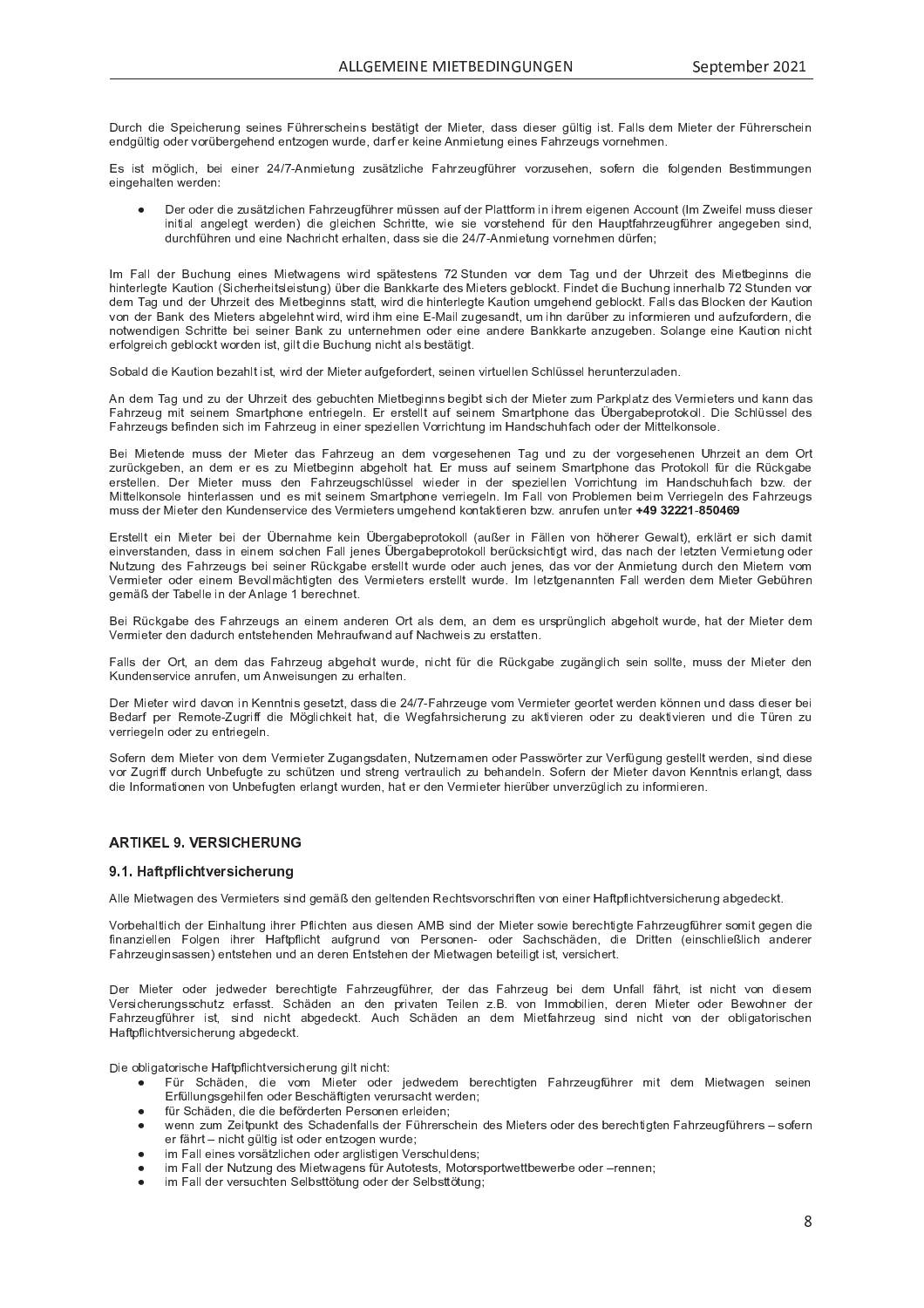- 
- 
- a <sup>p</sup> <sup>Y</sup> <sup>W</sup> <sup>R</sup> P <sup>P</sup> <sup>U</sup> <sup>V</sup> <sup>g</sup> <sup>P</sup> \ V \ R S <sup>T</sup> <sup>P</sup> ] <sup>P</sup> <sup>a</sup> [ <sup>Y</sup> W <sup>P</sup> <sup>Y</sup> ` <sup>U</sup> <sup>g</sup> <sup>o</sup> <sup>c</sup> <sup>U</sup> <sup>º</sup> \_ <sup>Y</sup> P <sup>U</sup> <sup>u</sup>
- a <sup>p</sup> <sup>Y</sup> <sup>W</sup> <sup>R</sup> P <sup>P</sup> <sup>U</sup> <sup>V</sup> <sup>g</sup> <sup>P</sup> \ V \ R S <sup>T</sup> <sup>P</sup> ] <sup>P</sup> <sup>a</sup> [ <sup>Y</sup> W <sup>P</sup> <sup>Y</sup> ` <sup>U</sup> <sup>g</sup> <sup>o</sup> <sup>c</sup> <sup>U</sup> <sup>b</sup> <sup>P</sup> <sup>Y</sup> Z <sup>c</sup> <sup>U</sup> <sup>P</sup> <sup>U</sup> <sup>u</sup>
- T # Y R P Y P Y P Y A P Y O P Y P A P Y P A P Z Z W R P Z P Z W P Z Z W R P Z W R P Z P Z W R P O P O P O P O verpflightet, dem Vermieter ieden Petreg oder Entschädigung zu eretetten, den hzw. die der Vermieter einem Drittel für Reebpung dee Mistere im Fell dee Todee eder van Rereepen, und/eder Ceebeeböden, die dem Dritten entstander Z R U W E G P Q 2 J W E G P 2

## â <sup>G</sup> <sup>G</sup> <sup>K</sup> <sup>ã</sup> ¤ £ <sup>Ü</sup> « ¢ ¢ ¥ £ <sup>Â</sup> <sup>Á</sup> ¢ ¥ ¦ ¢

Dem Mieter ateht es frei, die Heftung eus Unfällen (vertreglishe Heftungsfreistellung) oder für einzelne senstig ] <sup>P</sup> <sup>Z</sup> <sup>S</sup> <sup>T</sup> { <sup>W</sup> <sup>R</sup> g ` <sup>U</sup> <sup>g</sup> <sup>P</sup> <sup>U</sup> <sup>S</sup> <sup>T</sup> ` <sup>V</sup> <sup>Q</sup> <sup>X</sup> \_ <sup>h</sup> <sup>P</sup> <sup>V</sup> <sup>P</sup> <sup>a</sup> <sup>p</sup> <sup>Y</sup> <sup>S</sup> <sup>T</sup> { <sup>W</sup> <sup>P</sup> <sup>U</sup> <sup>W</sup> <sup>P</sup> <sup>Y</sup> <sup>k</sup> <sup>P</sup> <sup>Y</sup> <sup>d</sup> <sup>R</sup> P <sup>V</sup> <sup>P</sup> <sup>Y</sup> <sup>e</sup> <sup>a</sup> <sup>p</sup> <sup>Y</sup> <sup>m</sup> \_ <sup>T</sup> <sup>Y</sup> Q <sup>P</sup> ` <sup>g</sup> <sup>o</sup> <sup>P</sup> <sup>Y</sup> \ ` <sup>Z</sup> <sup>V</sup> ` <sup>U</sup> <sup>W</sup> ] <sup>Y</sup> \_ <sup>U</sup> <sup>W</sup> <sup>W</sup> ` <sup>Y</sup> <sup>S</sup> <sup>T</sup> <sup>ª</sup> \_ <sup>T</sup> \ ` <sup>U</sup> <sup>g</sup> <sup>P</sup> <sup>R</sup> U <sup>P</sup> <sup>Z</sup> <sup>O</sup> <sup>P</sup> <sup>Z</sup> <sup>c</sup> <sup>U</sup> <sup>W</sup> <sup>P</sup> <sup>Y</sup> P <sup>U</sup>  $\blacksquare$  U W  $\blacksquare$  in P  $\blacksquare$  we can provide the property  $\blacksquare$  in  $\blacksquare$  we can provide the property  $\blacksquare$ 

f <sup>R</sup> U <sup>P</sup> <sup>Z</sup> <sup>c</sup> \ S <sup>T</sup> <sup>P</sup> <sup>o</sup> <sup>P</sup> <sup>Y</sup> V <sup>Y</sup> \_ <sup>g</sup> \ R S <sup>T</sup> <sup>P</sup> \_ <sup>a</sup> <sup>V</sup> ` <sup>U</sup> <sup>g</sup> <sup>Z</sup> <sup>a</sup> <sup>Y</sup> P <sup>R</sup> Z <sup>V</sup> <sup>P</sup> \ \ ` <sup>U</sup> <sup>g</sup> <sup>P</sup> <sup>U</sup> <sup>V</sup> <sup>Z</sup> <sup>X</sup> <sup>Y</sup> <sup>R</sup> S <sup>T</sup> <sup>V</sup> <sup>W</sup> <sup>P</sup> <sup>d</sup> <sup>y</sup> <sup>P</sup> <sup>R</sup> V <sup>O</sup> <sup>R</sup> \ W <sup>P</sup> <sup>R</sup> U <sup>P</sup> <sup>Y</sup> <sup>k</sup> <sup>c</sup> \ \ h \_ <sup>Z</sup> <sup>h</sup> <sup>c</sup> <sup>o</sup> <sup>P</sup> <sup>Y</sup> Z <sup>R</sup> S <sup>T</sup> <sup>P</sup> <sup>Y</sup> ` <sup>U</sup> <sup>g</sup> <sup>j</sup> <sup>|</sup> <sup>U</sup> <sup>W</sup> <sup>R</sup> P <sup>Z</sup> <sup>P</sup> <sup>d</sup> <sup>m</sup> \_ \ \ <sup>T</sup> \_ <sup>a</sup> <sup>V</sup> <sup>P</sup> <sup>U</sup> <sup>W</sup> <sup>P</sup> <sup>Y</sup> ^ <sup>R</sup> P <sup>V</sup> <sup>P</sup> <sup>Y</sup> <sup>Z</sup> <sup>c</sup> <sup>i</sup> <sup>R</sup> P <sup>W</sup> <sup>R</sup> P <sup>R</sup> U <sup>W</sup> <sup>P</sup> <sup>U</sup> <sup>S</sup> <sup>T</sup> ` <sup>V</sup> <sup>Q</sup> <sup>O</sup> <sup>P</sup> <sup>Y</sup> P <sup>R</sup> S <sup>T</sup> <sup>W</sup> <sup>P</sup> <sup>Y</sup> <sup>o</sup> <sup>P</sup> <sup>Y</sup> V <sup>Y</sup> \_ <sup>g</sup> \ R S <sup>T</sup> <sup>P</sup> <sup>U</sup> \_ <sup>a</sup> <sup>V</sup> ` <sup>U</sup> <sup>g</sup> <sup>Z</sup> <sup>O</sup> <sup>P</sup> <sup>a</sup> <sup>Y</sup> P <sup>R</sup> ` <sup>U</sup> <sup>g</sup> <sup>P</sup> <sup>R</sup> U <sup>O</sup> <sup>P</sup> <sup>Q</sup> <sup>c</sup> <sup>g</sup> <sup>P</sup> <sup>U</sup> <sup>P</sup> <sup>U</sup> <sup>m</sup> \_ <sup>T</sup> <sup>Y</sup> P <sup>Y</sup> <sup>n</sup> P <sup>P</sup> <sup>R</sup> U <sup>Q</sup> <sup>P</sup> \ U <sup>P</sup> <sup>d</sup> <sup>S</sup> <sup>T</sup> \_ <sup>W</sup> <sup>P</sup> <sup>U</sup> <sup>P</sup> <sup>Y</sup> P <sup>R</sup> g <sup>U</sup> <sup>R</sup> Z O <sup>R</sup> Z <sup>Q</sup> ` <sup>P</sup> <sup>R</sup> U <sup>P</sup> <sup>d</sup> ] <sup>P</sup> <sup>V</sup> <sup>Y</sup> \_ <sup>g</sup> <sup>R</sup> U [ <sup>T</sup> <sup>P</sup> <sup>W</sup> <sup>P</sup> <sup>Z</sup> <sup>o</sup> <sup>P</sup> <sup>Y</sup> P <sup>R</sup> U <sup>O</sup> \_ <sup>Y</sup> V <sup>P</sup> <sup>U</sup> <sup>P</sup> \ O <sup>Z</sup> <sup>V</sup> <sup>O</sup> <sup>P</sup> <sup>T</sup> \_ \ V <sup>Z</sup> <sup>u</sup> <sup>P</sup> <sup>R</sup> U <sup>l</sup> <sup>U</sup> <sup>Z</sup> <sup>X</sup> <sup>Y</sup> ` <sup>S</sup> <sup>T</sup> \_ ` <sup>a</sup> <sup>P</sup> <sup>R</sup> U <sup>P</sup> <sup>o</sup> <sup>P</sup> <sup>Y</sup> V <sup>Y</sup> \_ <sup>g</sup> \ R S <sup>T</sup> <sup>P</sup> \_ <sup>a</sup> <sup>V</sup> ` <sup>U</sup> <sup>g</sup> <sup>Z</sup> <sup>a</sup> <sup>Y</sup> P <sup>R</sup> Z <sup>V</sup> <sup>P</sup> \ \ ` <sup>U</sup> <sup>g</sup> <sup>c</sup> <sup>W</sup> <sup>P</sup> <sup>Y</sup> <sup>P</sup> <sup>R</sup> U g <sup>P</sup> <sup>O</sup> ` <sup>S</sup> <sup>T</sup> <sup>V</sup> <sup>P</sup> <sup>Z</sup> <sup>S</sup> <sup>T</sup> ` <sup>V</sup> <sup>Q</sup> <sup>X</sup> \_ <sup>h</sup> <sup>P</sup> <sup>V</sup> <sup>O</sup> <sup>P</sup> <sup>Z</sup> <sup>V</sup> <sup>P</sup> <sup>T</sup> <sup>V</sup> <sup>U</sup> <sup>R</sup> S <sup>T</sup> <sup>V</sup> <sup>e</sup> <sup>i</sup> <sup>P</sup> <sup>U</sup> <sup>U</sup> <sup>W</sup> <sup>P</sup> <sup>Y</sup> <sup>S</sup> <sup>T</sup> \_ <sup>W</sup> <sup>P</sup> <sup>U</sup> <sup>o</sup> <sup>c</sup> <sup>Y</sup> Z { <sup>V</sup> <sup>Q</sup> \ R S <sup>T</sup> <sup>T</sup> <sup>P</sup> <sup>Y</sup> <sup>O</sup> <sup>P</sup> <sup>R</sup> g <sup>P</sup> <sup>a</sup> <sup>p</sup> <sup>T</sup> <sup>Y</sup> V <sup>i</sup> ` <sup>Y</sup> W <sup>P</sup> <sup>j</sup> <sup>º</sup> ` <sup>Y</sup> W <sup>P</sup> <sup>W</sup> <sup>P</sup> <sup>Y</sup> <sup>S</sup> <sup>T</sup> \_ <sup>W</sup> <sup>P</sup> <sup>U</sup> <sup>g</sup> <sup>Y</sup> c <sup>O</sup> <sup>a</sup> \_ <sup>T</sup> <sup>Y</sup> \ { <sup>Z</sup> <sup>Z</sup> <sup>R</sup> g T P Y O P AN P Y A P Y A P Y A R Z O P Y A Z O P Y A Z O P Y P Z O P Y Z A Z A Z O P Z O P Z O P Z O P Z O P Z S T Y Y R V R V R V R V P Z K P Y Z S T P U Z P U Z P Z P Z P U Z P U J P U J P U J P U J P U J P U J P U J P U

f <sup>R</sup> U <sup>l</sup> <sup>U</sup> <sup>Z</sup> <sup>X</sup> <sup>Y</sup> ` <sup>S</sup> <sup>T</sup> \_ ` <sup>a</sup> <sup>P</sup> <sup>R</sup> U <sup>P</sup> <sup>o</sup> <sup>P</sup> <sup>Y</sup> V <sup>Y</sup> \_ <sup>g</sup> \ R S <sup>T</sup> <sup>P</sup> \_ <sup>a</sup> <sup>V</sup> ` <sup>U</sup> <sup>g</sup> <sup>Z</sup> <sup>O</sup> <sup>P</sup> <sup>a</sup> <sup>Y</sup> P <sup>R</sup> ` <sup>U</sup> <sup>g</sup> <sup>c</sup> <sup>W</sup> <sup>P</sup> <sup>Y</sup> \_ ` <sup>Z</sup> <sup>P</sup> <sup>R</sup> U <sup>P</sup> <sup>d</sup> <sup>g</sup> <sup>P</sup> <sup>O</sup> ` <sup>S</sup> <sup>T</sup> <sup>V</sup> <sup>P</sup> <sup>U</sup> <sup>S</sup> <sup>T</sup> ` <sup>V</sup> <sup>Q</sup> <sup>X</sup> \_ <sup>h</sup> <sup>P</sup> <sup>V</sup> <sup>O</sup> <sup>P</sup> <sup>Z</sup> <sup>V</sup> <sup>P</sup> <sup>T</sup> <sup>V</sup> <sup>W</sup> <sup>P</sup> <sup>Z</sup> <sup>º</sup> <sup>P</sup> <sup>R</sup> V <sup>P</sup> <sup>Y</sup> P <sup>U</sup> <sup>U</sup> <sup>R</sup> S <sup>T</sup> <sup>V</sup> <sup>e</sup> <sup>i</sup> <sup>P</sup> <sup>U</sup> <sup>U</sup> P <sup>R</sup> U <sup>P</sup> <sup>o</sup> <sup>c</sup> <sup>d</sup> ^ <sup>R</sup> P <sup>V</sup> <sup>P</sup> <sup>Y</sup> <sup>O</sup> <sup>Q</sup> <sup>i</sup> <sup>j</sup> <sup>m</sup> \_ <sup>T</sup> <sup>Y</sup> P <sup>Y</sup> <sup>Q</sup> ` <sup>P</sup> <sup>Y</sup> a <sup>p</sup> \ \ P <sup>U</sup> <sup>W</sup> <sup>P</sup> <sup>Y</sup> <sup>O</sup> \ R P <sup>g</sup> <sup>P</sup> <sup>U</sup> <sup>T</sup> <sup>P</sup> <sup>R</sup> V <sup>e</sup> <sup>R</sup> U <sup>Z</sup> <sup>O</sup> <sup>P</sup> <sup>Z</sup> <sup>c</sup> <sup>U</sup> <sup>W</sup> <sup>P</sup> <sup>Y</sup> P <sup>U</sup> \_ <sup>S</sup> <sup>T</sup> <sup>l</sup> <sup>Y</sup> V <sup>R</sup> h <sup>P</sup> \ <sup>W</sup> <sup>R</sup> P <sup>Z</sup> <sup>P</sup> <sup>Y</sup> <sup>l</sup> \ \ g <sup>P</sup> <sup>d</sup> <sup>P</sup> <sup>R</sup> U <sup>P</sup> <sup>U</sup> ^ <sup>R</sup> P <sup>V</sup> <sup>O</sup> <sup>P</sup> <sup>W</sup> <sup>R</sup> U <sup>g</sup> ` <sup>U</sup> <sup>g</sup> <sup>P</sup> <sup>U</sup> <sup>e</sup> o <sup>c</sup> <sup>Y</sup> Z { <sup>V</sup> <sup>Q</sup> \ R S <sup>T</sup> <sup>o</sup> <sup>P</sup> <sup>Y</sup> \ P <sup>V</sup> <sup>Q</sup> <sup>V</sup> <sup>i</sup> ` <sup>Y</sup> W <sup>P</sup> <sup>j</sup> <sup>m</sup> <sup>p</sup> <sup>Y</sup> <sup>W</sup> <sup>P</sup> <sup>U</sup> <sup>m</sup> \_ \ \ <sup>P</sup> <sup>R</sup> U <sup>P</sup> <sup>Y</sup> <sup>g</sup> <sup>Y</sup> c <sup>O</sup> <sup>a</sup> \_ <sup>T</sup> <sup>Y</sup> \ { <sup>Z</sup> <sup>Z</sup> <sup>R</sup> g <sup>P</sup> <sup>U</sup> <sup>k</sup> <sup>P</sup> <sup>Y</sup> \ P <sup>V</sup> <sup>Q</sup> ` <sup>U</sup> <sup>g</sup> <sup>P</sup> <sup>R</sup> U <sup>P</sup> <sup>Y</sup> <sup>o</sup> <sup>c</sup> <sup>d</sup> ^ <sup>R</sup> P <sup>V</sup> <sup>P</sup> <sup>Y</sup> <sup>O</sup> <sup>Q</sup> <sup>i</sup> <sup>j</sup> <sup>m</sup> \_ <sup>T</sup> <sup>Y</sup> P <sup>Y</sup> <sup>Q</sup> ` <sup>P</sup> <sup>Y</sup> a <sup>p</sup> \ \ P <sup>U</sup> <sup>W</sup> <sup>P</sup> <sup>Y</sup> <sup>O</sup> \ R P <sup>g</sup> <sup>P</sup> <sup>U</sup> <sup>T</sup> <sup>P</sup> <sup>R</sup> V <sup>R</sup> Z <sup>V</sup> <sup>W</sup> <sup>P</sup> <sup>Y</sup> <sup>k</sup> <sup>P</sup> <sup>Y</sup> <sup>d</sup> <sup>R</sup> P <sup>V</sup> <sup>P</sup> <sup>Y</sup> <sup>O</sup> <sup>P</sup> <sup>Y</sup> P <sup>S</sup> <sup>T</sup> <sup>V</sup> <sup>R</sup> g <sup>V</sup> <sup>e</sup> <sup>Z</sup> <sup>P</sup> <sup>R</sup> U <sup>P</sup> <sup>y</sup> <sup>P</sup> <sup>R</sup> Z <sup>V</sup> ` <sup>U</sup> <sup>g</sup> <sup>Q</sup> ` <sup>Y</sup> \_ <sup>a</sup> <sup>V</sup> ` <sup>U</sup> <sup>g</sup> <sup>Z</sup> <sup>a</sup> <sup>Y</sup> P <sup>R</sup> Z <sup>V</sup> <sup>P</sup> \ \ ` <sup>U</sup> <sup>g</sup> <sup>e</sup> \_ ` <sup>S</sup> <sup>T</sup> \_ ` <sup>Z</sup> <sup>P</sup> <sup>R</sup> U <sup>P</sup> <sup>d</sup> <sup>g</sup> <sup>P</sup> <sup>O</sup> ` <sup>S</sup> <sup>T</sup> <sup>V</sup> <sup>P</sup> <sup>U</sup> <sup>S</sup> <sup>T</sup> ` <sup>V</sup> <sup>Q</sup> <sup>X</sup> \_ <sup>h</sup> <sup>P</sup> <sup>V</sup> <sup>R</sup> U P <sup>R</sup> U <sup>P</sup> <sup>d</sup> <sup>W</sup> <sup>P</sup> <sup>Y</sup> <sup>S</sup> <sup>T</sup> <sup>i</sup> <sup>P</sup> <sup>Y</sup> P <sup>W</sup> <sup>P</sup> <sup>Z</sup> <sup>k</sup> <sup>P</sup> <sup>Y</sup> Z <sup>S</sup> <sup>T</sup> ` \ W <sup>P</sup> <sup>U</sup> <sup>Z</sup> <sup>P</sup> <sup>U</sup> <sup>V</sup> <sup>Z</sup> <sup>X</sup> <sup>Y</sup> P <sup>S</sup> <sup>T</sup> <sup>P</sup> <sup>U</sup> <sup>W</sup> <sup>P</sup> <sup>U</sup> <sup>k</sup> <sup>P</sup> <sup>Y</sup> <sup>T</sup> { \ V <sup>U</sup> <sup>R</sup> Z <sup>Q</sup> ` <sup>h</sup> <sup>p</sup> <sup>Y</sup> Q <sup>P</sup> <sup>U</sup> <sup>u</sup> <sup>W</sup> <sup>R</sup> P ] <sup>P</sup> <sup>i</sup> <sup>P</sup> <sup>R</sup> Z \ \_ <sup>Z</sup> <sup>V</sup> <sup>a</sup> <sup>p</sup> <sup>Y</sup> <sup>W</sup> \_ <sup>Z</sup> ® <sup>R</sup> S <sup>T</sup> <sup>V</sup> <sup>o</sup> <sup>c</sup> <sup>Y</sup> \ R P <sup>g</sup> <sup>P</sup> <sup>U</sup> <sup>P</sup> <sup>R</sup> U <sup>P</sup> <sup>Y</sup> <sup>g</sup> <sup>Y</sup> c <sup>O</sup> <sup>P</sup> <sup>U</sup> m \_ <sup>T</sup> <sup>Y</sup> \ { <sup>Z</sup> <sup>Z</sup> <sup>R</sup> g <sup>h</sup> <sup>P</sup> <sup>R</sup> V <sup>V</sup> <sup>Y</sup> { <sup>g</sup> <sup>V</sup> <sup>W</sup> <sup>P</sup> <sup>Y</sup> ^ <sup>R</sup> P <sup>V</sup> <sup>P</sup> <sup>Y</sup> <sup>O</sup> <sup>Q</sup> <sup>i</sup> <sup>j</sup> <sup>W</sup> <sup>P</sup> <sup>Y</sup> <sup>m</sup> \_ <sup>T</sup> <sup>Y</sup> P <sup>Y</sup> <sup>j</sup>

l <sup>O</sup> <sup>i</sup> <sup>P</sup> <sup>R</sup> S <sup>T</sup> <sup>P</sup> <sup>U</sup> <sup>W</sup> <sup>o</sup> <sup>c</sup> <sup>U</sup> <sup>W</sup> <sup>P</sup> <sup>U</sup> ] <sup>P</sup> <sup>Z</sup> <sup>V</sup> <sup>R</sup> d <sup>d</sup> ` <sup>U</sup> <sup>g</sup> <sup>P</sup> <sup>U</sup> <sup>W</sup> <sup>P</sup> <sup>Y</sup> <sup>O</sup> <sup>P</sup> <sup>R</sup> W <sup>P</sup> <sup>U</sup> <sup>o</sup> <sup>c</sup> <sup>Y</sup> \_ <sup>U</sup> <sup>g</sup> <sup>P</sup> <sup>g</sup> \_ <sup>U</sup> <sup>g</sup> <sup>P</sup> <sup>U</sup> <sup>P</sup> <sup>U</sup> { <sup>V</sup> <sup>Q</sup> <sup>P</sup> <sup>R</sup> Z <sup>V</sup> <sup>W</sup> <sup>P</sup> <sup>Y</sup> <sup>k</sup> <sup>P</sup> <sup>Y</sup> <sup>d</sup> <sup>R</sup> P <sup>V</sup> <sup>P</sup> <sup>Y</sup> <sup>Q</sup> ` <sup>Y</sup> \_ <sup>a</sup> <sup>V</sup> ` <sup>U</sup> <sup>g</sup> <sup>Z</sup> <sup>a</sup> <sup>Y</sup> P <sup>R</sup> Z <sup>V</sup> <sup>P</sup> \ \ ` <sup>U</sup> <sup>g</sup> <sup>e</sup> \_ ` <sup>S</sup> <sup>T</sup> \_ ` <sup>Z</sup> P R U P O C S T S T V O P V O P V O P V O P V O P V V G P G P G P V I P W P Y Z C I P V I P V V V V V V V V V \_ <sup>a</sup> <sup>V</sup> ` <sup>U</sup> <sup>g</sup> <sup>Z</sup> <sup>a</sup> <sup>Y</sup> P <sup>R</sup> Z <sup>V</sup> <sup>P</sup> \ \ ` <sup>U</sup> <sup>g</sup> <sup>Z</sup> <sup>a</sup> \_ \ \ P <sup>Z</sup> <sup>U</sup> <sup>c</sup> <sup>S</sup> <sup>T</sup> <sup>a</sup> <sup>p</sup> <sup>Y</sup> <sup>W</sup> <sup>R</sup> P <sup>m</sup> <sup>P</sup> <sup>Z</sup> <sup>V</sup> <sup>Z</sup> <sup>V</sup> <sup>P</sup> \ \ ` <sup>U</sup> <sup>g</sup> <sup>c</sup> <sup>W</sup> <sup>P</sup> <sup>Y</sup> <sup>W</sup> <sup>P</sup> <sup>U</sup> <sup>v</sup> <sup>d</sup> <sup>a</sup> \_ <sup>U</sup> <sup>g</sup> <sup>W</sup> <sup>P</sup> <sup>Y</sup> \_ <sup>a</sup> <sup>V</sup> ` <sup>U</sup> <sup>g</sup> <sup>Z</sup> <sup>a</sup> <sup>Y</sup> P <sup>R</sup> Z <sup>V</sup> <sup>P</sup> \ \ ` <sup>U</sup> <sup>g</sup> <sup>Z</sup> <sup>X</sup> <sup>a</sup> \ R S <sup>T</sup> <sup>V</sup> <sup>W</sup> <sup>P</sup> <sup>Z</sup> <sup>k</sup> <sup>P</sup> <sup>Y</sup> <sup>d</sup> <sup>R</sup> P <sup>V</sup> <sup>P</sup> <sup>Y</sup> Z ` <sup>Y</sup> Z { <sup>S</sup> <sup>T</sup> \ R S <sup>T</sup>

Die vertreelighe. Heftungefreistellung gilt nur für den Mictyertregezeitreum.

Die Selbetheteiligung nro Sebedenefell, die der Mieter zu tregen het riebtet eieb nech den zum Zeitnunkt der Anmietun g <sup>p</sup> \ V <sup>R</sup> g <sup>P</sup> <sup>U</sup> <sup>e</sup> \_ ` <sup>Z</sup> \ R P <sup>g</sup> <sup>P</sup> <sup>U</sup> <sup>W</sup> <sup>P</sup> <sup>U</sup> <sup>b</sup> <sup>Y</sup> P <sup>R</sup> Z \ R Z <sup>V</sup> <sup>P</sup> <sup>U</sup> <sup>j</sup>

## <sup>C</sup> <sup>D</sup> <sup>E</sup> <sup>F</sup> <sup>å</sup> <sup>G</sup> <sup>I</sup> <sup>D</sup> <sup>±</sup> <sup>²</sup> <sup>C</sup> <sup>J</sup> <sup>D</sup> <sup>±</sup> <sup>²</sup> <sup>H</sup> <sup>J</sup> <sup>I</sup>

## F <sup>å</sup> <sup>G</sup> <sup>F</sup> <sup>G</sup> « « ¢ § ¢ £ ¢ « £ <sup>Â</sup> <sup>Á</sup> ¤ ¢

| <sup>d</sup> <sup>m</sup> \_ \ \ P <sup>P</sup> <sup>R</sup> U <sup>P</sup> <sup>Z</sup> <sup>S</sup> <sup>T</sup> \_ <sup>W</sup> <sup>P</sup> <sup>U</sup> <sup>Z</sup> <sup>R</sup> Y g <sup>P</sup> <sup>U</sup> <sup>W</sup> <sup>P</sup> <sup>R</sup> U <sup>P</sup> <sup>Y</sup> <sup>l</sup> <sup>Y</sup> V <sup>e</sup> <sup>W</sup> <sup>j</sup> <sup>T</sup> <sup>j</sup> <sup>P</sup> <sup>R</sup> U <sup>P</sup> <sup>Z</sup> <sup>v</sup> <sup>U</sup> <sup>a</sup> \_ \ \ Z l \ Z <sup>v</sup> <sup>U</sup> <sup>a</sup> \_ \ \ <sup>g</sup> <sup>R</sup> \ V <sup>P</sup> <sup>R</sup> U ` <sup>U</sup> <sup>d</sup> <sup>R</sup> V <sup>V</sup> <sup>P</sup> \ O \_ <sup>Y</sup> <sup>o</sup> <sup>c</sup> <sup>U</sup> \_ ` <sup>x</sup> <sup>P</sup> <sup>U</sup> <sup>X</sup> \ [ <sup>V</sup> <sup>Q</sup> \ R S <sup>T</sup> <sup>d</sup> <sup>R</sup> V <sup>d</sup> <sup>P</sup> <sup>S</sup> <sup>T</sup> \_ <sup>U</sup> <sup>R</sup> Z <sup>S</sup> <sup>T</sup> <sup>P</sup> <sup>Y</sup> Couelt out dee Febrzeug einwirkendee Freignie). Diebeteble, versuchten Diebeteble, Prendee, Zueemmeneteßee mit einer º <sup>R</sup> \ W <sup>V</sup> <sup>R</sup> P <sup>Y</sup> <sup>c</sup> <sup>W</sup> <sup>P</sup> <sup>Y</sup> <sup>n</sup> P <sup>W</sup> <sup>P</sup> <sup>Z</sup> \_ <sup>U</sup> <sup>W</sup> <sup>P</sup> <sup>Y</sup> P <sup>U</sup> \_ <sup>d</sup> <sup>m</sup> \_ <sup>T</sup> <sup>Y</sup> Q <sup>P</sup> ` <sup>g</sup> <sup>P</sup> <sup>U</sup> <sup>V</sup> <sup>Z</sup> <sup>V</sup> \_ <sup>U</sup> <sup>W</sup> <sup>P</sup> <sup>U</sup> <sup>P</sup> <sup>U</sup> <sup>S</sup> <sup>T</sup> \_ <sup>W</sup> <sup>P</sup> <sup>U</sup> <sup>Z</sup> <sup>e</sup> <sup>T</sup> \_ <sup>V</sup> <sup>W</sup> <sup>P</sup> <sup>Y</sup> ^ <sup>R</sup> P <sup>V</sup> <sup>P</sup> <sup>Y</sup> <sup>c</sup> <sup>W</sup> <sup>P</sup> <sup>Y</sup> <sup>O</sup> <sup>P</sup> <sup>Y</sup> P <sup>S</sup> <sup>T</sup> <sup>V</sup> <sup>R</sup> g <sup>V</sup> <sup>P</sup> <sup>m</sup> \_ <sup>T</sup> <sup>Y</sup> Q <sup>P</sup> ` <sup>g</sup> <sup>a</sup> <sup>p</sup> <sup>T</sup> <sup>Y</sup> P <sup>Y</sup> \_ \ \ P zweckdienlichen Maßnahmen zu ergreifen, um die Interessen des Vermieters und gegebenenfalls der k <sup>P</sup> <sup>Y</sup> Z <sup>R</sup> S <sup>T</sup> <sup>P</sup> <sup>Y</sup> ` <sup>U</sup> <sup>g</sup> <sup>Z</sup> <sup>g</sup> <sup>P</sup> <sup>Z</sup> <sup>P</sup> \ \ Z <sup>S</sup> <sup>T</sup> \_ <sup>a</sup> <sup>V</sup> <sup>Q</sup> ` <sup>i</sup> \_ <sup>T</sup> <sup>Y</sup> P <sup>U</sup> <sup>e</sup> <sup>W</sup> \_ <sup>Z</sup> <sup>T</sup> <sup>P</sup> <sup>R</sup> x <sup>V</sup> <sup>R</sup> U <sup>Z</sup> <sup>O</sup> <sup>P</sup> <sup>Z</sup> <sup>c</sup> <sup>U</sup> <sup>W</sup> <sup>P</sup> <sup>Y</sup> P <sup>r</sup>

- $\sim$  the term of  $\sim$ P <sup>U</sup> <sup>k</sup> <sup>P</sup> <sup>Y</sup> <sup>d</sup> <sup>R</sup> P <sup>V</sup> <sup>P</sup> <sup>Y</sup> ` <sup>U</sup> <sup>o</sup> <sup>P</sup> <sup>Y</sup> Q <sup>p</sup> <sup>g</sup> \ R S <sup>T</sup> <sup>c</sup> <sup>W</sup> <sup>P</sup> <sup>Y</sup> <sup>Z</sup> <sup>X</sup> { <sup>V</sup> <sup>P</sup> <sup>Z</sup> <sup>V</sup> <sup>P</sup> <sup>U</sup> <sup>Z</sup> <sup>R</sup> U <sup>U</sup> <sup>P</sup> <sup>Y</sup> <sup>T</sup> \_ \ O <sup>o</sup> <sup>c</sup> <sup>U</sup> <sup>o</sup> <sup>R</sup> P <sup>Y</sup> ` <sup>U</sup> <sup>W</sup> <sup>Q</sup> <sup>i</sup> \_ <sup>U</sup> <sup>Q</sup> <sup>R</sup> g <sup>Í</sup> <sup>U</sup> \_ <sup>S</sup> <sup>T</sup> <sup>W</sup> <sup>P</sup> <sup>d</sup> <sup>f</sup> <sup>R</sup> U <sup>V</sup> <sup>Y</sup> <sup>R</sup> V <sup>V</sup> <sup>c</sup> <sup>W</sup> <sup>P</sup> <sup>Y</sup> <sup>W</sup> <sup>P</sup> <sup>Y</sup> f U V W P Y O C P Y O C P U V P U V P U Z A { \ P C W P U Q Z A P Y U Q O P U Q O P U Q O P U U U U U U U U U
- a a c P y a c P y a c P a c P y c P y p a c U w P a c U P a c U P y v U P y v U P a c U P a c U P a c U P R V an der päcketselegenen Pelizeistetien zu melden. Dies muse euch denn geschehen wenn des Mietfebrzeug nu geringfügig beschädigt wurde, eewie bei selbetyerechuldeten Unfällen ebne Mitwirkung Dritter
- W P U o c d a set of the set of the set of the set of the set of the set of the set of the set of the problem  $\mathcal{M}$  and  $\mathcal{M}$  and  $\mathcal{M}$  and  $\mathcal{M}$  are  $\mathcal{M}$  and  $\mathcal{M}$  and  $\mathcal{M}$  are  $\mathcal{M}$  and  $\mathcal{M}$ W P d k P  $\alpha$  and  $\alpha$  and  $\alpha$  and  $\alpha$  and  $\alpha$  and  $\alpha$  and  $\alpha$  in  $\alpha$  and  $\alpha$   $\alpha$   $\alpha$   $\beta$   $\alpha$   $\beta$   $\beta$   $\alpha$   $\beta$   $\alpha$   $\beta$   $\alpha$   $\beta$   $\alpha$   $\beta$   $\alpha$   $\beta$   $\beta$   $\alpha$   $\beta$   $\beta$   $\alpha$   $\beta$   $\beta$   $\alpha$   $\beta$   $\beta$   $\alpha$

| <sup>U</sup> <sup>W</sup> <sup>P</sup> <sup>Y</sup> <sup>o</sup> <sup>c</sup> <sup>d</sup> <sup>S</sup> <sup>T</sup> \_ <sup>W</sup> <sup>P</sup> <sup>U</sup> <sup>Z</sup> <sup>W</sup> <sup>R</sup> P <sup>U</sup> <sup>Z</sup> <sup>V</sup> <sup>W</sup> <sup>P</sup> <sup>Z</sup> <sup>k</sup> <sup>P</sup> <sup>Y</sup> <sup>d</sup> <sup>R</sup> P <sup>V</sup> <sup>P</sup> <sup>Y</sup> Z <sup>Q</sup> ` <sup>g</sup> <sup>P</sup> <sup>Z</sup> \_ <sup>U</sup> <sup>W</sup> <sup>V</sup> <sup>P</sup> <sup>U</sup> ` <sup>U</sup> <sup>W</sup> <sup>W</sup> <sup>R</sup> P <sup>Z</sup> <sup>P</sup> <sup>d</sup> <sup>Z</sup> <sup>c</sup> <sup>Z</sup> <sup>S</sup> <sup>T</sup> <sup>U</sup> <sup>P</sup> \ \ <sup>i</sup> <sup>R</sup> P <sup>d</sup> [ <sup>g</sup> \ R S <sup>T</sup> <sup>Q</sup> ` <sup>Y</sup> <sup>p</sup> <sup>S</sup> <sup>h</sup> <sup>Q</sup> ` <sup>Z</sup> <sup>P</sup> <sup>U</sup> <sup>W</sup> <sup>P</sup> <sup>U</sup> <sup>W</sup> <sup>P</sup> <sup>U</sup> ^ <sup>P</sup> \ W ` <sup>U</sup> <sup>g</sup> d ` <sup>Z</sup> <sup>Z</sup> \_ <sup>U</sup> <sup>g</sup> <sup>P</sup> <sup>g</sup> <sup>P</sup> <sup>O</sup> <sup>P</sup> <sup>U</sup> <sup>Z</sup> <sup>P</sup> <sup>R</sup> U <sup>r</sup>

- $\sim$  the term of  $\sim$ io Umetănde, dee Detum, der Ort und die Uhrzeit dee Cebedenefelle
- W P Y Y Y W R P L P L P L P L P V I L P V I L P V I L P V I L P V I L P V V I L P V I L P V V I L P Y P V V V
- g <sup>g</sup> <sup>a</sup> <sup>Z</sup> <sup>j</sup> <sup>W</sup> \_ <sup>Z</sup> <sup>W</sup> <sup>R</sup> P ¯ <sup>P</sup> <sup>U</sup> <sup>U</sup> <sup>Q</sup> <sup>P</sup> <sup>R</sup> S <sup>T</sup> <sup>P</sup> <sup>U</sup> <sup>W</sup> <sup>P</sup> <sup>Z</sup> <sup>W</sup> <sup>P</sup> <sup>Y</sup> <sup>O</sup> <sup>P</sup> <sup>V</sup> <sup>P</sup> <sup>R</sup> \ R g <sup>V</sup> <sup>P</sup> <sup>U</sup> <sup>m</sup> \_ <sup>T</sup> <sup>Y</sup> Q <sup>P</sup> ` <sup>g</sup> <sup>P</sup> <sup>e</sup> <sup>W</sup> <sup>R</sup> P <sup>W</sup> <sup>P</sup> <sup>Y</sup> ® \_ <sup>d</sup> <sup>P</sup> P <sup>U</sup> ` <sup>U</sup> <sup>W</sup> <sup>W</sup> <sup>R</sup> P <sup>l</sup> <sup>U</sup> <sup>Z</sup> <sup>S</sup> <sup>T</sup> <sup>Y</sup> <sup>R</sup> a <sup>V</sup> P <sup>U</sup> <sup>W</sup> <sup>P</sup> <sup>Z</sup> <sup>W</sup> <sup>P</sup> <sup>Y</sup> f <sup>R</sup> g <sup>P</sup> <sup>U</sup> <sup>V</sup> <sup>p</sup> <sup>d</sup> <sup>P</sup> <sup>Y</sup> Z <sup>e</sup> <sup>W</sup> <sup>P</sup> <sup>Y</sup> <sup>W</sup> <sup>P</sup> <sup>Y</sup> ® \_ <sup>d</sup> <sup>P</sup> <sup>U</sup> <sup>W</sup> <sup>P</sup> <sup>Y</sup> <sup>k</sup> <sup>P</sup> <sup>Y</sup> Z <sup>R</sup> S <sup>T</sup> <sup>P</sup> <sup>Y</sup> ` <sup>U</sup> <sup>g</sup> <sup>Z</sup> <sup>g</sup> <sup>P</sup> <sup>Z</sup> <sup>P</sup> \ \ Z <sup>S</sup> <sup>T</sup> \_ <sup>a</sup> <sup>V</sup> P <sup>U</sup> ` <sup>U</sup> <sup>W</sup> <sup>W</sup> <sup>R</sup> P ® ` <sup>d</sup> <sup>d</sup> <sup>P</sup> <sup>Y</sup> <sup>U</sup> <sup>W</sup> <sup>P</sup> <sup>Y</sup> <sup>W</sup> \_ <sup>Q</sup> ` <sup>g</sup> <sup>P</sup> <sup>T</sup> [ <sup>Y</sup> <sup>R</sup> g <sup>P</sup> <sup>U</sup> k <sup>P</sup> <sup>Y</sup> Z <sup>R</sup> S <sup>T</sup> <sup>P</sup> <sup>Y</sup> ` <sup>U</sup> <sup>g</sup> <sup>Z</sup> <sup>X</sup> <sup>c</sup> \ R S <sup>P</sup> <sup>U</sup> <sup>j</sup>

## F <sup>å</sup> <sup>G</sup> <sup>G</sup> ¢ <sup>Ü</sup> <sup>À</sup> ¢ ¥ ¢ « £ <sup>Â</sup> <sup>Á</sup> ¤ ¢ £ § <sup>I</sup> « « ¢ £ ¢ « «

| <sup>d</sup> <sup>m</sup> \_ \ \ <sup>P</sup> <sup>R</sup> U <sup>P</sup> <sup>Z</sup> <sup>v</sup> <sup>U</sup> <sup>a</sup> \_ \ \ Z <sup>d</sup> ` <sup>Z</sup> <sup>Z</sup> <sup>W</sup> <sup>P</sup> <sup>Y</sup> ^ <sup>R</sup> P <sup>V</sup> <sup>P</sup> <sup>Y</sup> <sup>c</sup> <sup>W</sup> <sup>P</sup> <sup>Y</sup> <sup>O</sup> <sup>P</sup> <sup>Y</sup> P <sup>S</sup> <sup>T</sup> <sup>V</sup> <sup>R</sup> g <sup>V</sup> <sup>P</sup> <sup>m</sup> \_ <sup>T</sup> <sup>Y</sup> Q <sup>P</sup> ` <sup>g</sup> <sup>a</sup> <sup>p</sup> <sup>T</sup> <sup>Y</sup> P <sup>Y</sup> <sup>e</sup> \_ ` <sup>x</sup> <sup>P</sup> <sup>Y</sup> <sup>R</sup> d <sup>m</sup> \_ \ \ <sup>T</sup> [ <sup>T</sup> <sup>P</sup> <sup>Y</sup> P <sup>Y</sup> <sup>P</sup> <sup>i</sup> \_ \ V <sup>e</sup> <sup>P</sup> <sup>R</sup> U <sup>P</sup> <sup>U</sup> ] <sup>P</sup> <sup>Y</sup> <sup>R</sup> S <sup>T</sup> <sup>V</sup> <sup>P</sup> <sup>Y</sup> Z <sup>V</sup> <sup>P</sup> \ \ P <sup>U</sup> <sup>e</sup>  $R_{\rm H}$  and  $R_{\rm H}$  im Eabrzoug ant, bereitliegende. Dekument quotüllt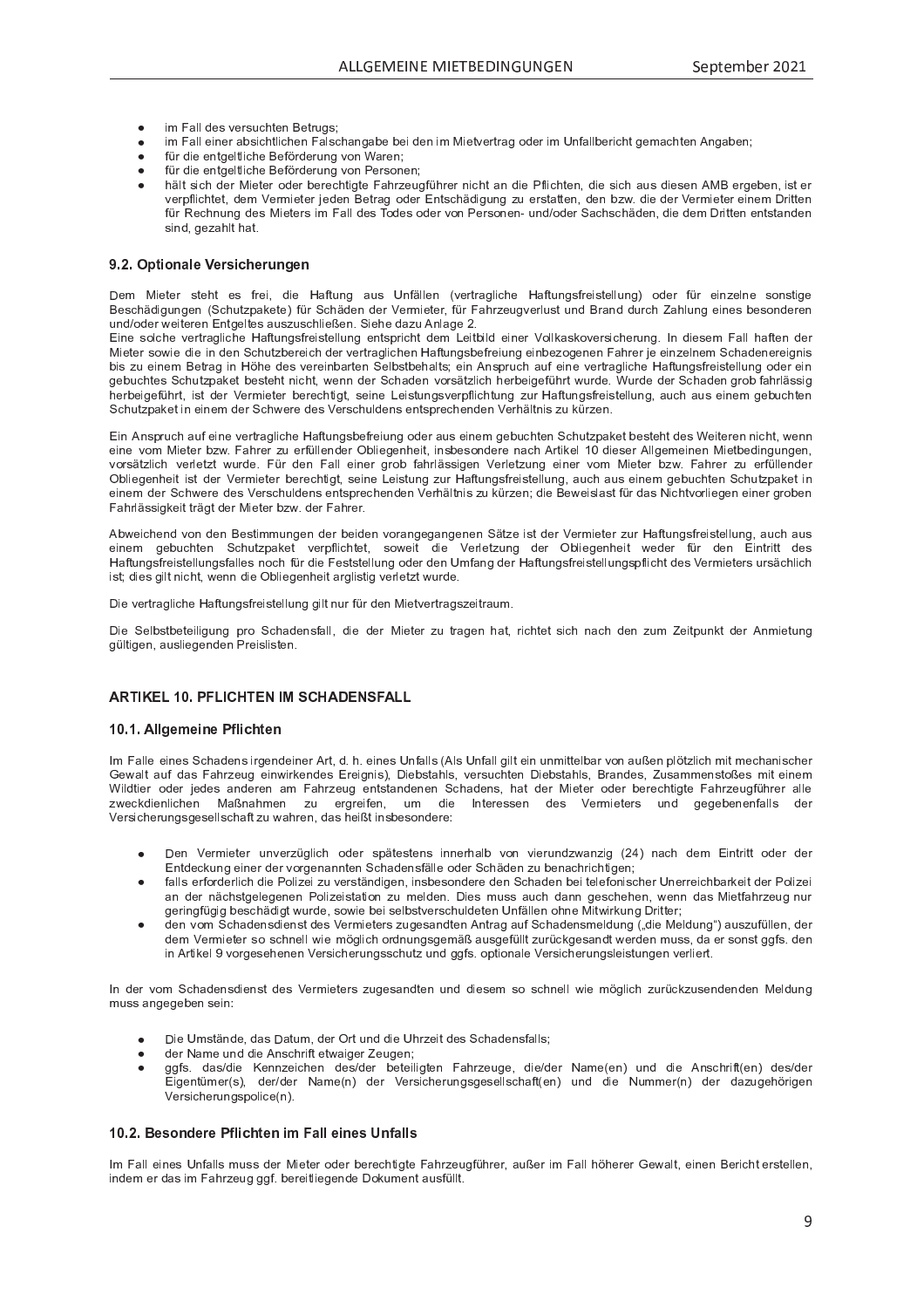f <sup>Y</sup> <sup>d</sup> ` <sup>Z</sup> <sup>Z</sup> ` <sup>U</sup> <sup>o</sup> <sup>P</sup> <sup>Y</sup> Q <sup>p</sup> <sup>g</sup> \ R S <sup>T</sup> <sup>W</sup> <sup>R</sup> P <sup>b</sup> <sup>c</sup> \ R Q <sup>P</sup> <sup>R</sup> <sup>o</sup> <sup>P</sup> <sup>Y</sup> Z <sup>V</sup> { <sup>U</sup> <sup>W</sup> <sup>R</sup> g <sup>P</sup> <sup>U</sup> ` <sup>U</sup> <sup>W</sup> <sup>W</sup> <sup>P</sup> <sup>U</sup> <sup>b</sup> <sup>c</sup> \ R Q <sup>P</sup> <sup>R</sup> O <sup>P</sup> <sup>Y</sup> <sup>R</sup> S <sup>T</sup> <sup>V</sup> <sup>W</sup> <sup>P</sup> <sup>Y</sup> ^ <sup>P</sup> \ W ` <sup>U</sup> <sup>g</sup> <sup>O</sup> <sup>P</sup> <sup>R</sup> a <sup>p</sup> <sup>g</sup> <sup>P</sup> <sup>U</sup> <sup>j</sup>

Der Mister hzw. jedweder hereebtigte Esbrzeugführer sind nicht hefugt, im Namen und für Dechnung des Vermistere eder Z <sup>P</sup> <sup>R</sup> U <sup>P</sup> <sup>Z</sup> <sup>k</sup> <sup>P</sup> <sup>Y</sup> Z <sup>R</sup> S <sup>T</sup> <sup>P</sup> <sup>Y</sup> P <sup>Y</sup> Z <sup>l</sup> <sup>U</sup> <sup>Z</sup> <sup>X</sup> <sup>Y</sup> <sup>p</sup> <sup>S</sup> <sup>T</sup> <sup>P</sup> <sup>n</sup> P <sup>W</sup> <sup>i</sup> <sup>P</sup> <sup>W</sup> <sup>P</sup> <sup>Y</sup> <sup>l</sup> <sup>Y</sup> V \_ <sup>U</sup> <sup>Q</sup> ` <sup>P</sup> <sup>Y</sup> <sup>h</sup> <sup>P</sup> <sup>U</sup> <sup>U</sup> <sup>P</sup> <sup>U</sup> ` <sup>U</sup> <sup>W</sup> <sup>c</sup> <sup>W</sup> <sup>P</sup> <sup>Y</sup> <sup>P</sup> <sup>R</sup> U <sup>P</sup> <sup>f</sup> <sup>R</sup> U <sup>R</sup> g ` <sup>U</sup> <sup>g</sup> <sup>c</sup> <sup>W</sup> <sup>P</sup> <sup>Y</sup> <sup>P</sup> <sup>R</sup> U <sup>P</sup> <sup>U</sup> <sup>k</sup> <sup>P</sup> <sup>Y</sup> g \ P <sup>R</sup> S <sup>T</sup> <sup>R</sup> Y g <sup>P</sup> <sup>U</sup> <sup>W</sup> <sup>P</sup> <sup>R</sup> U <sup>P</sup> <sup>Y</sup> <sup>l</sup> <sup>Y</sup> V \_ <sup>O</sup> <sup>Q</sup> ` <sup>Z</sup> <sup>S</sup> <sup>T</sup> \ R P <sup>x</sup> <sup>P</sup> <sup>U</sup> <sup>j</sup>

#### F <sup>å</sup> <sup>G</sup> <sup>G</sup> ¢ <sup>Ü</sup> <sup>À</sup> ¢ ¥ ¢ « £ <sup>Â</sup> <sup>Á</sup> ¤ ¢ £ § <sup>I</sup> « « ¢ ¢ £ ¢ <sup>H</sup> £ ¢ <sup>Ó</sup> ¤ <sup>Á</sup> «

m \_ \ \ Z <sup>W</sup> \_ <sup>Z</sup> <sup>m</sup> \_ <sup>T</sup> <sup>Y</sup> Q <sup>P</sup> ` <sup>g</sup> <sup>g</sup> <sup>P</sup> <sup>Z</sup> <sup>V</sup> <sup>c</sup> <sup>T</sup> \ P <sup>U</sup> <sup>i</sup> <sup>R</sup> Y W <sup>e</sup> <sup>d</sup> ` <sup>Z</sup> <sup>Z</sup> ` <sup>U</sup> <sup>o</sup> <sup>P</sup> <sup>Y</sup> Q <sup>p</sup> <sup>g</sup> \ R S <sup>T</sup> <sup>P</sup> <sup>R</sup> U <sup>P</sup> <sup>l</sup> <sup>U</sup> <sup>Q</sup> <sup>P</sup> <sup>R</sup> g <sup>P</sup> <sup>O</sup> <sup>P</sup> <sup>R</sup> <sup>W</sup> <sup>P</sup> <sup>U</sup> <sup>Q</sup> ` <sup>Z</sup> <sup>V</sup> { <sup>U</sup> <sup>W</sup> <sup>R</sup> g <sup>P</sup> <sup>U</sup> ] <sup>P</sup> <sup>T</sup> [ <sup>Y</sup> W <sup>P</sup> <sup>U</sup> <sup>P</sup> <sup>Y</sup> Z <sup>V</sup> \_ <sup>V</sup> <sup>V</sup> <sup>P</sup> <sup>V</sup> <sup>i</sup> <sup>P</sup> <sup>Y</sup> W <sup>P</sup> <sup>U</sup> <sup>j</sup> <sup>f</sup> <sup>R</sup> U <sup>P</sup> ¯ <sup>c</sup> <sup>X</sup> <sup>R</sup> P <sup>W</sup> <sup>P</sup> <sup>Z</sup> <sup>b</sup> <sup>Y</sup> c <sup>V</sup> <sup>c</sup> <sup>h</sup> <sup>c</sup> \ \ Z <sup>p</sup> <sup>O</sup> <sup>P</sup> <sup>Y</sup> <sup>W</sup> <sup>R</sup> P <sup>f</sup> <sup>Y</sup> Z <sup>V</sup> \_ <sup>V</sup> <sup>V</sup> ` <sup>U</sup> <sup>g</sup> <sup>W</sup> <sup>P</sup> <sup>Y</sup> <sup>l</sup> <sup>U</sup> <sup>Q</sup> <sup>P</sup> <sup>R</sup> g <sup>P</sup> <sup>R</sup> Z <sup>V</sup> <sup>W</sup> <sup>P</sup> <sup>d</sup> <sup>k</sup> <sup>P</sup> <sup>Y</sup> <sup>d</sup> <sup>R</sup> P <sup>V</sup> <sup>P</sup> <sup>Y</sup> <sup>o</sup> <sup>c</sup> <sup>d</sup> ^ <sup>R</sup> P <sup>V</sup> <sup>P</sup> <sup>Y</sup> <sup>c</sup> <sup>W</sup> <sup>P</sup> <sup>Y</sup> <sup>O</sup> <sup>P</sup> <sup>Y</sup> P <sup>S</sup> <sup>T</sup> <sup>V</sup> <sup>R</sup> g <sup>V</sup> <sup>P</sup> <sup>U</sup> <sup>m</sup> \_ <sup>T</sup> <sup>Y</sup> Q <sup>P</sup> ` <sup>g</sup> <sup>a</sup> <sup>p</sup> <sup>T</sup> <sup>Y</sup> P <sup>Y</sup>  $\mathcal{L} = \mathcal{L} = \mathcal{L} = \mathcal{L} = \mathcal{L} = \mathcal{L} = \mathcal{L} = \mathcal{L} = \mathcal{L} = \mathcal{L} = \mathcal{L} = \mathcal{L} = \mathcal{L} = \mathcal{L} = \mathcal{L} = \mathcal{L} = \mathcal{L} = \mathcal{L} = \mathcal{L} = \mathcal{L} = \mathcal{L} = \mathcal{L} = \mathcal{L} = \mathcal{L} = \mathcal{L} = \mathcal{L} = \mathcal{L} = \mathcal{L} = \mathcal{L} = \mathcal{L} = \mathcal{L} = \mathcal$ 

 $\Lambda u$  exdem müssen die Originalschlüssel des Esbrzeuge dem Vermister zurückgegeben werden. Im Eell des Dicheteble ede Verluete der Originalschüseel ist der Mister ader berechtigte Esbrzougführer vernflichtet den Diehetebl eder Verlust der Cohlineel unvertiglieh dem Vermieter und den zuetändigen Pehärden zu melden. Derüber bineue mues der Mieter hei einer aughlaibenden Meldung des Diebstehle eder des Verluste der Pehlüssel dem Vermieter den durch die eughleibende Meldun o <sup>P</sup> <sup>Y</sup> ` <sup>Y</sup> Z \_ <sup>S</sup> <sup>T</sup> <sup>V</sup> <sup>P</sup> <sup>S</sup> <sup>T</sup> \_ <sup>W</sup> <sup>P</sup> <sup>U</sup> <sup>P</sup> <sup>Y</sup> Z <sup>V</sup> \_ <sup>V</sup> <sup>V</sup> <sup>P</sup> <sup>U</sup> <sup>j</sup>

## <sup>C</sup> <sup>D</sup> <sup>E</sup> <sup>F</sup> <sup>F</sup> <sup>G</sup> <sup>C</sup> <sup>J</sup> <sup>H</sup> <sup>Ð</sup> <sup>D</sup> <sup>H</sup> <sup>Ð</sup> <sup>C</sup> <sup>J</sup> <sup>J</sup> <sup>H</sup> <sup>J</sup> <sup>C</sup> <sup>±</sup> <sup>²</sup> <sup>H</sup> <sup>D</sup> <sup>J</sup>

Der Mister ist zum Ausgleich von studigen hei der Pückgehe des Esbrzeuge festgestellten Schäden vernflichtet, es sei denn W \_ <sup>Z</sup> <sup>Z</sup> <sup>P</sup> <sup>Y</sup> <sup>W</sup> <sup>R</sup> P <sup>S</sup> <sup>T</sup> { <sup>W</sup> <sup>P</sup> <sup>U</sup> <sup>U</sup> <sup>R</sup> S <sup>T</sup> <sup>V</sup> <sup>Q</sup> ` <sup>o</sup> <sup>P</sup> <sup>Y</sup> V <sup>Y</sup> P <sup>V</sup> <sup>P</sup> <sup>U</sup> <sup>T</sup> \_ <sup>V</sup> <sup>j</sup> ¯ [ <sup>U</sup> <sup>U</sup> <sup>P</sup> <sup>U</sup> <sup>Z</sup> <sup>R</sup> S <sup>T</sup> <sup>k</sup> <sup>P</sup> <sup>Y</sup> <sup>d</sup> <sup>R</sup> P <sup>V</sup> <sup>P</sup> <sup>Y</sup> ` <sup>U</sup> <sup>W</sup> ^ <sup>R</sup> P <sup>V</sup> <sup>P</sup> <sup>Y</sup> <sup>p</sup> <sup>O</sup> <sup>P</sup> <sup>Y</sup> <sup>W</sup> <sup>R</sup> P ] <sup>P</sup> <sup>i</sup> <sup>P</sup> <sup>Y</sup> V ` <sup>U</sup> <sup>g</sup> <sup>W</sup> <sup>P</sup> <sup>Y</sup> <sup>S</sup> <sup>T</sup> { <sup>W</sup> <sup>P</sup> <sup>U</sup> <sup>U</sup> <sup>R</sup> S <sup>T</sup> <sup>V</sup> <sup>P</sup> <sup>R</sup> U <sup>R</sup> g <sup>P</sup> <sup>U</sup> <sup>e</sup> i <sup>P</sup> <sup>Y</sup> W <sup>P</sup> <sup>U</sup> <sup>W</sup> <sup>R</sup> P <sup>S</sup> <sup>T</sup> { <sup>W</sup> <sup>P</sup> <sup>U</sup> \_ ` <sup>a</sup> <sup>k</sup> <sup>P</sup> <sup>Y</sup> \_ <sup>U</sup> \ \_ <sup>Z</sup> <sup>Z</sup> ` <sup>U</sup> <sup>g</sup> <sup>W</sup> <sup>P</sup> <sup>Z</sup> <sup>k</sup> <sup>P</sup> <sup>Y</sup> <sup>d</sup> <sup>R</sup> P <sup>V</sup> <sup>P</sup> <sup>Y</sup> Z <sup>W</sup> ` <sup>Y</sup> <sup>S</sup> <sup>T</sup> <sup>P</sup> <sup>R</sup> U <sup>P</sup> <sup>U</sup> [ <sup>a</sup> <sup>a</sup> <sup>P</sup> <sup>U</sup> <sup>V</sup> \ R S <sup>T</sup> <sup>O</sup> <sup>P</sup> <sup>Z</sup> <sup>V</sup> <sup>P</sup> \ \ V <sup>P</sup> <sup>U</sup> ` <sup>U</sup> <sup>W</sup> <sup>o</sup> <sup>P</sup> <sup>Y</sup> P <sup>R</sup> W <sup>R</sup> g <sup>V</sup> <sup>P</sup> <sup>U</sup> \_ <sup>S</sup> <sup>T</sup> <sup>o</sup> <sup>P</sup> <sup>Y</sup> Z <sup>V</sup> { <sup>U</sup> <sup>W</sup> <sup>R</sup> g <sup>P</sup> <sup>U</sup> <sup>c</sup> <sup>W</sup> <sup>P</sup> <sup>Y</sup> ain unobbängigee. Ceebyerständigenunternebmen, bewertet. Der Vermieter gibt dem Mieter die Mäglichkeit, unter mindeeten  $\tau$ uci Reebyerständigen oder Reebyerständigenunternehmen zu wählen. Die Kesten dieses Quteshtene tregen Vermieter un Miotor io zur Hälfte. Diese Sobëtzung ist für beide Vertregenertner als Sebiedegutsebten verbindlich. Durch de \_ <sup>S</sup> <sup>T</sup> <sup>o</sup> <sup>P</sup> <sup>Y</sup> Z <sup>V</sup> { <sup>U</sup> <sup>W</sup> <sup>R</sup> g <sup>P</sup> <sup>U</sup> <sup>g</sup> ` <sup>V</sup> \_ <sup>S</sup> <sup>T</sup> <sup>V</sup> <sup>P</sup> <sup>U</sup> <sup>i</sup> <sup>R</sup> Y W <sup>W</sup> <sup>P</sup> <sup>Y</sup> <sup>q</sup> <sup>P</sup> <sup>S</sup> <sup>T</sup> <sup>V</sup> <sup>Z</sup> <sup>i</sup> <sup>P</sup> <sup>g</sup> <sup>U</sup> <sup>R</sup> S <sup>T</sup> <sup>V</sup> \_ ` <sup>Z</sup> <sup>g</sup> <sup>P</sup> <sup>Z</sup> <sup>S</sup> <sup>T</sup> \ c <sup>Z</sup> <sup>Z</sup> <sup>P</sup> <sup>U</sup> <sup>j</sup>

## <sup>C</sup> <sup>D</sup> <sup>E</sup> <sup>F</sup> <sup>G</sup> <sup>I</sup> <sup>D</sup> <sup>J</sup> <sup>J</sup> <sup>µ</sup> <sup>D</sup> <sup>H</sup> <sup>D</sup> <sup>J</sup> <sup>J</sup> <sup>J</sup>

#### F <sup>G</sup> <sup>F</sup> <sup>G</sup> ¥ ¢ £ ¢

Der Mietareje ist in dem Angebet für des jeweilige Febrzeug eufgeführt und behält eeine Cültigkeit selenge dee Febrzeug eu W P Y B Y V A C Y D Y A C Y A C Y C P Y C P Y C P Y C P O C P O C P O C P O P O C P O C P O C V P O C V P O C

Der Mietareje oetzt eich eue einem Peejemietareje. Conderleictungen eeuge etweigen Stendertzuechlägen zueemmen, die i  $\blacksquare$ 

Der Mietareje der einzelnen Puebung etellt die Cegenleistung für die Vermistung der und geht euesebließlich zulesten de ^ <sup>R</sup> P <sup>V</sup> <sup>P</sup> <sup>Y</sup> Z <sup>j</sup> <sup>|</sup> <sup>d</sup> ] <sup>P</sup> <sup>V</sup> <sup>Y</sup> \_ <sup>g</sup> <sup>W</sup> <sup>P</sup> <sup>Y</sup> ] ` <sup>S</sup> <sup>T</sup> ` <sup>U</sup> <sup>g</sup> <sup>Z</sup> <sup>R</sup> U <sup>W</sup> \_ \ \ P <sup>V</sup> <sup>P</sup> ` <sup>P</sup> <sup>Y</sup> <sup>U</sup> <sup>P</sup> <sup>U</sup> <sup>V</sup> <sup>T</sup> \_ \ V <sup>P</sup> <sup>U</sup> <sup>e</sup> <sup>W</sup> <sup>R</sup> P ^ <sup>i</sup> <sup>V</sup> <sup>j</sup> <sup>i</sup> <sup>R</sup> Y W <sup>P</sup> <sup>Ô</sup> <sup>V</sup> <sup>Y</sup> \_ \_ ` <sup>Z</sup> <sup>g</sup> <sup>P</sup> <sup>i</sup> <sup>R</sup> P <sup>Z</sup> <sup>P</sup> <sup>U</sup> <sup>j</sup>

] <sup>P</sup> <sup>R</sup> <sup>P</sup> <sup>R</sup> U <sup>P</sup> <sup>Y</sup> ] ` <sup>S</sup> <sup>T</sup> ` <sup>U</sup> <sup>g</sup> <sup>p</sup> <sup>O</sup> <sup>P</sup> <sup>Y</sup> <sup>W</sup> <sup>R</sup> P <sup>b</sup> \ \_ <sup>V</sup> <sup>V</sup> <sup>a</sup> <sup>c</sup> <sup>Y</sup> <sup>d</sup> <sup>h</sup> \_ <sup>U</sup> <sup>U</sup> <sup>W</sup> <sup>R</sup> P <sup>q</sup> <sup>P</sup> <sup>S</sup> <sup>T</sup> <sup>U</sup> ` <sup>U</sup> <sup>g</sup> <sup>o</sup> <sup>c</sup> <sup>d</sup> ^ <sup>R</sup> P <sup>V</sup> <sup>P</sup> <sup>Y</sup> <sup>R</sup> U <sup>Z</sup> <sup>P</sup> <sup>R</sup> U <sup>P</sup> <sup>d</sup> ¯ <sup>c</sup> <sup>U</sup> <sup>V</sup> <sup>c</sup> <sup>U</sup> \_ <sup>S</sup> <sup>T</sup> <sup>f</sup> <sup>R</sup> U <sup>g</sup> \_ <sup>U</sup> <sup>g</sup> <sup>W</sup> <sup>P</sup> <sup>Y</sup> <sup>P</sup> <sup>U</sup> <sup>V</sup> <sup>Z</sup> <sup>X</sup> <sup>Y</sup> P <sup>S</sup> <sup>T</sup> <sup>P</sup> <sup>U</sup> <sup>W</sup> <sup>P</sup> <sup>U</sup>  $\equiv$  to the U g T  $\sim$  U i P  $\sim$  U i P  $\sim$  U i P  $\sim$  U i P  $\sim$  U i P  $\sim$  U i P  $\sim$ 

#### F <sup>G</sup> <sup>G</sup> <sup>Ü</sup> <sup>À</sup> ¢ ¥ <sup>ã</sup> ¥ ¢ £ ¢

 <sup>c</sup> <sup>U</sup> <sup>W</sup> <sup>P</sup> <sup>Y</sup> <sup>X</sup> <sup>Y</sup> P <sup>R</sup> Z <sup>P</sup> <sup>g</sup> <sup>P</sup> \ V <sup>P</sup> <sup>U</sup> <sup>U</sup> ` <sup>Y</sup> <sup>a</sup> <sup>p</sup> <sup>Y</sup> <sup>W</sup> <sup>P</sup> <sup>U</sup> <sup>g</sup> <sup>P</sup> <sup>U</sup> \_ <sup>U</sup> <sup>U</sup> <sup>V</sup> <sup>P</sup> <sup>U</sup> <sup>ª</sup> <sup>P</sup> <sup>R</sup> V <sup>Y</sup> \_ ` <sup>d</sup> ` <sup>U</sup> <sup>W</sup> <sup>Z</sup> <sup>P</sup> <sup>V</sup> <sup>Q</sup> <sup>P</sup> <sup>U</sup> <sup>o</sup> <sup>c</sup> <sup>Y</sup> \_ ` <sup>Z</sup> <sup>e</sup> <sup>W</sup> \_ <sup>Z</sup> <sup>Z</sup> <sup>W</sup> <sup>R</sup> P <sup>l</sup> <sup>U</sup> <sup>d</sup> <sup>R</sup> P <sup>V</sup> ` <sup>U</sup> <sup>g</sup> <sup>a</sup> <sup>p</sup> <sup>Y</sup> <sup>W</sup> <sup>P</sup> <sup>U</sup> <sup>o</sup> <sup>c</sup> \ \ Z <sup>V</sup> { <sup>U</sup> <sup>W</sup> <sup>R</sup> g <sup>P</sup> <sup>U</sup> <sup>O</sup> <sup>P</sup> <sup>R</sup> l <sup>U</sup> <sup>d</sup> <sup>R</sup> P <sup>V</sup> ` <sup>U</sup> <sup>g</sup> <sup>o</sup> <sup>P</sup> <sup>Y</sup> P <sup>R</sup> U <sup>O</sup> \_ <sup>Y</sup> V <sup>P</sup> <sup>U</sup> ^ <sup>R</sup> P <sup>V</sup> <sup>Q</sup> <sup>P</sup> <sup>R</sup> V <sup>Y</sup> \_ ` <sup>d</sup> <sup>P</sup> <sup>Y</sup> a <sup>c</sup> \ g <sup>V</sup> <sup>j</sup> ] <sup>P</sup> <sup>R</sup> © <sup>O</sup> <sup>P</sup> <sup>Y</sup> Z <sup>S</sup> <sup>T</sup> <sup>Y</sup> P <sup>R</sup> V ` <sup>U</sup> <sup>g</sup> <sup>c</sup> <sup>W</sup> <sup>P</sup> <sup>Y</sup> <sup>v</sup> <sup>U</sup> <sup>V</sup> <sup>P</sup> <sup>Y</sup> Z <sup>S</sup> <sup>T</sup> <sup>Y</sup> P <sup>R</sup> V ` <sup>U</sup> <sup>g</sup> <sup>W</sup> <sup>P</sup> <sup>Z</sup> <sup>g</sup> <sup>P</sup> <sup>O</sup> ` <sup>S</sup> <sup>T</sup> <sup>V</sup> <sup>P</sup> <sup>U</sup> ^ <sup>R</sup> P <sup>V</sup> <sup>Q</sup> <sup>P</sup> <sup>R</sup> V <sup>Y</sup> \_ ` <sup>d</sup> <sup>Z</sup> <sup>g</sup> <sup>R</sup> \ V <sup>a</sup> <sup>p</sup> <sup>Y</sup> <sup>W</sup> <sup>P</sup> <sup>U</sup> g <sup>P</sup> <sup>Z</sup> \_ <sup>d</sup> <sup>V</sup> <sup>P</sup> <sup>U</sup> ^ <sup>R</sup> P <sup>V</sup> <sup>Q</sup> <sup>P</sup> <sup>R</sup> V <sup>Y</sup> \_ ` <sup>d</sup> <sup>U</sup> <sup>R</sup> S <sup>T</sup> <sup>V</sup> <sup>W</sup> <sup>P</sup> <sup>Y</sup> <sup>c</sup> <sup>U</sup> <sup>W</sup> <sup>P</sup> <sup>Y</sup> V \_ <sup>Y</sup> <sup>R</sup> a <sup>e</sup> <sup>Z</sup> <sup>c</sup> <sup>U</sup> <sup>W</sup> <sup>P</sup> <sup>Y</sup> <sup>U</sup> <sup>W</sup> <sup>P</sup> <sup>Y</sup> <sup>V</sup> \_ <sup>U</sup> <sup>W</sup> \_ <sup>Y</sup> W <sup>V</sup> \_ <sup>Y</sup> <sup>R</sup> a <sup>j</sup>

### F <sup>G</sup> <sup>G</sup> <sup>µ</sup> <sup>Á</sup> « ¦ <sup>Ó</sup> ¢ <sup>À</sup> £ ¦ ¢

Der Mister wird deuen in Kenntnie geestzt, dese die Zeblung euseebließlich ner Kreditkerte. Mebility Dese eder EC Kerte erfelgt astern zwiechen dem Micter und Vermieter nicht quedrücklich etwee anderee vereinhert wurde. Die Kerten Vies Electron MooterCard Moostre, olektronische Wirtualle) Karten und Dranaid-Karten werden nicht ekzentiert. Die Kreditkarte mus Q <sup>i</sup> <sup>R</sup> U <sup>g</sup> <sup>P</sup> <sup>U</sup> <sup>W</sup> \_ ` <sup>a</sup> <sup>W</sup> <sup>P</sup> <sup>U</sup> <sup>k</sup> <sup>c</sup> <sup>Y</sup> ~ ` <sup>U</sup> <sup>W</sup> ® \_ <sup>S</sup> <sup>T</sup> <sup>U</sup> \_ <sup>d</sup> <sup>P</sup> <sup>U</sup> <sup>W</sup> <sup>P</sup> <sup>Z</sup> ^ <sup>R</sup> P <sup>V</sup> <sup>P</sup> <sup>Y</sup> Z \ \_ ` <sup>V</sup> <sup>P</sup> <sup>U</sup> <sup>e</sup> <sup>R</sup> U <sup>Z</sup> <sup>O</sup> <sup>P</sup> <sup>Z</sup> <sup>c</sup> <sup>U</sup> <sup>W</sup> <sup>P</sup> <sup>Y</sup> P <sup>W</sup> \_ <sup>W</sup> <sup>R</sup> P ] <sup>P</sup> <sup>U</sup> ` <sup>V</sup> <sup>Q</sup> ` <sup>U</sup> <sup>g</sup> <sup>W</sup> <sup>R</sup> P <sup>Z</sup> <sup>P</sup> <sup>Y</sup> ¯ <sup>Y</sup> P <sup>W</sup> <sup>R</sup> V <sup>h</sup> \_ <sup>Y</sup> V <sup>P</sup> <sup>W</sup> <sup>R</sup> P k <sup>c</sup> <sup>Y</sup> \_ ` <sup>Z</sup> <sup>Z</sup> <sup>P</sup> <sup>V</sup> <sup>Q</sup> ` <sup>U</sup> <sup>g</sup> <sup>a</sup> <sup>p</sup> <sup>Y</sup> <sup>W</sup> <sup>P</sup> <sup>U</sup> <sup>k</sup> <sup>P</sup> <sup>Y</sup> Z <sup>R</sup> S <sup>T</sup> <sup>P</sup> <sup>Y</sup> ` <sup>U</sup> <sup>g</sup> <sup>Z</sup> <sup>Z</sup> <sup>S</sup> <sup>T</sup> ` <sup>V</sup> <sup>Q</sup> <sup>R</sup> Z <sup>V</sup> <sup>j</sup>

Caforn picht im Eell einer Ruchung für einen Dritten verher schriftlich eine Vereinberung getreffen wurde, bestätigt der Mictor W \_ <sup>Z</sup> <sup>Z</sup> <sup>P</sup> <sup>Y</sup> <sup>r</sup>

- $\sim$  the term of  $\sim$
- der Inheber der verlangten Dekumente und der für die Online Zehlung venwendeten Kreditkerte ist

Der Mieter ermöebtigt den Vermieter eeine Zeblungemittel mit ellen Beträgen im Zueemmenbeng mit der Augführung de k P Y Y Y Y Y Y Y Y Y Z V P Z V P Z V P V Z V P Z V P Z V P Z V P Z V P Z V P Z V P Z V P Z V P Z V P Z V P Z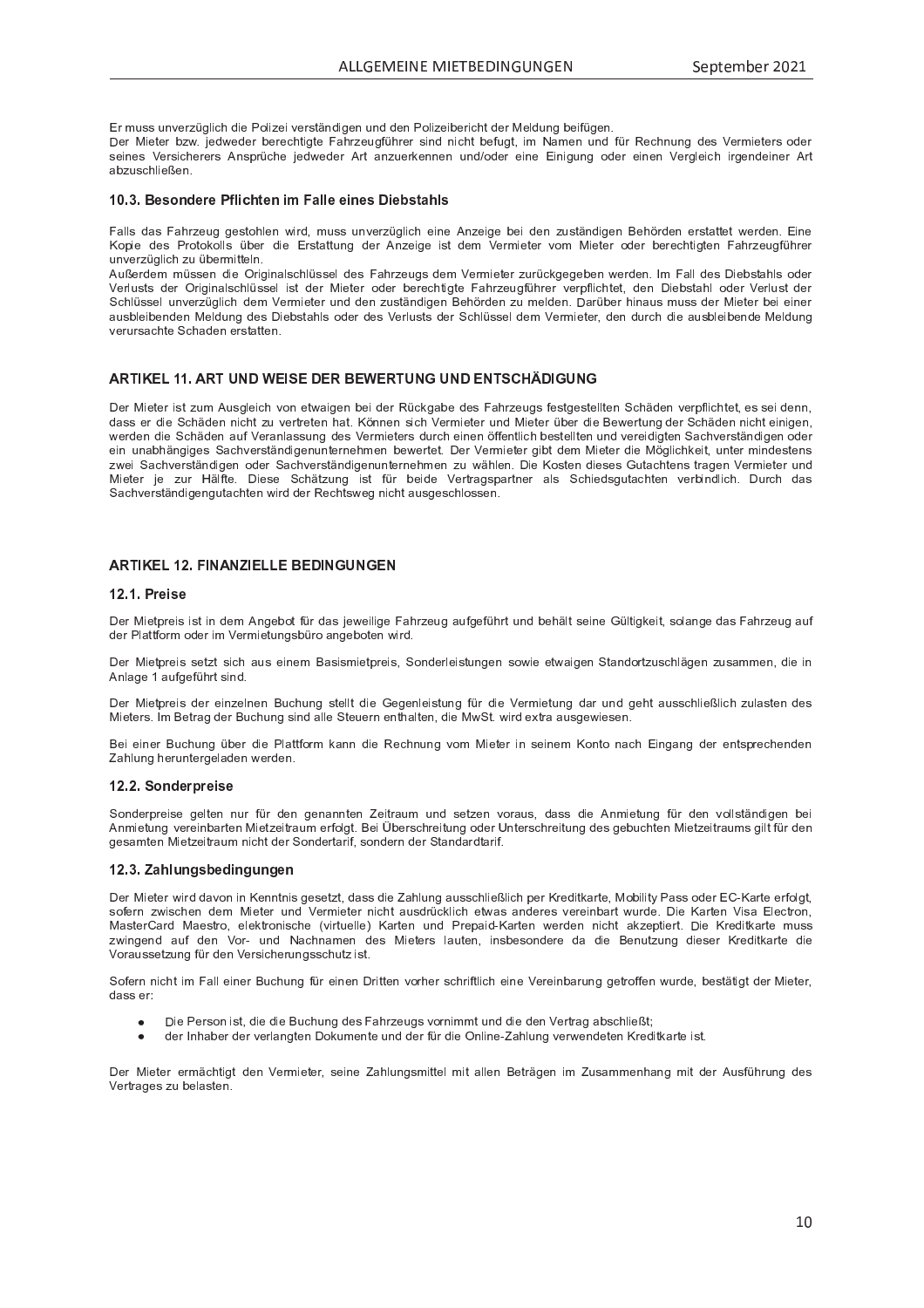#### F <sup>G</sup> <sup>G</sup> £ <sup>Â</sup> <sup>Á</sup> ¢ ¥ <sup>Á</sup> ¢ £ ¤ « ¢ £ ¤ ¦

v <sup>d</sup> <sup>W</sup> <sup>R</sup> P <sup>c</sup> <sup>Y</sup> W <sup>U</sup> ` <sup>U</sup> <sup>g</sup> <sup>Z</sup> <sup>g</sup> <sup>P</sup> <sup>d</sup> { <sup>x</sup> <sup>P</sup> <sup>f</sup> <sup>Y</sup> a <sup>p</sup> \ \ ` <sup>U</sup> <sup>g</sup> <sup>W</sup> <sup>P</sup> <sup>Y</sup> <sup>b</sup> <sup>a</sup> \ R S <sup>T</sup> <sup>V</sup> <sup>P</sup> <sup>U</sup> <sup>W</sup> ` <sup>Y</sup> <sup>S</sup> <sup>T</sup> <sup>W</sup> <sup>P</sup> <sup>U</sup> ^ <sup>R</sup> P <sup>V</sup> <sup>P</sup> <sup>Y</sup> <sup>Q</sup> ` <sup>g</sup> <sup>P</sup> <sup>i</sup> { <sup>T</sup> <sup>Y</sup> \ P <sup>R</sup> Z <sup>V</sup> <sup>P</sup> <sup>U</sup> <sup>e</sup> <sup>d</sup> ` <sup>Z</sup> <sup>Z</sup> <sup>P</sup> <sup>R</sup> U <sup>P</sup> <sup>R</sup> S <sup>T</sup> <sup>P</sup> <sup>Y</sup> <sup>T</sup> <sup>P</sup> <sup>R</sup> V <sup>Z</sup> \ P <sup>R</sup> Z <sup>V</sup> ` <sup>U</sup> <sup>g</sup> <sup>a</sup> <sup>Y</sup> <sup>p</sup> <sup>T</sup> <sup>P</sup> <sup>Z</sup> <sup>V</sup> <sup>P</sup> <sup>U</sup> <sup>Z</sup> Q <sup>i</sup> <sup>P</sup> <sup>R</sup> ` <sup>U</sup> <sup>W</sup> <sup>Z</sup> <sup>R</sup> P <sup>O</sup> <sup>Q</sup> <sup>R</sup> g <sup>V</sup> ` <sup>U</sup> <sup>W</sup> <sup>P</sup> <sup>U</sup> <sup>o</sup> <sup>c</sup> <sup>Y</sup> <sup>W</sup> <sup>P</sup> <sup>d</sup> } \_ <sup>g</sup> <sup>W</sup> <sup>P</sup> <sup>Y</sup> © <sup>O</sup> <sup>P</sup> <sup>Y</sup> <sup>U</sup> \_ <sup>T</sup> <sup>d</sup> <sup>P</sup> <sup>W</sup> <sup>P</sup> <sup>Z</sup> <sup>m</sup> \_ <sup>T</sup> <sup>Y</sup> Q <sup>P</sup> ` <sup>g</sup> <sup>Z</sup> ` <sup>U</sup> <sup>W</sup> <sup>Z</sup> <sup>X</sup> { <sup>V</sup> <sup>P</sup> <sup>Z</sup> <sup>V</sup> <sup>P</sup> <sup>U</sup> <sup>Z</sup> <sup>Q</sup> ` <sup>d</sup> <sup>ª</sup> <sup>P</sup> <sup>R</sup> V <sup>X</sup> ` <sup>U</sup> <sup>h</sup> <sup>V</sup> <sup>Z</sup> <sup>P</sup> <sup>R</sup> U <sup>P</sup> <sup>Y</sup> © <sup>O</sup> <sup>P</sup> <sup>Y</sup> g \_ <sup>O</sup> <sup>P</sup> \_ <sup>U</sup> <sup>T</sup> \_ <sup>U</sup> <sup>W</sup> <sup>W</sup> <sup>P</sup> <sup>Y</sup> ¯ <sup>Y</sup> P <sup>W</sup> <sup>R</sup> V <sup>h</sup> \_ <sup>Y</sup> V <sup>P</sup> <sup>e</sup> <sup>W</sup> <sup>P</sup> <sup>Y</sup> P <sup>U</sup> <sup>Y</sup> P <sup>S</sup> <sup>T</sup> <sup>V</sup> <sup>d</sup> { <sup>x</sup> <sup>R</sup> g <sup>P</sup> <sup>Y</sup> <sup>|</sup> <sup>U</sup> <sup>T</sup> \_ <sup>O</sup> <sup>P</sup> <sup>Y</sup> <sup>W</sup> <sup>P</sup> <sup>Y</sup> ^ <sup>R</sup> P <sup>V</sup> <sup>P</sup> <sup>Y</sup> <sup>R</sup> Z <sup>V</sup> <sup>e</sup> <sup>T</sup> <sup>R</sup> U <sup>V</sup> <sup>P</sup> <sup>Y</sup> \ P <sup>g</sup> <sup>V</sup> <sup>i</sup> <sup>P</sup> <sup>Y</sup> W <sup>P</sup> <sup>U</sup> <sup>j</sup>

Die UShe der Gieberheitelsistung bängt von der Februsynlistensrie eb. Die wird mitbilfe der Tebelle in Anlage Obestimmt Di wird während der Deuer dee Vertregee euf dem Penkkente dee Mictore blookiert. Dee Penkkente dee Mictore mus P <sup>U</sup> <sup>V</sup> <sup>Z</sup> <sup>X</sup> <sup>Y</sup> P <sup>S</sup> <sup>T</sup> <sup>P</sup> <sup>U</sup> <sup>W</sup> <sup>g</sup> <sup>P</sup> <sup>W</sup> <sup>P</sup> <sup>S</sup> <sup>h</sup> <sup>V</sup> <sup>Z</sup> <sup>P</sup> <sup>R</sup> U ` <sup>U</sup> <sup>W</sup> <sup>R</sup> T <sup>d</sup> <sup>d</sup> ` <sup>Z</sup> <sup>Z</sup> <sup>Z</sup> <sup>P</sup> <sup>R</sup> V <sup>P</sup> <sup>U</sup> <sup>Z</sup> <sup>Z</sup> <sup>P</sup> <sup>R</sup> U <sup>P</sup> <sup>Y</sup> ] \_ <sup>U</sup> <sup>h</sup> <sup>P</sup> <sup>R</sup> U <sup>P</sup> <sup>U</sup> <sup>V</sup> <sup>Z</sup> <sup>X</sup> <sup>Y</sup> P <sup>S</sup> <sup>T</sup> <sup>P</sup> <sup>U</sup> <sup>W</sup> <sup>P</sup> <sup>Y</sup> <sup>k</sup> <sup>P</sup> <sup>Y</sup> a <sup>p</sup> <sup>g</sup> ` <sup>U</sup> <sup>g</sup> <sup>Z</sup> <sup>Y</sup> \_ <sup>T</sup> <sup>d</sup> <sup>P</sup> <sup>U</sup> <sup>P</sup> <sup>R</sup> U <sup>g</sup> <sup>P</sup> <sup>Y</sup> { ` <sup>d</sup> <sup>V</sup> <sup>i</sup> <sup>c</sup> <sup>Y</sup> W <sup>P</sup> <sup>U</sup> <sup>Z</sup> <sup>P</sup> <sup>R</sup> U <sup>e</sup> ` <sup>d</sup> <sup>W</sup> <sup>P</sup> <sup>U</sup> <sup>k</sup> <sup>P</sup> <sup>Y</sup> V <sup>Y</sup> \_ <sup>g</sup> \_ <sup>O</sup> <sup>Q</sup> ` <sup>Z</sup> <sup>S</sup> <sup>T</sup> \ R P <sup>x</sup> <sup>P</sup> <sup>U</sup> <sup>j</sup>

m \_ \ \ Z <sup>W</sup> <sup>R</sup> P <sup>R</sup> S <sup>T</sup> <sup>P</sup> <sup>Y</sup> <sup>T</sup> <sup>P</sup> <sup>R</sup> V <sup>Z</sup> \ P <sup>R</sup> Z <sup>V</sup> ` <sup>U</sup> <sup>g</sup> <sup>o</sup> <sup>c</sup> <sup>U</sup> <sup>W</sup> <sup>P</sup> <sup>Y</sup> ] \_ <sup>U</sup> <sup>h</sup> <sup>W</sup> <sup>P</sup> <sup>Z</sup> ^ <sup>R</sup> P <sup>V</sup> <sup>P</sup> <sup>Y</sup> Z <sup>U</sup> <sup>R</sup> S <sup>T</sup> <sup>V</sup> <sup>O</sup> <sup>P</sup> <sup>i</sup> <sup>R</sup> \ \ R g <sup>V</sup> <sup>i</sup> <sup>P</sup> <sup>Y</sup> W <sup>P</sup> <sup>U</sup> <sup>Z</sup> <sup>c</sup> \ \ V <sup>P</sup> <sup>e</sup> <sup>O</sup> <sup>P</sup> <sup>U</sup> \_ <sup>S</sup> <sup>T</sup> <sup>Y</sup> <sup>R</sup> S <sup>T</sup> <sup>V</sup> <sup>R</sup> g <sup>V</sup> <sup>W</sup> <sup>R</sup> P <sup>b</sup> \ \_ <sup>V</sup> <sup>V</sup> <sup>a</sup> <sup>c</sup> <sup>Y</sup> <sup>d</sup> <sup>W</sup> <sup>P</sup> <sup>U</sup> ^ <sup>R</sup> P <sup>V</sup> <sup>P</sup> <sup>Y</sup> <sup>X</sup> <sup>P</sup> <sup>Y</sup>  $\mathsf F$  Moil demit es die van eeines Rank zu esteilandes Rowilliaung psüft. Des Mietes kann mit deseelben Keste edes mit eine \_ <sup>U</sup> <sup>W</sup> <sup>P</sup> <sup>Y</sup> P <sup>U</sup> ¯ <sup>Y</sup> P <sup>W</sup> <sup>R</sup> V <sup>h</sup> \_ <sup>Y</sup> V <sup>P</sup> <sup>e</sup> <sup>W</sup> <sup>P</sup> <sup>Y</sup> P <sup>U</sup> <sup>Y</sup> P <sup>S</sup> <sup>T</sup> <sup>V</sup> <sup>d</sup> { <sup>x</sup> <sup>R</sup> g <sup>P</sup> <sup>Y</sup> <sup>|</sup> <sup>U</sup> <sup>T</sup> \_ <sup>O</sup> <sup>P</sup> <sup>Y</sup> <sup>P</sup> <sup>Y</sup> <sup>R</sup> Z <sup>V</sup> <sup>e</sup> <sup>P</sup> <sup>R</sup> U <sup>P</sup> <sup>P</sup> <sup>Y</sup> <sup>U</sup> <sup>P</sup> ` <sup>V</sup> <sup>P</sup> <sup>l</sup> <sup>U</sup> <sup>a</sup> <sup>Y</sup> \_ <sup>g</sup> <sup>P</sup> <sup>Q</sup> ` <sup>Y</sup> <sup>R</sup> U <sup>V</sup> <sup>P</sup> <sup>Y</sup> \ P <sup>g</sup> ` <sup>U</sup> <sup>g</sup> <sup>W</sup> <sup>P</sup> <sup>Y</sup> <sup>R</sup> S <sup>T</sup> <sup>P</sup> <sup>Y</sup> <sup>T</sup> <sup>P</sup> <sup>R</sup> V <sup>Z</sup> \ P <sup>R</sup> Z <sup>V</sup> ` <sup>U</sup> <sup>g</sup> uernehmen. Die Ruebung wird ehne Erstettung eufgrund des Versäumnisses des Mietere automotisch sterniert, wenn keiner de o <sup>P</sup> <sup>Y</sup> Z <sup>S</sup> <sup>T</sup> <sup>R</sup> P <sup>W</sup> <sup>P</sup> <sup>U</sup> <sup>P</sup> <sup>U</sup> <sup>k</sup> <sup>P</sup> <sup>Y</sup> Z ` <sup>S</sup> <sup>T</sup> <sup>P</sup> <sup>Q</sup> ` <sup>Y</sup> <sup>R</sup> U <sup>V</sup> <sup>P</sup> <sup>Y</sup> \ P <sup>g</sup> ` <sup>U</sup> <sup>g</sup> <sup>W</sup> <sup>P</sup> <sup>Y</sup> <sup>R</sup> S <sup>T</sup> <sup>P</sup> <sup>Y</sup> <sup>T</sup> <sup>P</sup> <sup>R</sup> V <sup>Z</sup> \ P <sup>R</sup> Z <sup>V</sup> ` <sup>U</sup> <sup>g</sup> <sup>d</sup> <sup>R</sup> U <sup>W</sup> <sup>P</sup> <sup>Z</sup> <sup>V</sup> <sup>P</sup> <sup>U</sup> <sup>Z</sup> <sup>o</sup> <sup>R</sup> P <sup>Y</sup> ` <sup>U</sup> <sup>W</sup> <sup>Q</sup> <sup>i</sup> \_ <sup>U</sup> <sup>Q</sup> <sup>R</sup> g <sup>Í</sup> <sup>V</sup> ` <sup>U</sup> <sup>W</sup> <sup>P</sup> <sup>U</sup> <sup>o</sup> <sup>c</sup> <sup>Y</sup> <sup>W</sup> <sup>P</sup> <sup>Y</sup> © <sup>O</sup> <sup>P</sup> <sup>Y</sup> <sup>U</sup> \_ <sup>T</sup> <sup>d</sup> <sup>P</sup> dee Februaries (der Annietijne) erfelgreich vier. Der Mieter nimmt in einem eeleben Fell zur Kenntnie vied erklärt eich demi P <sup>R</sup> U <sup>o</sup> <sup>P</sup> <sup>Y</sup> Z <sup>V</sup> \_ <sup>U</sup> <sup>W</sup> <sup>P</sup> <sup>U</sup> <sup>e</sup> <sup>W</sup> \_ <sup>Z</sup> <sup>Z</sup> <sup>P</sup> <sup>R</sup> U <sup>P</sup> <sup>f</sup> <sup>U</sup> <sup>V</sup> <sup>Z</sup> <sup>S</sup> <sup>T</sup> { <sup>W</sup> <sup>R</sup> g ` <sup>U</sup> <sup>g</sup> <sup>a</sup> <sup>p</sup> <sup>Y</sup> <sup>W</sup> <sup>R</sup> P ] <sup>P</sup> \_ <sup>Y</sup> <sup>O</sup> <sup>P</sup> <sup>R</sup> V ` <sup>U</sup> <sup>g</sup> <sup>Z</sup> <sup>h</sup> <sup>c</sup> <sup>Z</sup> <sup>V</sup> <sup>P</sup> <sup>U</sup> <sup>o</sup> <sup>c</sup> <sup>U</sup> <sup>Z</sup> <sup>P</sup> <sup>R</sup> U <sup>P</sup> <sup>d</sup> ] \_ <sup>U</sup> <sup>h</sup> <sup>h</sup> <sup>c</sup> <sup>U</sup> <sup>V</sup> <sup>c</sup> \_ <sup>O</sup> <sup>g</sup> <sup>P</sup> <sup>O</sup> ` <sup>S</sup> <sup>T</sup> <sup>V</sup> <sup>i</sup> <sup>P</sup> <sup>Y</sup> W <sup>P</sup> <sup>U</sup> <sup>h</sup> \_ <sup>U</sup> <sup>U</sup> <sup>j</sup> <sup>f</sup> <sup>Z</sup> <sup>g</sup> <sup>P</sup> \ V <sup>P</sup> <sup>U</sup>

Die vem Mieter gezehlte Sieberheiteleistung deelst inebesendere Repersturen dee Eebrzeuge und eeinee Zubebäre \_ ` <sup>a</sup> <sup>Q</sup> ` <sup>a</sup> <sup>p</sup> \ \ P <sup>U</sup> <sup>W</sup> <sup>P</sup> <sup>U</sup> ¯ <sup>Y</sup> \_ <sup>a</sup> <sup>V</sup> <sup>Z</sup> <sup>V</sup> <sup>c</sup> <sup>a</sup> <sup>a</sup> <sup>e</sup> ] ` <sup>x</sup> <sup>g</sup> <sup>P</sup> \ W <sup>P</sup> <sup>Y</sup> <sup>e</sup> \_ <sup>S</sup> <sup>T</sup> <sup>o</sup> <sup>P</sup> <sup>Y</sup> Z <sup>V</sup> { <sup>U</sup> <sup>W</sup> <sup>R</sup> g <sup>P</sup> <sup>U</sup> <sup>h</sup> <sup>c</sup> <sup>Z</sup> <sup>V</sup> <sup>P</sup> <sup>U</sup> <sup>e</sup> <sup>W</sup> <sup>R</sup> P <sup>P</sup> \ O <sup>Z</sup> <sup>V</sup> <sup>O</sup> <sup>P</sup> <sup>V</sup> <sup>P</sup> <sup>R</sup> \ R g ` <sup>U</sup> <sup>g</sup> <sup>W</sup> <sup>P</sup> <sup>Y</sup> <sup>k</sup> <sup>P</sup> <sup>Y</sup> Z <sup>R</sup> S <sup>T</sup> <sup>P</sup> <sup>Y</sup> ` <sup>U</sup> <sup>g</sup> <sup>e</sup> ] <sup>P</sup> \_ <sup>Y</sup> <sup>O</sup> <sup>P</sup> <sup>R</sup> V ` <sup>U</sup> <sup>g</sup> <sup>Z</sup> <sup>g</sup> <sup>P</sup> <sup>O</sup> <sup>p</sup> <sup>T</sup> <sup>Y</sup> P <sup>U</sup>  $\mu$  alle Petrage zum Augeleich von Cebäden ab, die vom Mieter vereätzlich eder febrläseig am Eebrzeug, einem Dritten ede O <sup>P</sup> <sup>R</sup> d <sup>k</sup> <sup>P</sup> <sup>Y</sup> <sup>d</sup> <sup>R</sup> P <sup>V</sup> <sup>P</sup> <sup>Y</sup> <sup>o</sup> <sup>P</sup> <sup>Y</sup> ` <sup>Y</sup> Z \_ <sup>S</sup> <sup>T</sup> <sup>V</sup> <sup>i</sup> ` <sup>Y</sup> W <sup>P</sup> <sup>U</sup> <sup>j</sup>

Die Richarheit muse vam Vermieter nicht van eeinem Vermögen getrennt angelegt werden. Eine Verzineung der Richarhei erfelgt nicht. Der Vermieter kenn den Ananzueb auf Leistung einer Sieberheit auch Jängere Zeit nech Beginn de . A P V o P Y O P Y P Z Z P Z Z P Z Z P Z Z P Z Z P Z Z P Z Z P Z Z Z P U Z Z Z P U W D Z Z Z Z Z Z Z Z Z Z Z

#### <sup>C</sup> <sup>D</sup> <sup>E</sup> <sup>F</sup> <sup>G</sup> <sup>C</sup> <sup>K</sup> <sup>J</sup> <sup>D</sup> <sup>J</sup> <sup>H</sup> <sup>±</sup> <sup>²</sup> <sup>J</sup>

 <sup>S</sup> <sup>T</sup> \ R P <sup>x</sup> <sup>V</sup> <sup>W</sup> <sup>P</sup> <sup>Y</sup> ^ <sup>R</sup> P <sup>V</sup> <sup>P</sup> <sup>Y</sup> <sup>R</sup> U <sup>W</sup> <sup>P</sup> <sup>Y</sup> <sup>f</sup> <sup>R</sup> g <sup>P</sup> <sup>U</sup> <sup>Z</sup> <sup>S</sup> <sup>T</sup> \_ <sup>a</sup> <sup>V</sup> \_ \ Z <sup>k</sup> <sup>P</sup> <sup>Y</sup> <sup>O</sup> <sup>Y</sup> \_ ` <sup>S</sup> <sup>T</sup> <sup>P</sup> <sup>Y</sup> <sup>P</sup> <sup>R</sup> U <sup>P</sup> <sup>U</sup> <sup>k</sup> <sup>P</sup> <sup>Y</sup> V <sup>Y</sup> \_ <sup>g</sup> <sup>d</sup> <sup>R</sup> V <sup>W</sup> <sup>P</sup> <sup>d</sup> <sup>k</sup> <sup>P</sup> <sup>Y</sup> <sup>d</sup> <sup>R</sup> P <sup>V</sup> <sup>P</sup> <sup>Y</sup> <sup>e</sup> <sup>i</sup> <sup>R</sup> Y W <sup>P</sup> <sup>Y</sup> <sup>W</sup> \_ <sup>Y</sup> \_ ` <sup>a</sup> <sup>T</sup> <sup>R</sup> U <sup>g</sup> <sup>P</sup> <sup>i</sup> <sup>R</sup> P <sup>Z</sup> <sup>P</sup> <sup>U</sup> <sup>e</sup> <sup>W</sup> \_ <sup>Z</sup> <sup>Z</sup> <sup>W</sup> \_ <sup>Z</sup> º <sup>R</sup> W <sup>P</sup> <sup>Y</sup> <sup>Y</sup> ` <sup>a</sup> <sup>Z</sup> <sup>Y</sup> P <sup>S</sup> <sup>T</sup> <sup>V</sup> <sup>e</sup> <sup>W</sup> \_ <sup>Z</sup> <sup>g</sup> <sup>P</sup> <sup>i</sup> [ <sup>T</sup> <sup>U</sup> \ R S <sup>T</sup> <sup>O</sup> <sup>P</sup> <sup>R</sup> d <sup>m</sup> <sup>P</sup> <sup>Y</sup> <sup>U</sup> \_ <sup>O</sup> <sup>Z</sup> \_ <sup>V</sup> <sup>Q</sup> <sup>l</sup> <sup>U</sup> <sup>i</sup> <sup>P</sup> <sup>U</sup> <sup>W</sup> ` <sup>U</sup> <sup>g</sup> <sup>a</sup> <sup>R</sup> U <sup>W</sup> <sup>P</sup> <sup>V</sup> <sup>e</sup> \_ ` <sup>Z</sup> <sup>g</sup> <sup>P</sup> <sup>Z</sup> <sup>S</sup> <sup>T</sup> \ c <sup>Z</sup> <sup>Z</sup> <sup>P</sup> <sup>U</sup> <sup>R</sup> Z <sup>V</sup> <sup>j</sup>

| <sup>U</sup> <sup>a</sup> <sup>c</sup> \ g <sup>P</sup> <sup>W</sup> <sup>P</sup> <sup>Z</sup> <sup>Z</sup> <sup>P</sup> <sup>U</sup> <sup>g</sup> <sup>R</sup> \ V <sup>O</sup> <sup>P</sup> <sup>R</sup> <sup>V</sup> <sup>c</sup> <sup>Y</sup> <sup>U</sup> <sup>R</sup> P <sup>Y</sup> ` <sup>U</sup> <sup>g</sup> <sup>P</sup> <sup>U</sup> <sup>P</sup> <sup>R</sup> U <sup>P</sup> <sup>Z</sup> <sup>k</sup> <sup>P</sup> <sup>Y</sup> V <sup>Y</sup> \_ <sup>g</sup> <sup>P</sup> <sup>Z</sup> <sup>W</sup> ` <sup>Y</sup> <sup>S</sup> <sup>T</sup> <sup>W</sup> <sup>P</sup> <sup>U</sup> ^ <sup>R</sup> P <sup>V</sup> <sup>P</sup> <sup>Y</sup> <sup>r</sup>

- d P T Y Y G T Y G A G A P Y O P Y O P Y W P Z G W P Z G Z G Z E W P Z G Z W P Z G Z W P Z W P Z W P Z W P Z W T ` <sup>U</sup> <sup>W</sup> <sup>P</sup> <sup>Y</sup> V <sup>b</sup> <sup>Y</sup> c <sup>Q</sup> <sup>P</sup> <sup>U</sup> <sup>V</sup> <sup>×</sup> <sup>W</sup> <sup>P</sup> <sup>Z</sup> ^ <sup>R</sup> P <sup>V</sup> <sup>O</sup> <sup>P</sup> <sup>V</sup> <sup>Y</sup> \_ <sup>g</sup> <sup>Z</sup> <sup>P</sup> <sup>Y</sup> Z <sup>V</sup> \_ <sup>V</sup> <sup>V</sup> <sup>P</sup> <sup>V</sup> <sup>u</sup>
- i P U R g P Y V O C A S T V G O C G O C G O C P Z P Z W P Z W P Z W P Z W P Z W P Z W P Z W P Z W P Z W P Z W P W P Y Y A P Y Y R P Y P Y A P Y A P Y A P Z P V Y C P V O P V Z P V V Z P V O P V O P V O P V Z P Y Z P V Z P V

l V P Y D Y D Y D Y D Y G Y L O P O P D Y L D P R U L D P R U L D P Y T C O P Y P Y P Y P Y P Y P Y P Y Z Y Z

Diese Erstettungsbedingungen gelten auch für jeden enderen Crund der Sternierung des Vertregee wegen eines nich unerbeblieben Vereäumnisses des Nieters (feblende reebtzeitige Übermittlung der edministrativen Dekumente, niebt mäglich ] \ c <sup>S</sup> <sup>h</sup> <sup>R</sup> P <sup>Y</sup> ` <sup>U</sup> <sup>g</sup> <sup>W</sup> <sup>P</sup> <sup>Z</sup> ¯ \_ ` <sup>V</sup> <sup>R</sup> c <sup>U</sup> <sup>Z</sup> <sup>O</sup> <sup>P</sup> <sup>V</sup> <sup>Y</sup> \_ <sup>g</sup> <sup>Z</sup> <sup>j</sup>

m \_ \ \ Z <sup>W</sup> \_ <sup>Z</sup> <sup>Z</sup> <sup>X</sup> <sup>P</sup> <sup>Q</sup> <sup>R</sup> P \ \ <sup>o</sup> <sup>c</sup> <sup>d</sup> ^ <sup>R</sup> P <sup>V</sup> <sup>P</sup> <sup>Y</sup> <sup>Y</sup> P <sup>Z</sup> <sup>P</sup> <sup>Y</sup> o <sup>R</sup> P <sup>Y</sup> V <sup>P</sup> <sup>m</sup> \_ <sup>T</sup> <sup>Y</sup> Q <sup>P</sup> ` <sup>g</sup> <sup>U</sup> <sup>R</sup> S <sup>T</sup> <sup>V</sup> <sup>o</sup> <sup>P</sup> <sup>Y</sup> a <sup>p</sup> <sup>g</sup> <sup>O</sup> \_ <sup>Y</sup> <sup>R</sup> Z <sup>V</sup> <sup>e</sup> <sup>o</sup> <sup>P</sup> <sup>Y</sup> <sup>X</sup> <sup>a</sup> \ R S <sup>T</sup> <sup>V</sup> <sup>P</sup> <sup>V</sup> <sup>Z</sup> <sup>R</sup> S <sup>T</sup> <sup>W</sup> <sup>P</sup> <sup>Y</sup> <sup>k</sup> <sup>P</sup> <sup>Y</sup> <sup>d</sup> <sup>R</sup> P <sup>V</sup> <sup>P</sup> <sup>Y</sup> <sup>e</sup> <sup>W</sup> <sup>P</sup> <sup>U</sup> ^ <sup>R</sup> P <sup>V</sup> <sup>P</sup> <sup>Y</sup> <sup>W</sup> \_ <sup>o</sup> <sup>c</sup> <sup>U</sup> <sup>Z</sup> <sup>c</sup> Z <sup>S</sup> <sup>T</sup> <sup>U</sup> <sup>P</sup> \ \ <sup>i</sup> <sup>R</sup> P <sup>d</sup> [ <sup>g</sup> \ R S <sup>T</sup> <sup>R</sup> U ¯ <sup>P</sup> <sup>U</sup> <sup>U</sup> <sup>V</sup> <sup>U</sup> <sup>R</sup> Z <sup>Q</sup> ` <sup>Z</sup> <sup>P</sup> <sup>V</sup> <sup>Q</sup> <sup>P</sup> <sup>U</sup> ` <sup>U</sup> <sup>W</sup> <sup>R</sup> T <sup>d</sup> <sup>P</sup> <sup>R</sup> U \_ <sup>U</sup> <sup>W</sup> <sup>P</sup> <sup>Y</sup> P <sup>Z</sup> <sup>m</sup> \_ <sup>T</sup> <sup>Y</sup> Q <sup>P</sup> ` <sup>g</sup> <sup>W</sup> <sup>P</sup> <sup>Y</sup> Z <sup>P</sup> \ O <sup>P</sup> <sup>U</sup> ¯ \_ <sup>V</sup> <sup>P</sup> <sup>g</sup> <sup>c</sup> <sup>Y</sup> <sup>R</sup> P <sup>c</sup> <sup>W</sup> <sup>P</sup> <sup>Y</sup> <sup>P</sup> <sup>R</sup> U <sup>P</sup> <sup>Y</sup> <sup>T</sup> [ <sup>T</sup> <sup>P</sup> <sup>Y</sup> P <sup>U</sup> ¯ \_ <sup>V</sup> <sup>P</sup> <sup>g</sup> <sup>c</sup> <sup>Y</sup> <sup>R</sup> P <sup>R</sup> U  $\Delta$ hhängigkeit von den euf der Dlettferm für die Zeiten und die Deuer dee Vertregee dee Mietere verfügberen endereu m \_ <sup>T</sup> <sup>Y</sup> Q <sup>P</sup> ` <sup>g</sup> <sup>P</sup> <sup>U</sup> \_ <sup>U</sup> <sup>Q</sup> ` <sup>O</sup> <sup>R</sup> P <sup>V</sup> <sup>P</sup> <sup>U</sup> <sup>j</sup>

#### <sup>C</sup> <sup>D</sup> <sup>E</sup> <sup>F</sup> <sup>G</sup> <sup>E</sup> <sup>¹</sup> <sup>J</sup> <sup>H</sup> <sup>D</sup> <sup>J</sup>

. T P Y D Z T R P Y Z P R P Y R P V P Z T P Z T P R P V Z T P Z T Z T Z T Z T P Z T P Z T V Z T P Z T V Z T D <br>. T P Y Z T P Z T P Z T P Z T P Z T P Z T P Z T R P V D K P V P Z T W R P V W W R P W W R P V D K P V W R P V m <sup>c</sup> <sup>Y</sup> V <sup>Z</sup> <sup>P</sup> <sup>V</sup> <sup>Q</sup> ` <sup>U</sup> <sup>g</sup> <sup>W</sup> <sup>P</sup> <sup>Z</sup> ^ <sup>R</sup> P <sup>V</sup> <sup>o</sup> <sup>P</sup> <sup>Y</sup> <sup>T</sup> { \ V <sup>U</sup> <sup>R</sup> Z <sup>Z</sup> <sup>P</sup> <sup>Z</sup> ` <sup>U</sup> <sup>Q</sup> ` <sup>d</sup> ` <sup>V</sup> <sup>O</sup> \_ <sup>Y</sup> <sup>e</sup> <sup>R</sup> U <sup>Z</sup> <sup>O</sup> <sup>P</sup> <sup>Z</sup> <sup>c</sup> <sup>U</sup> <sup>W</sup> <sup>P</sup> <sup>Y</sup> P <sup>i</sup> <sup>P</sup> <sup>R</sup> \ <sup>W</sup> <sup>P</sup> <sup>Y</sup> ^ <sup>R</sup> P <sup>V</sup> <sup>P</sup> <sup>Y</sup> <sup>P</sup> <sup>R</sup> U <sup>P</sup> <sup>i</sup> <sup>P</sup> <sup>Z</sup> <sup>P</sup> <sup>U</sup> <sup>V</sup> \ R S <sup>T</sup> <sup>P</sup> <sup>k</sup> <sup>P</sup> <sup>Y</sup> V <sup>Y</sup> \_ <sup>g</sup> <sup>Z</sup> <sup>X</sup> <sup>a</sup> \ R S <sup>T</sup> <sup>V</sup> <sup>o</sup> <sup>P</sup> <sup>Y</sup> \ P <sup>V</sup> <sup>Q</sup> <sup>V</sup> <sup>T</sup> \_ <sup>V</sup> <sup>e</sup> <sup>h</sup> \_ <sup>U</sup> <sup>U</sup> W <sup>P</sup> <sup>Y</sup> <sup>k</sup> <sup>P</sup> <sup>Y</sup> <sup>d</sup> <sup>R</sup> P <sup>V</sup> <sup>P</sup> <sup>Y</sup> <sup>W</sup> <sup>P</sup> <sup>U</sup> <sup>k</sup> <sup>P</sup> <sup>Y</sup> V <sup>Y</sup> \_ <sup>g</sup> <sup>a</sup> <sup>Y</sup> <sup>R</sup> Z <sup>V</sup> \ c <sup>Z</sup> <sup>h</sup> <sup>p</sup> <sup>U</sup> <sup>W</sup> <sup>R</sup> g <sup>P</sup> <sup>U</sup> <sup>j</sup> ^ \_ <sup>S</sup> <sup>T</sup> <sup>V</sup> <sup>W</sup> <sup>P</sup> <sup>Y</sup> <sup>k</sup> <sup>P</sup> <sup>Y</sup> <sup>d</sup> <sup>R</sup> P <sup>V</sup> <sup>P</sup> <sup>Y</sup> <sup>o</sup> <sup>c</sup> <sup>U</sup> <sup>W</sup> <sup>R</sup> P <sup>Z</sup> <sup>P</sup> <sup>d</sup> <sup>q</sup> <sup>P</sup> <sup>S</sup> <sup>T</sup> <sup>V</sup> <sup>P</sup> <sup>O</sup> <sup>Y</sup> \_ ` <sup>S</sup> <sup>T</sup> <sup>e</sup> <sup>Z</sup> <sup>c</sup> <sup>O</sup> \ P <sup>R</sup> O <sup>V</sup> <sup>W</sup> <sup>P</sup> <sup>Y</sup> ^ <sup>R</sup> P <sup>V</sup> <sup>P</sup> <sup>Y</sup> <sup>W</sup> <sup>P</sup> <sup>d</sup> k <sup>P</sup> <sup>Y</sup> <sup>d</sup> <sup>R</sup> P <sup>V</sup> <sup>P</sup> <sup>Y</sup> <sup>Q</sup> ` <sup>Y</sup> <sup>ª</sup> \_ <sup>T</sup> \ ` <sup>U</sup> <sup>g</sup> <sup>W</sup> <sup>P</sup> <sup>Y</sup> <sup>o</sup> <sup>P</sup> <sup>Y</sup> P <sup>R</sup> U <sup>O</sup> \_ <sup>Y</sup> V <sup>P</sup> <sup>U</sup> ^ <sup>R</sup> P <sup>V</sup> <sup>P</sup> <sup>O</sup> <sup>R</sup> Z <sup>Q</sup> ` <sup>d</sup> <sup>f</sup> <sup>U</sup> <sup>W</sup> <sup>P</sup> <sup>W</sup> <sup>P</sup> <sup>Y</sup> <sup>o</sup> <sup>P</sup> <sup>Y</sup> V <sup>Y</sup> \_ <sup>g</sup> \ R S <sup>T</sup> <sup>o</sup> <sup>c</sup> <sup>Y</sup> g <sup>P</sup> <sup>Z</sup> <sup>P</sup> <sup>T</sup> <sup>P</sup> <sup>U</sup> <sup>P</sup> <sup>U</sup> ^ <sup>R</sup> P <sup>V</sup> <sup>Q</sup> <sup>P</sup> <sup>R</sup> V <sup>o</sup> <sup>P</sup> <sup>Y</sup> <sup>X</sup> <sup>a</sup> \ R S <sup>T</sup> <sup>V</sup> <sup>P</sup> <sup>V</sup> <sup>e</sup> <sup>Z</sup> <sup>c</sup> <sup>i</sup> <sup>P</sup> <sup>R</sup> V <sup>W</sup> <sup>P</sup> <sup>Y</sup> Vermister des Kfz nicht en Dritte weitervermisten kenn. Dem Mister steht der Nechweis effen, dess dem Vermister kein ader ei g <sup>P</sup> <sup>Y</sup> <sup>R</sup> U <sup>g</sup> <sup>P</sup> <sup>Y</sup> P <sup>Y</sup> <sup>S</sup> <sup>T</sup> \_ <sup>W</sup> <sup>P</sup> <sup>U</sup> <sup>P</sup> <sup>U</sup> <sup>V</sup> <sup>Z</sup> <sup>V</sup> \_ <sup>U</sup> <sup>W</sup> <sup>P</sup> <sup>U</sup> <sup>R</sup> Z <sup>V</sup> <sup>j</sup>

Der Mieter ist zur frietlesen Kündigung berechtigt, wenn des Echrzeug nicht fehrhereit ist und der Vermieter kein Ersetzfehrzeu  $\overline{X}$   $\overline{Y}$   $\overline{Y}$   $\overline{Y}$   $\overline{Y}$   $\overline{Y}$   $\overline{Y}$   $\overline{Y}$   $\overline{Y}$   $\overline{Y}$   $\overline{Y}$   $\overline{Y}$   $\overline{Y}$   $\overline{Y}$   $\overline{Y}$   $\overline{Y}$   $\overline{Y}$   $\overline{Y}$   $\overline{Y}$   $\overline{Y}$   $\overline{Y}$   $\overline{Y}$   $\overline{Y}$   $\overline{Y}$   $\overline{$ 

Der Vertrag gilt als vom Mister gekündigt, wenn der Mister des Esbrzeug nicht innerhalb von 12 Stunden nach der vertragliel o <sup>P</sup> <sup>Y</sup> P <sup>R</sup> U <sup>O</sup> \_ <sup>Y</sup> V <sup>P</sup> <sup>U</sup> <sup>l</sup> <sup>O</sup> <sup>a</sup> \_ <sup>T</sup> <sup>Y</sup> V <sup>Z</sup> <sup>Q</sup> <sup>P</sup> <sup>R</sup> V <sup>R</sup> U ] <sup>P</sup> <sup>Z</sup> <sup>R</sup> V <sup>Q</sup> <sup>U</sup> <sup>R</sup> d <sup>d</sup> <sup>V</sup> <sup>e</sup> <sup>i</sup> <sup>c</sup> <sup>O</sup> <sup>P</sup> <sup>R</sup> <sup>W</sup> <sup>P</sup> <sup>d</sup> ^ <sup>R</sup> P <sup>V</sup> <sup>P</sup> <sup>Y</sup> <sup>W</sup> <sup>P</sup> <sup>Y</sup> ^ <sup>R</sup> P <sup>V</sup> <sup>O</sup> <sup>P</sup> <sup>V</sup> <sup>Y</sup> \_ <sup>g</sup> <sup>U</sup> <sup>R</sup> S <sup>T</sup> <sup>V</sup> <sup>P</sup> <sup>Y</sup> Z <sup>V</sup> \_ <sup>V</sup> <sup>V</sup> <sup>P</sup> <sup>V</sup> <sup>i</sup> <sup>R</sup> Y W <sup>j</sup> <sup>|</sup> <sup>U</sup> <sup>a</sup> <sup>c</sup> \ g <sup>P</sup> <sup>W</sup> <sup>P</sup> <sup>Z</sup> <sup>Z</sup> <sup>P</sup> <sup>U</sup> <sup>Z</sup> <sup>V</sup> <sup>P</sup> <sup>T</sup> <sup>V</sup> <sup>W</sup> \_ <sup>Z</sup> m \_ <sup>T</sup> <sup>Y</sup> Q <sup>P</sup> ` <sup>g</sup> <sup>i</sup> <sup>R</sup> P <sup>W</sup> <sup>P</sup> <sup>Y</sup> <sup>Q</sup> ` <sup>Y</sup> <sup>k</sup> <sup>P</sup> <sup>Y</sup> a <sup>p</sup> <sup>g</sup> ` <sup>U</sup> <sup>g</sup> ` <sup>U</sup> <sup>W</sup> <sup>W</sup> <sup>P</sup> <sup>Y</sup> <sup>k</sup> <sup>P</sup> <sup>Y</sup> <sup>d</sup> <sup>R</sup> P <sup>V</sup> <sup>P</sup> <sup>Y</sup> <sup>R</sup> Z <sup>V</sup> <sup>O</sup> <sup>P</sup> <sup>Y</sup> P <sup>S</sup> <sup>T</sup> <sup>V</sup> <sup>R</sup> g <sup>V</sup> <sup>e</sup> <sup>P</sup> <sup>Z</sup> \_ <sup>U</sup> <sup>n</sup> P <sup>W</sup> <sup>P</sup> <sup>U</sup> \_ <sup>U</sup> <sup>W</sup> <sup>P</sup> <sup>Y</sup> P <sup>U</sup> ^ <sup>R</sup> P <sup>V</sup> <sup>P</sup> <sup>Y</sup> <sup>Q</sup> ` <sup>o</sup> <sup>P</sup> <sup>Y</sup> <sup>d</sup> <sup>R</sup> P <sup>V</sup> <sup>P</sup> <sup>U</sup> <sup>j</sup>